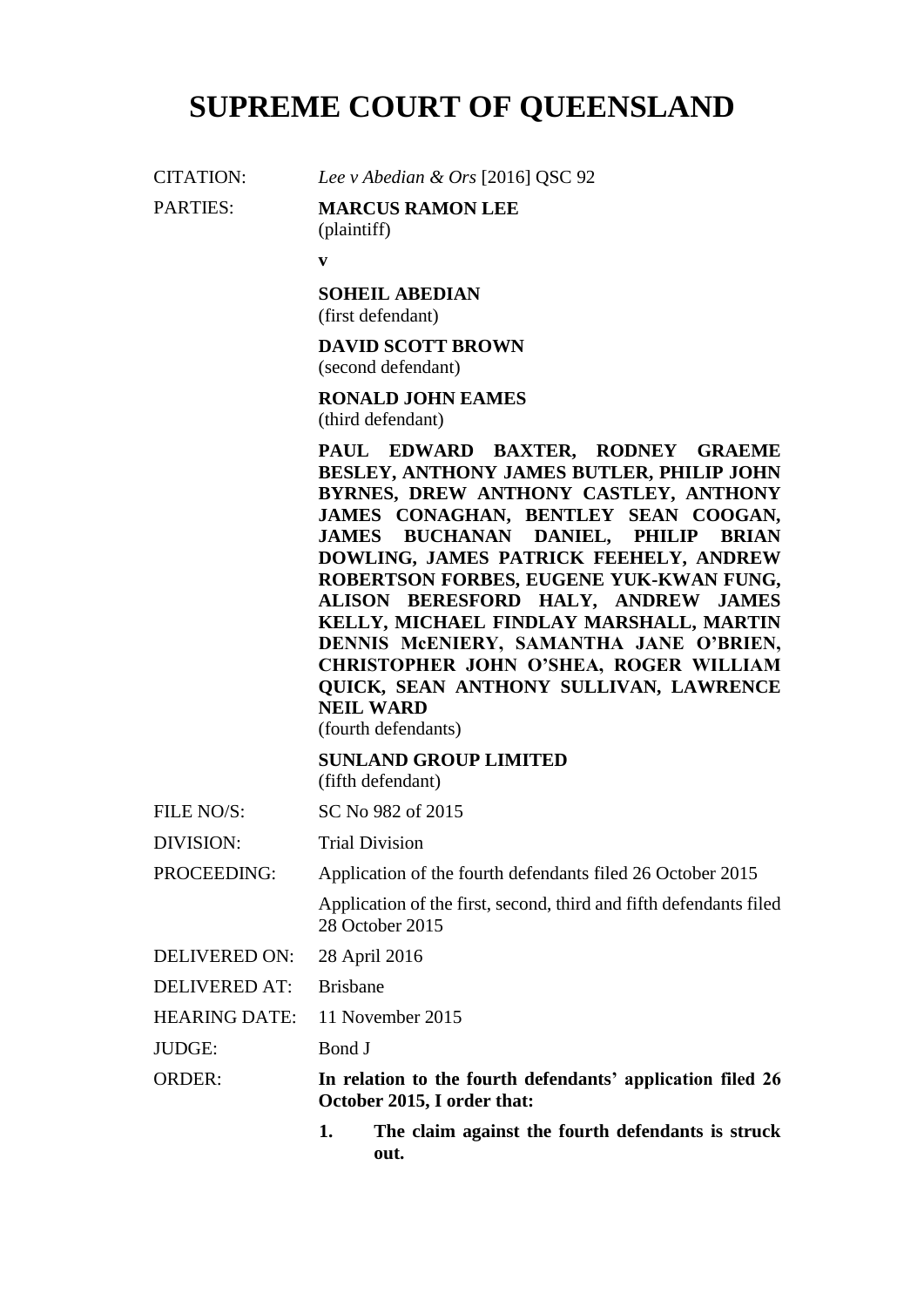**2. The plaintiff pay the fourth defendants' costs of the proceeding.**

**In relation to the first, second, third and fifth defendants' application filed 28 October 2015, I order that:**

- **1. The claim in negligence against the third defendant and paragraphs 86 to 93 of the statement of claim are struck out.**
- **2. The following paragraphs of the statement of claim are struck out, with leave to re-plead:**
	- **(a) paragraphs 80 to 85;**
	- **(b) paragraphs 94 to 105;**
	- **(c) paragraph 8(d); and**
	- **(d) paragraphs 29 and 49.**
- **3. Paragraphs 61 and 62 of the statement of claim are struck out.**
- **4. The plaintiff pay the first, second, third and fifth defendants' costs of the third amended application filed 28 October 2015.**
- CATCHWORDS: TORTS NEGLIGENCE ESSENTIALS OF ACTION FOR NEGLIGENCE – DUTY OF CARE – IN GENERAL – where third and fourth defendants were engaged to act as solicitors for fifth defendant – where, in performance of retainer, third and fourth defendants drafted a report to be provided to prosecution authorities in Dubai – where plaintiff alleged third and fourth defendants owed duty "to take reasonable care to avoid causing [the plaintiff] to suffer loss resulting from the careless expression of an opinion" – whether actual or potential conflict with duties owed to fifth defendant – whether duty would supplement or subvert the existence of other principles of law – whether arguable that third and fourth defendants owed alleged duty

TORTS – MISCELLANEOUS TORTS – CONSPIRING TO INJURE – GENERAL PRINCIPLES – where plaintiff alleged unlawful conspiracy to injure against first, second and third defendants – where pleadings do not clearly distinguish between unlawful means conspiracy and lawful means conspiracy – whether pleadings fail to specify the unlawful means agreed to be employed and the facts or circumstances which made them unlawful – whether pleadings do not establish necessary causal relationship between unlawful conduct and loss and damage – whether reference to "improper" in pleadings superfluous or wrong at law

TORTS – MISCELLANEOUS TORTS – CONSPIRING TO INJURE – GENERAL PRINCIPLES – where plaintiff alleged lawful means conspiracy in the alternative to unlawful means conspiracy – adequacy of the plea of purpose in respect of the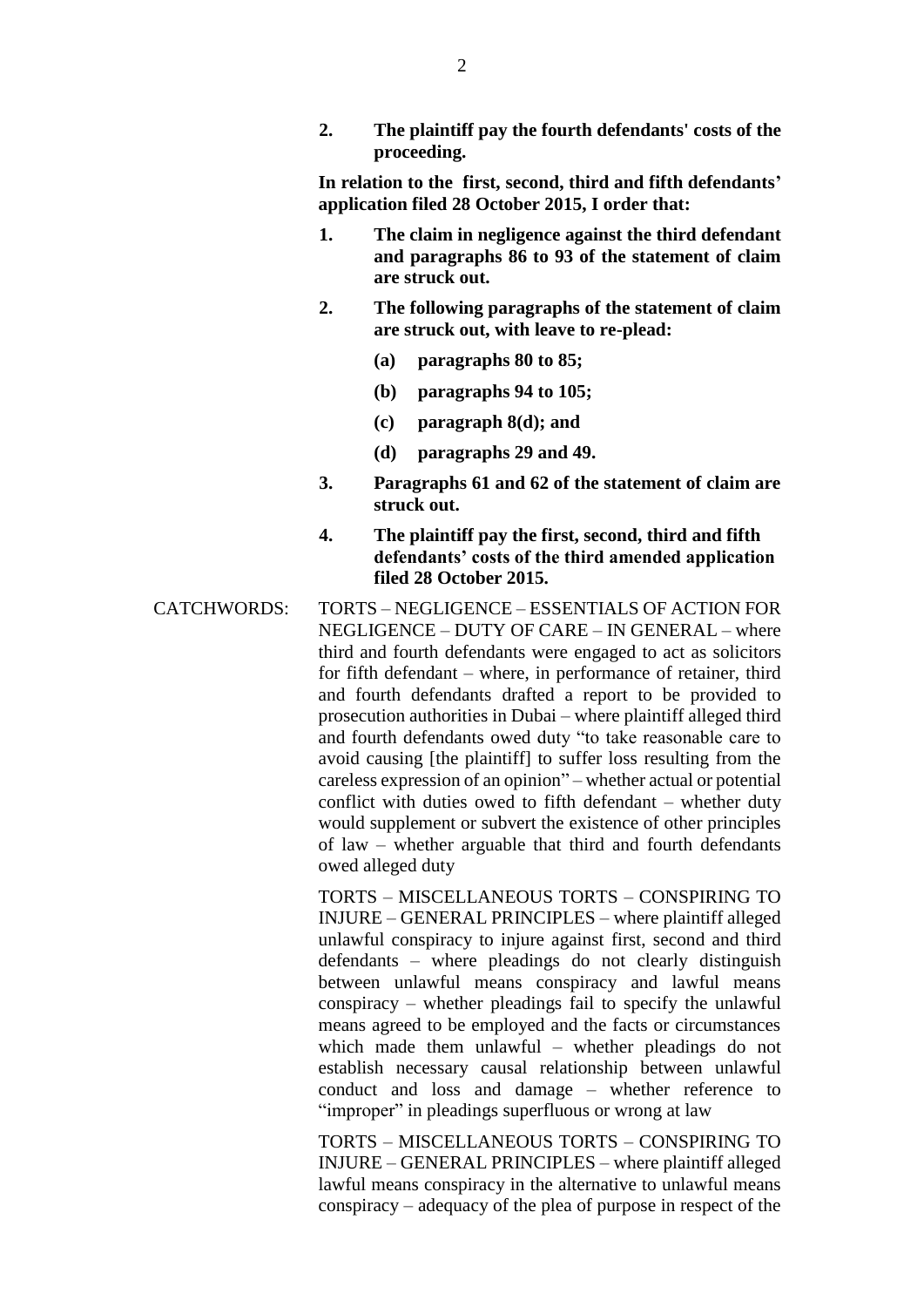lawful means conspiracy – whether pleadings are embarrassing – whether pleadings do not establish necessary causal relationship between lawful conduct and loss and damage

TORTS – MISCELLANEOUS TORTS – CONSPIRING TO INJURE – PARTICULAR CASES – where alleged implementation of conspiracy relied on information provided to prosecution authorities – whether witness immunity from suit applied – whether appropriate to determine applicability of immunity on strike out application

TORTS – MALICIOUS PROCEDURE AND FALSE IMPRISONMENT – MALICIOUS CRIMINAL AND CIVIL PROCEEDINGS – ESSENTIALS OF CAUSE OF ACTION GENERALLY – INSTITUTION OR CONTINUANCE OF PROCEEDINGS BY DEFENDANT – whether first, second, third and fifth defendants liable for having instigated prosecution proceedings – nature of the legal test appropriate for that issue considered – whether pleaded facts established arguable case satisfying that test – whether particulars will remedy failure to plead material facts

TORTS – MISCELLANEOUS TORTS – CONSPIRING TO INJURE – GENERAL PRINCIPLES – whether general damages for loss of reputation recoverable –whether appropriate to determine arguable question of law on strike out application

*A v Ipec Australia Ltd* [1973] VR 39, cited *A v New South Wales* (2007) 230 CLR 500, cited *AED Oil Ltd v Back* [2009] VSC 158, cited *Agar v Hyde* (2000) 201 CLR 552, cited *Al-Kandari v J R Brown & Co* [1988] QB 665, considered *Ansett Transport Industries (Operations) Pty Ltd v Australian Federation of Air Pilots (No 2)* ("*Airline Pilots*" case) [1991] 2 VR 636, considered *Australian Wool Innovation Ltd v Newkirk* [2005] FCA 290, cited *Ballard v Multiplex Ltd* (2008) 68 ACSR 208; [2008] NSWSC 1019, considered *Beach Petroleum NL v Kennedy* (1999) 48 NSWLR 1; [1999] NSWCA 408, cited *Beckett v New South Wales* (2013) 248 CLR 432, cited *Blackwell v Barroile Pty Ltd* (1994) 51 FCR 347, cited *Bond Corp Pty Ltd v Thiess Contractors Pty Ltd* (1987) 14 FCR 215, cited *Bruce v Oldhams Press Ltd* [1936] 1 KB 697, cited *Callide Power Management Pty Ltd v Callide Coalfields (Sales) Pty Ltd* [2014] QSC 205, cited *Caltex Refineries (Qld) Pty Ltd v Stavar* (2009) 75 NSWLR 649; [2009] NSWCA 258, considered *Carey v Freehills* (2013) 303 ALR 445; [2013] FCA 954, cited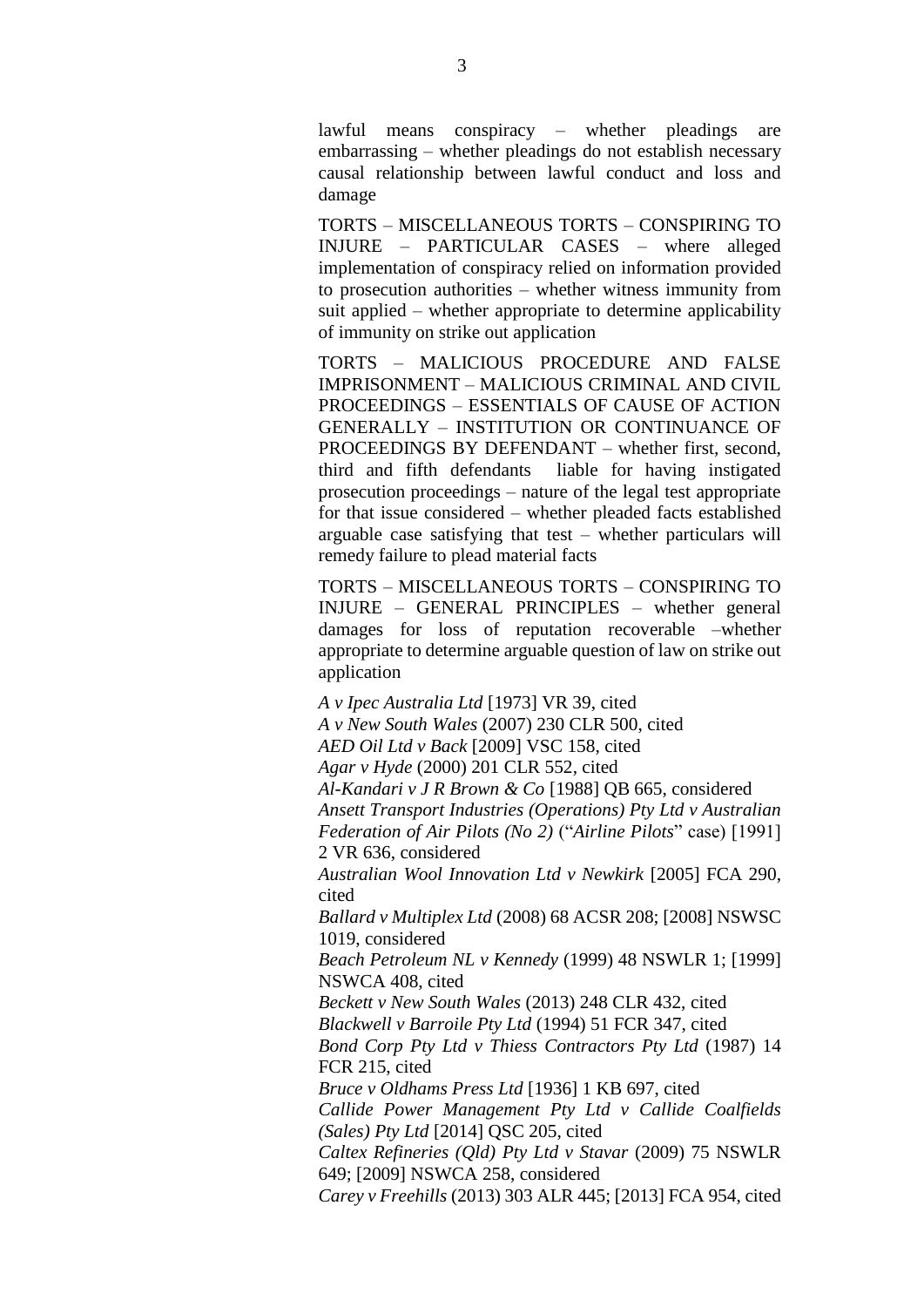*Chahoud v Koleda* (2008) 72 NSWLR 740; [2008] NSWSC 1060, considered

*Chapman v Luminis Pty Ltd (No 5)* (2001) 123 FCR 62; [2001] FCA 1106, cited

*Coles Myer Limited v Webster; Coles Myer Limited v Thompson* [2009] NSWCA 299, cited

*Commonwealth Life Assurance Society Ltd v Brain* (1935) 53 CLR 343, considered

*Cosentino v Kent* [2009] QCA 355, cited

*Council for the City of the Gold Coast v Pioneer Concrete (Qld) Pty Ltd* (1998) 157 ALR 135, cited

*Curry v Commonwealth of Australia* [2009] NSWSC 1354, cited

*David v David* [2007] NSWSC 855, cited

*Dey v Victorian Railways Commissioners* (1949) 78 CLR 62, cited

*Digicel (St Lucia) Ltd v Cable & Wireless Plc* [2010] EWHC 774 (Ch), cited

*D'Orta-Ekenaike v Victorian Legal Aid* (2005) 223 CLR 1, considered

*Downsview Nominees Ltd v First City Corporation Ltd* [1993] AC 295, cited

*Dresna Pty Ltd v Misu Nominees Pty Ltd* [2004] FCAFC 169, cited

*Elguzouli-Daf v Commissioner of Police of the Metropolis; McBrearty v Ministry of Defence* [1995] QB 335, cited

*Elliott v Seymour* [1999] FCA 976, considered

*Esanda Finance Corporation Ltd v Peat Marwick Hungerfords* (1997) 188 CLR 241, cited

*Farrington v Rowe McBride & Partners* [1985] 1 NZLR 83, cited

*General Steel Industries Inc v Commissioner for Railways* (1964) 112 CLR 125, cited

*Grills v Leighton Contractors Pty Ltd* [2015] NSWCA 72, cited

*H 1976 Nominees Pty Ltd v Galli* (1979) FLR 242, cited

*Hardie Finance Corporation Pty Ltd v Ahern [No 3]* [2010] WASC 403, cited

*Hedley Byrne & Co Ltd v Heller & Partners Ltd* [1964] AC 465, cited

*Hill v Van Erp* (1997) 188 CLR 159, considered

*Johnston v Australia & New Zealand Banking Group Ltd & Ors* [2006] NSWCA 218, cited

*Kinsella v Gold Coast City Council (No 3)* [2016] QSC 14, cited

*Larkin v Long* [1915] AC 814, considered

*Ligon Sixty-Three Pty Ltd v ClarkeKann* [2015] QSC 153, cited

*Maguire v Makaronis* (1997) 188 CLR 449, cited *Mann v O'Neill* (1997) 191 CLR 204, cited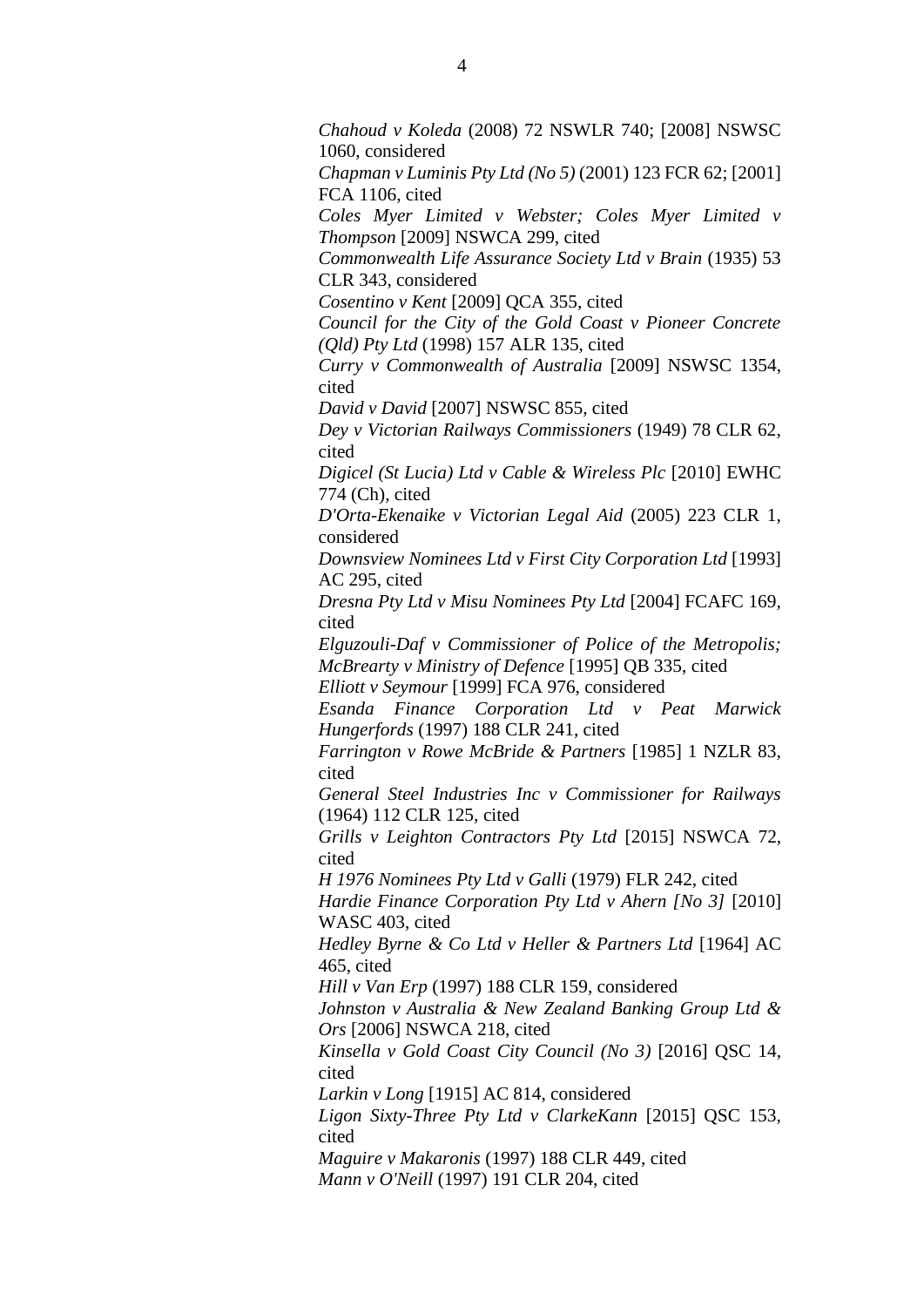|                 | Maritime Union of Australia v Geraldton Port Authority<br>(1999) 93 FCR 34; [1999] FCA 899, cited<br>Martin v Watson [1996] AC 74, considered<br>McKellar v Container Terminal Management Services Ltd<br>(1999) 165 ALR 409; [1999] FCA 1101, cited<br>New South Wales v Spearpoint [2009] NSWCA 233, cited<br>Ollis v New South Wales Crime Commission (2007) 177 A<br>Crim R 306; [2007] NSWCA 311, cited |
|-----------------|--------------------------------------------------------------------------------------------------------------------------------------------------------------------------------------------------------------------------------------------------------------------------------------------------------------------------------------------------------------------------------------------------------------|
|                 | Radisich v McDonald (2010) 198 IR 244; [2010] FCA 762,<br>cited<br>Robert Bax & Associates v Cavenham Pty Ltd [2011] QCA 53,<br>cited                                                                                                                                                                                                                                                                        |
|                 | Sahade v Bischoff [2015] NSWCA 418, cited<br>Seabrook v Asher [2006] QCA 238, considered<br>State of New South Wales v Abed [2014] NSWCA 419, cited<br>Sullivan v Moody (2001) 207 CLR 562, considered                                                                                                                                                                                                       |
|                 | Szanto v Bainton [2011] NSWSC 985, cited<br>Taylor v Director of the Serious Fraud Office [1999] 2 AC<br>177, cited<br>The Council of the Shire of Sutherland v Heyman (1985) 157                                                                                                                                                                                                                            |
|                 | CLR 424, cited<br>The Hancock Family Memorial Foundation Ltd v Fieldhouse<br>[No 5] [2013] WASC 121, cited<br>Vickery v Taylor (1910) 11 SR (NSW) 119, cited<br>Weston v Publishing and Broadcasting Ltd [2011] NSWSC                                                                                                                                                                                        |
|                 | 433, cited<br>Williams v Hursey (1959) 103 CLR 30, cited<br>Woodham v Roberts Ltd [2010] TASSC 31, cited                                                                                                                                                                                                                                                                                                     |
| <b>COUNSEL:</b> | W Sofronoff QC, with M A Hoch, for the plaintiff<br>S L Doyle QC, with S J Webster, for the first, second, third and<br>fifth defendants<br>D G Clothier QC, with A R Nicholas, for the fourth defendants                                                                                                                                                                                                    |
|                 |                                                                                                                                                                                                                                                                                                                                                                                                              |

SOLICITORS: Shand Taylor Lawyers for the plaintiff Holding Redlich for the first, second, third and fifth defendants Bartley Cohen for the fourth defendants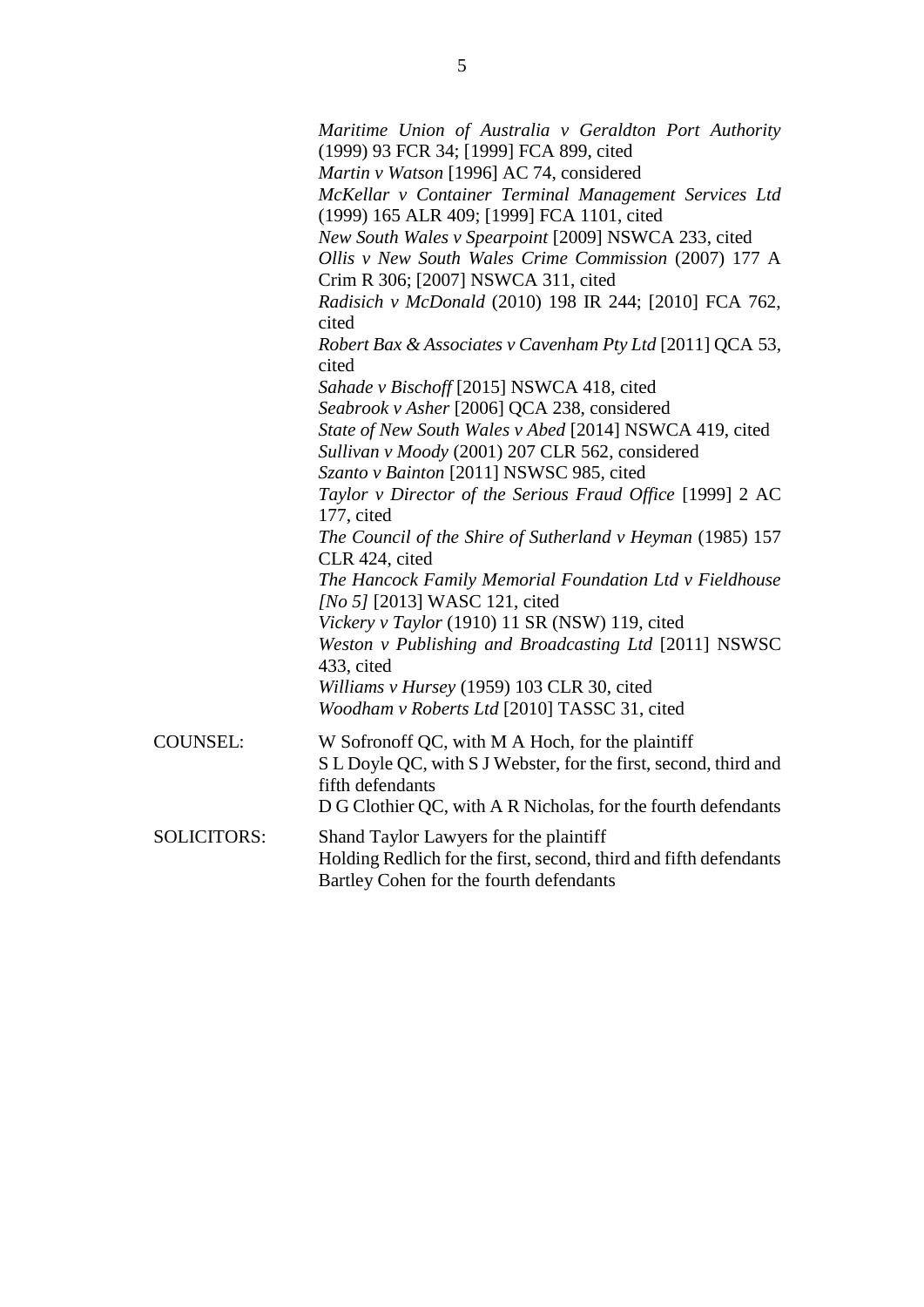# **Table of contents**

| Complaint that the pleading is embarrassing because it rolls up allegations against three separate alleged |  |
|------------------------------------------------------------------------------------------------------------|--|
|                                                                                                            |  |
| Complaint that advancing an alternative case of maintaining the prosecution is misconceived.  36           |  |
|                                                                                                            |  |
|                                                                                                            |  |
|                                                                                                            |  |
|                                                                                                            |  |
|                                                                                                            |  |
|                                                                                                            |  |
|                                                                                                            |  |
|                                                                                                            |  |
|                                                                                                            |  |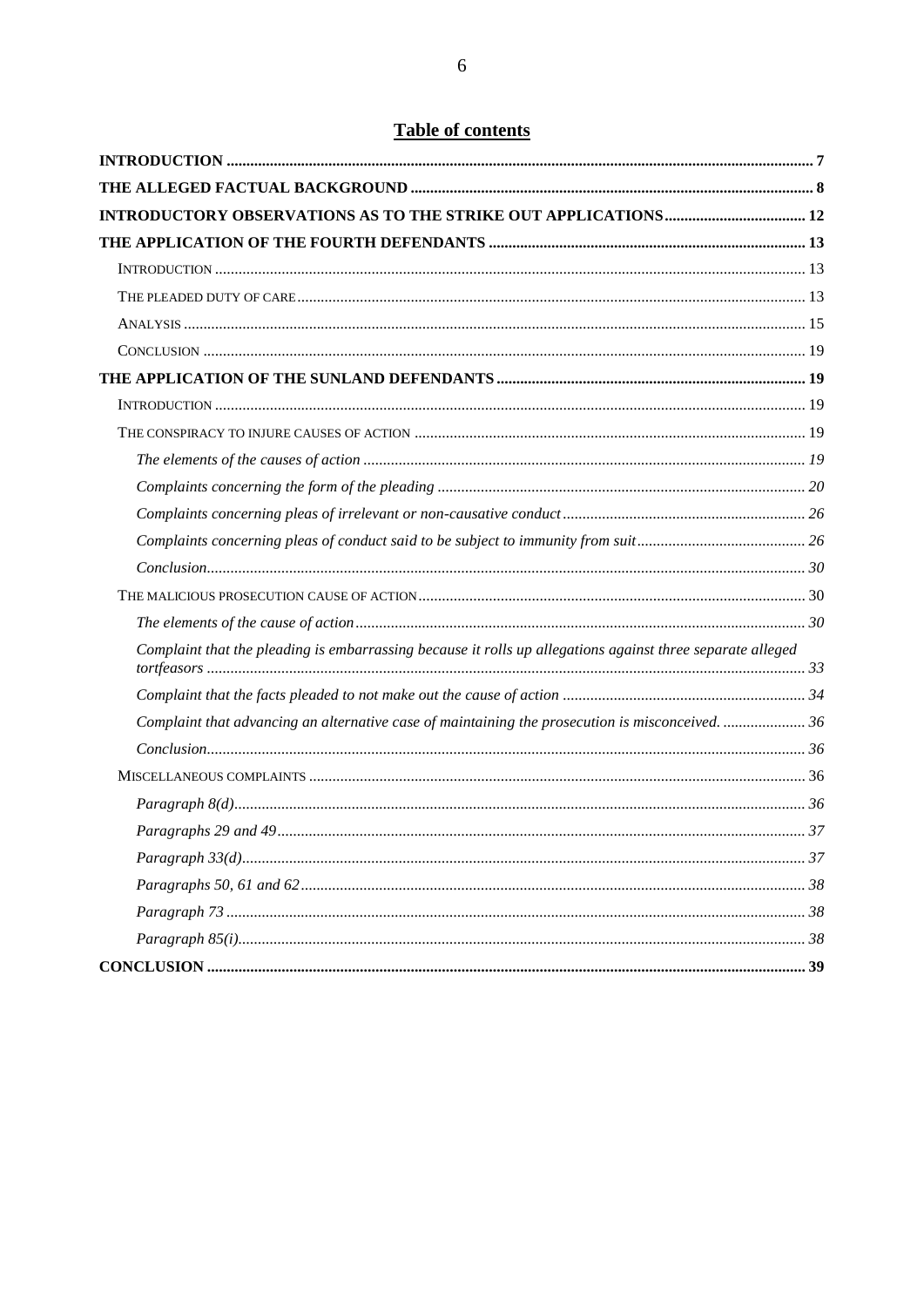## **Introduction**

- [1] The plaintiff had been an employee of a government body in the United Arab Emirates which developed land for sale in Dubai, including the "Dubai Waterfront Project". The fifth defendant ("Sunland"), had, by a subsidiary, purchased land from an entity controlled by that government body for a considerable sum.
- [2] The plaintiff alleges that on 25 January 2009 he was arrested and interrogated by prosecution authorities in the UAE in connection with an alleged bribe said to have been paid by Sunland to a third party in relation to that transaction.
- [3] The plaintiff was incarcerated without charge, held in solitary confinement for two months, and remained incarcerated until his release on bail on 26 October 2009. From 15 September 2009 to 29 April 2013 he was subject to a criminal prosecution which proceeded over the course of 46 hearings. He was ultimately acquitted of all charges and that acquittal was affirmed on appeal.
- [4] The first defendant was the chair of the board of directors of Sunland and the Managing Director of its Dubai branch. The second defendant was a senior employee of Sunland in Dubai. The third defendant was a director and shareholder of Sunland and also its solicitor. He was a partner in the law firm DLA Phillips Fox.
- [5] The plaintiff says that his arrest, incarceration and prosecution occurred because of the wrongful conduct of the first, second and third defendants, all of whom, in various ways, acted falsely to implicate him in conduct contrary to the laws of the UAE and of Australia. He says their motivation was to protect Sunland and the second defendant from prosecution, by portraying Sunland as the victim of a fraud perpetrated by the plaintiff and others.
- [6] The plaintiff says that his arrest, incarceration and prosecution has caused him considerable financial loss in the form of legal expenses, lost income, and damage to his reputation and livelihood. He says that it caused him physical, mental and emotional harm.
- [7] He claims damages against the first, second and third defendants for the separate torts of conspiracy to injure by unlawful means and conspiracy to injure by lawful means. He claims damages against the first, second and third defendants and Sunland ("the Sunland defendants") for the tort of malicious prosecution, for instigating or maintaining his prosecution in the UAE. He further claims damages for the tort of negligence against the third defendant and the fourth defendants (who were the remaining partners in DLA Phillips Fox). The fourth defendants are said to be vicariously liable for the third defendant's negligence.
- [8] There are two strike out applications before me.
- [9] The fourth defendants seek to strike out the plaintiff's claim and statement of claim insofar as it relates to them on the grounds that the duty of care which lies at the base of the alleged negligence case is not one known to law.
- [10] The Sunland defendants seek to strike out the plaintiff's third statement of claim. They support the fourth defendants' application, but also raise a number of attacks on the adequacy of the manner by which the plaintiff has expressed his causes of action.
- [11] It is necessary first to record in a little more detail the facts alleged by the plaintiff. For the purposes of the determination of the defendants' strike out applications, it is appropriate to assume that the plaintiff could prove the truth of the allegations at trial. The defendants do not concede their truth.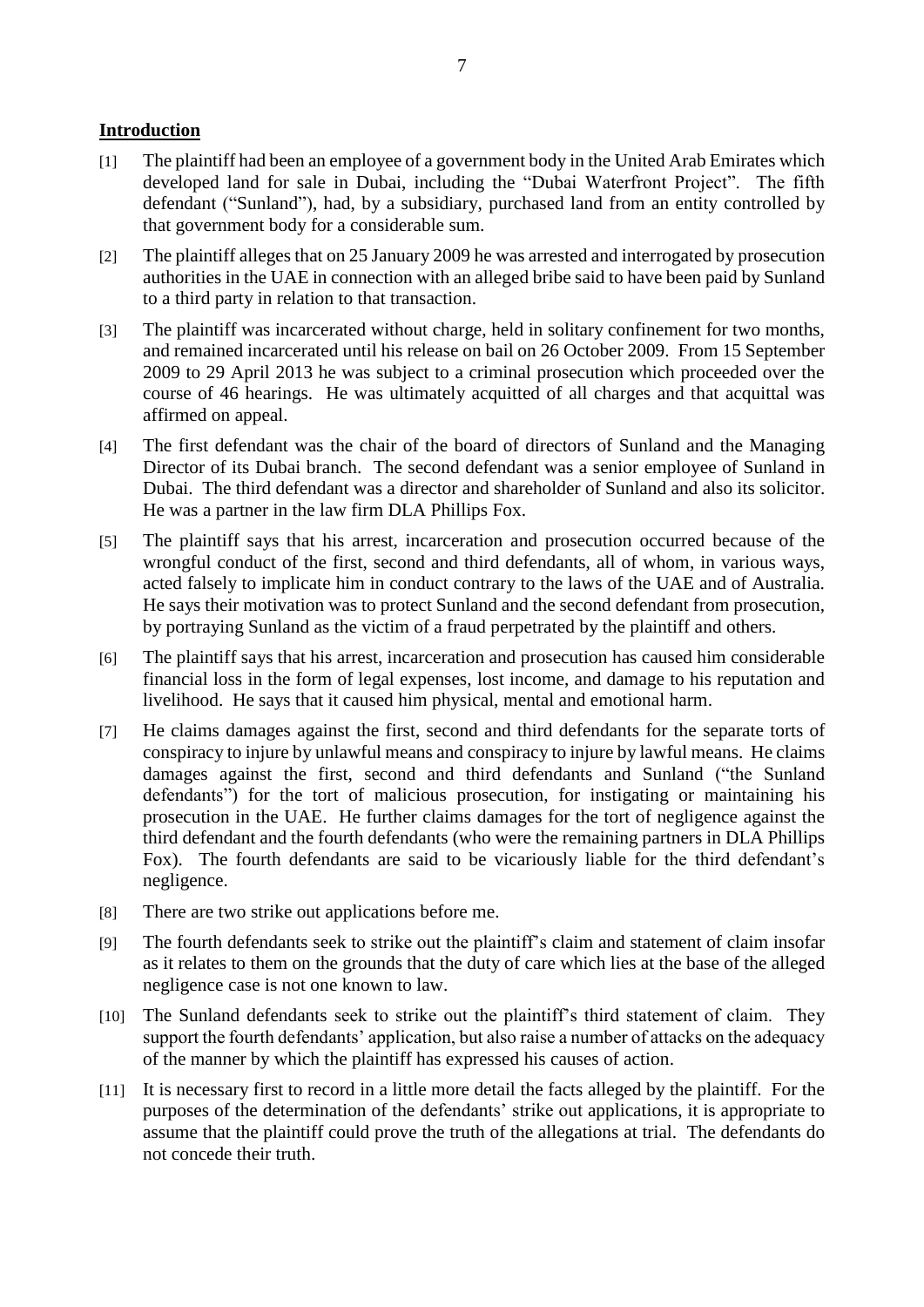## **The alleged factual background**

- [12] From about August 2006, the plaintiff was employed in Dubai by a state-owned entity, Nakheel, which developed and sold land owned by the Dubai government. He variously held the positions of "Commercial Manager", "Director Project Control – Dubai Waterfront", "Director Commercial Operations – Dubai Waterfront" and "Director Commercial Operations and Building Projects – Dubai Waterfront".
- [13] During 2007, a subsidiary of Sunland entered into a negotiation with Nakheel and separately with Angus Reed to purchase a block of land on the Dubai waterfront ("plot D17") which was owned by DWF (a company Nakheel controlled). The formal role in the negotiations of Reed and certain Australian companies he controlled is unclear.
- [14] Ultimately Sunland's subsidiary purchased plot D17 from DWF for approximately \$63 million<sup>1</sup>. As part of the transaction Sunland made a collateral payment of approximately \$14 million to a subsidiary of an Australian company controlled by Reed. The purpose of the \$14 million collateral payment was to remove Reed's company from the transaction so as to secure the site for Sunland alone.
- [15] In about December 2008, the Financial Audit Department for the Ruler's Court in Dubai started investigating the transaction. The director of that department told the second defendant that the people involved in the transaction, including the second defendant and Sunland, were being investigated in relation to a possible bribery offence arising out of the \$14 million collateral payment.
- [16] On 21 January 2009, the second defendant was questioned by Dubai prosecution authorities about the transaction. He was not arrested but was required to surrender his passport. During the interview, the second defendant falsely told the authorities that –
	- (a) Reed had first approached him with a view to Sunland purchasing plot D17 and had tricked him into thinking that Reed owned or controlled plot D17;
	- (b) DWF's Australian managing director had told the second defendant that Sunland could only buy plot D17 if it reached an agreement with Reed;
	- (c) the plaintiff was helping DWF's managing director and Reed to push the deal onto Sunland;
	- (d) he had an old relationship with the plaintiff deriving from a previous purchase of a block of land known as "D5B".
- [17] The true position, known to the second defendant, was that the plaintiff had no involvement in the purchase of D5B, had met the second defendant for the first time in 2007, had no involvement in Sunland's negotiations or agreements with Reed or his companies and had done nothing to push the deal onto Sunland or to help others do this.
- [18] On 25 January 2009, the plaintiff, together with DWF's managing director, was arrested in Dubai and, on 26 January 2009, the plaintiff was imprisoned without charge.
- [19] On 16 February 2009, the second defendant had a further interview with Dubai prosecution authorities during which he knowingly made further false statements about the plaintiff's intimate involvement in Sunland's purchase of plot D17 and during which he also suggested that the plaintiff had given false information to the authorities.

 $\overline{a}$ <sup>1</sup> The amount paid was actually an amount in Emirati Dirhams. In this judgment and because precise amounts do not matter at present I will adopt the device of referring to approximate Australian dollar equivalents of the Emirati Dirham amounts.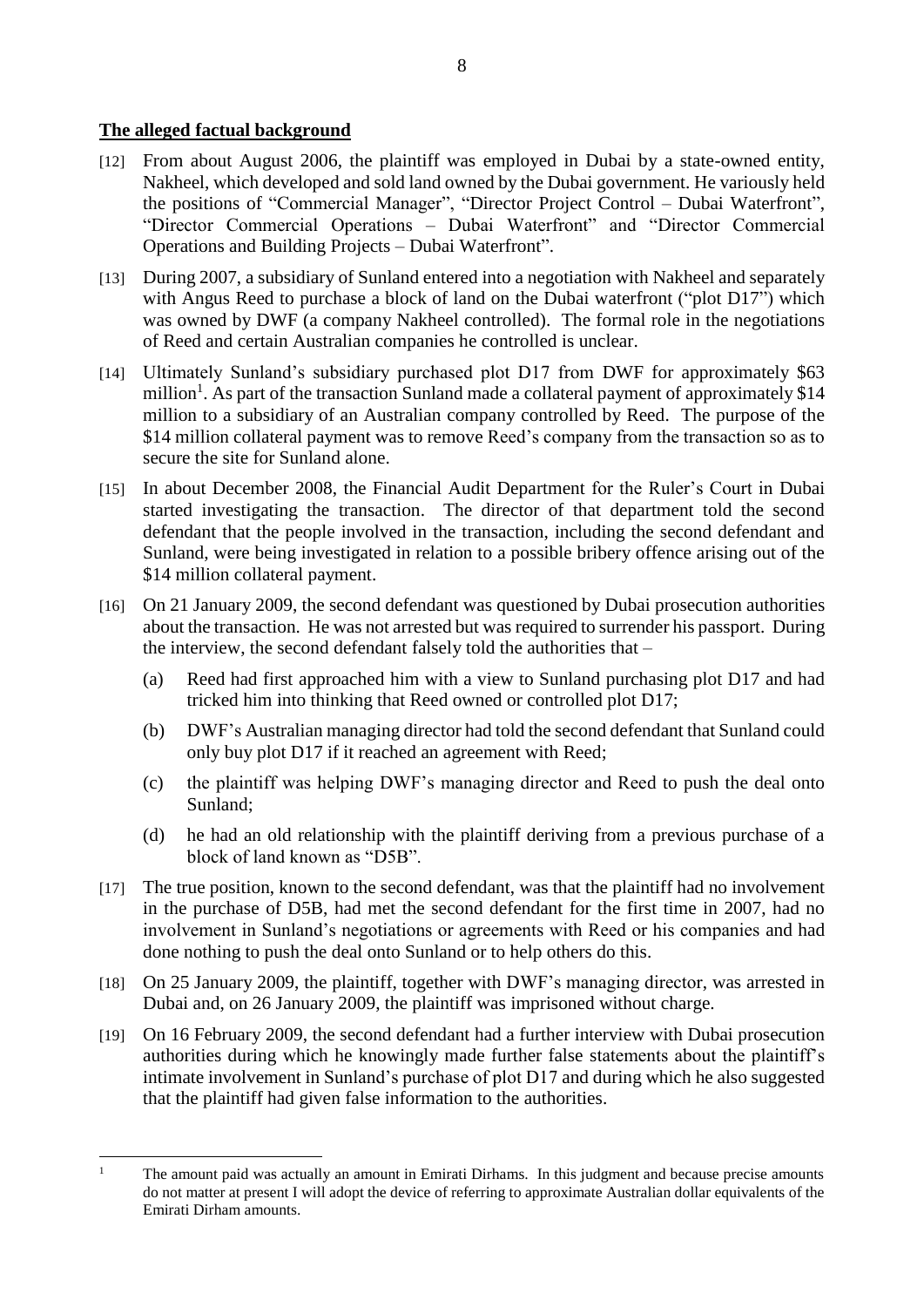- [20] On 17 May 2009, the second defendant had a conversation with the Dubai Assistant Prosecutor General in which –
	- (a) the Assistant Prosecutor General told the second defendant that he (the Assistant Prosecutor General) must obtain a conviction in relation to the transactions concerning plot D17;
	- (b) the second defendant said that he was there to assist in any way possible; and
	- (c) the Assistant Prosecutor General told the second defendant the commencement of proceedings in Australia by Sunland would assist in the prosecution of the plaintiff in Dubai.
- [21] On the following day, 18 May 2009, the second defendant emailed the first defendant and the third defendant informing them that –
	- (a) it was clear that the Assistant Prosecutor General was convinced that he must obtain a conviction;
	- (b) the Assistant Prosecutor General supported the commencement of legal action by Sunland in Australia against, relevantly, the plaintiff in relation to the \$14 million collateral payment, had recommended that such legal action be commenced as soon as possible, and had said that doing so would assist the prosecution in Dubai of the plaintiff and DWF's managing director;
	- (c) the Assistant Prosecutor General wanted Sunland to send him any documents evidencing that action had commenced in Australia because that would assist him in the prosecution in Dubai; and
	- (d) he and the first defendant suggested that the third defendant should "prepare a brief report covering our strategy for starting proceedings, key player[s], timeline, and the basis for legal action" which could then be given to the Assistant Prosecutor General in Dubai.
- [22] On the same day or shortly thereafter Sunland retained DLA Phillips Fox to prepare that report. The third defendant with the assistance of the second defendant prepared a memorandum dated 29 May 2009 on the letterhead of DLA Phillips Fox ("the legal report"). The third defendant prepared the legal report for the purposes of it being provided to the Dubai Assistant Prosecutor General to assist and encourage him in the prosecution of the plaintiff and others.
- [23] The legal report relevantly conveyed the following:
	- (a) Sunland had a potential claim against the two Reed companies involved in the receipt of the \$14 million collateral payment for misleading and deceptive conduct under the *Trade Practices Act 1974* (Cth);
	- (b) Reed also appeared to be liable;
	- (c) information provided by the second defendant made it appear that the prospects of success of such an action were good;
	- (d) it appeared from the statement of the second defendant that the plaintiff was a person who was "knowingly concerned" in the conduct of the Reed companies and possibly the plaintiff would be liable on the same basis as Reed and his companies; and
	- (e) ss 82 and 87 of the *Trade Practices Act* allowed Sunland to claim a remedy from the plaintiff.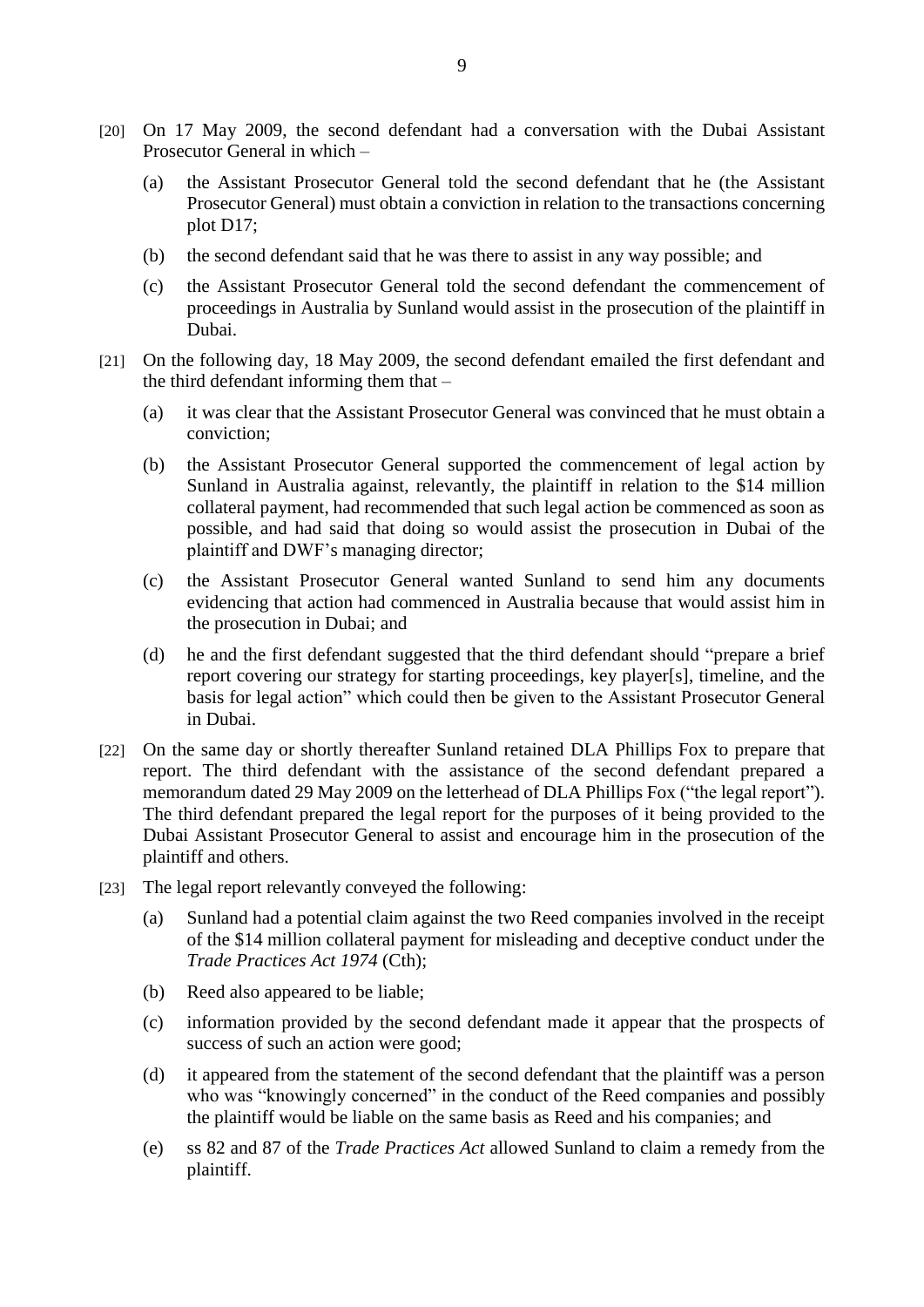- [24] The contents of the legal report were to the knowledge of the first, second and third defendants false. In particular:
	- (a) the second defendant knew the contents were false because he knew the true state of affairs and had been directly engaged in the dealings;
	- (b) the third defendant knew the contents were false because
		- (i) the second defendant had not provided any statement to him to justify any of its contents;
		- (ii) he possessed no information that could serve as a basis for the allegation that the plaintiff could be liable to Sunland in the manner alleged or any manner;
		- (iii) the contemporaneous records of Sunland in relation to the transaction to purchase plot D17 did not provide any basis for the allegations contained in the legal report; and
		- (iv) that is an inference to be drawn from the fact that in relation to Federal Court proceedings subsequently issued in Australia, Sunland neither issued a letter of demand to the plaintiff nor made any claim against him; and
	- (c) the first defendant knew the contents were false for the same reasons as  $(b)(ii)$  to  $(iv)$ above and also because that is an inference to be drawn from the fact that in 2013 he had admitted during a media interview that Sunland did not have any claim against the plaintiff and that the plaintiff had nothing to do with the case as far as Sunland knew.
- [25] On 31 May 2009, the first and second defendants informed the Assistant Prosecutor General in Dubai that they would support the prosecution of the plaintiff and others where necessary, gave him a copy of the legal report, and, when he asked for an Arabic translation of the legal report, offered to cause one to be made. On the following day the second defendant delivered the Arabic translation of the legal report to the offices of Dubai Public Prosecution and also sent a copy and the Arabic translation to the director of the Financial Audit Department for the Ruler's Court.
- [26] The legal report was placed on the file relating to the criminal investigation and read by the prosecuting authorities, including the Assistant Prosecutor General. It was relied on by the prosecuting authorities, including the Assistant Prosecutor General –
	- (a) in rejecting the plaintiff's application for bail on 10 June 2009, (notwithstanding the fact that before receipt of the legal report the Assistant Prosecutor General and the relevant officeholders within the Ruler's Court had already approved bail and only formal approval by the Attorney General had remained); and
	- (b) in charging the plaintiff, on 16 July 2009, with criminal offences involving fraud said to arise from Sunland's dealings concerning the purchase of plot D17, Sunland's agreements with Reed's companies, and the \$14 million collateral payment.
- [27] On 26 October 2009, the plaintiff was released from imprisonment on bail, but was required to remain in Dubai pending trial.
- [28] The plaintiff's criminal trial in Dubai proceeded over the course of 46 hearings from 15 September 2009 to 29 April 2013. On 20 May 2013, the plaintiff was acquitted of the charges against him. His acquittal was subsequently affirmed on appeal, his passport was then returned and, on 20 January 2014, he returned to Australia.
- [29] The criminal proceeding in Dubai was not the only relevant legal proceeding. Sunland commenced two civil proceedings: one in Australia and one in Dubai.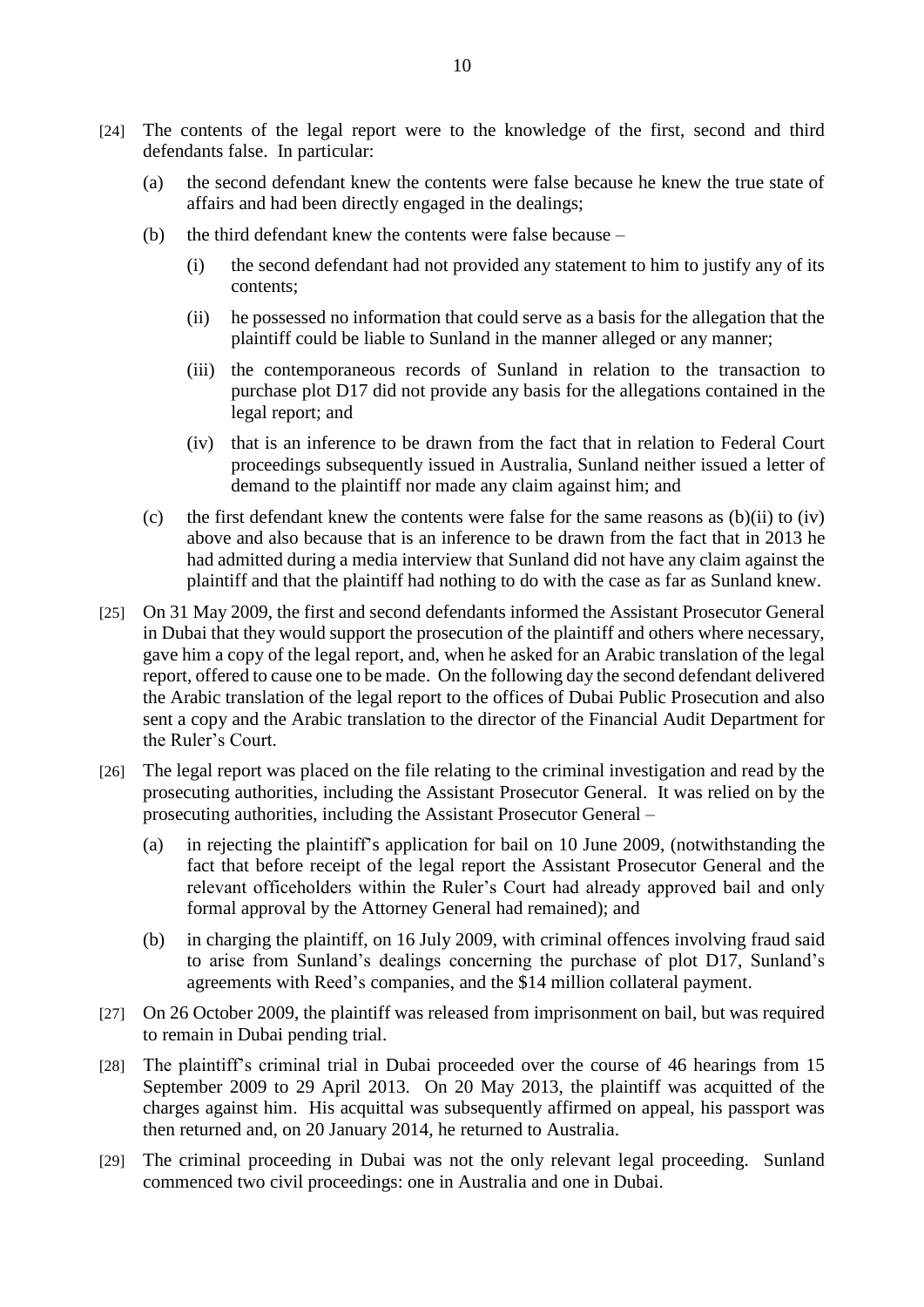- [30] On 10 August 2009, the first, second and third defendants (or one or more of them) caused Sunland to commence a proceeding in the Federal Court of Australia against Reed, his two companies and DWF's Australian managing director, seeking damages pursuant to s 82 of the *Trade Practices Act* and for deceit, which was later transferred to the Supreme Court of Victoria. The plaintiff was not a defendant to the Australian proceeding and no claim was made against him in the proceeding. The Australian civil proceedings were unsuccessful.
- [31] On about 14 October 2009, the first, second and third defendants (or one or more of them) caused Sunland to commence in Dubai a civil proceeding against the plaintiff as a proceeding related to the prosecution of the plaintiff in which:
	- (a) Sunland alleged that the second defendant was shown plot D17 by the plaintiff; and
	- (b) in relation to the plaintiff, Reed, DWF's Australian managing director and another person –
		- (i) Sunland alleged they had convinced the second defendant to pay the \$14 million collateral payment;
		- (ii) Sunland alleged that the second defendant realised that he had been the subject of a fraud by the four of them and that they had "seized" the \$14 million collateral payment;
		- (iii) Sunland alleged that Sunland was certain that the four of them had committed the fraud; and
		- (iv) Sunland sought an order that they pay Sunland compensation.
- [32] The allegations concerning the plaintiff in the Dubai civil proceedings were, to the knowledge of the first, second and third defendants, false and the Dubai civil proceeding against the plaintiff baseless. Nevertheless, they caused Sunland to continue with the proceeding and even relied on its existence to obtain standing for Sunland to instruct an advocate to make submissions to the Court during the Dubai criminal proceedings that the plaintiff should be convicted quickly and the highest penalties imposed. The Dubai civil proceeding was eventually withdrawn because of an anti-suit injunction issued by the Australian Court handling the Australian civil proceeding. But despite many requests so to do from the plaintiff's solicitors, the first, second and third defendants refused to cause the Dubai prosecution authorities to be informed that Sunland had never advanced a claim against the plaintiff in Australia or of the falsity of statements made about the plaintiff in the legal report and the Dubai civil proceeding.
- [33] It is necessary also to mention that the pleading makes a number of references to media releases made by Sunland to the Australian Stock Exchange. The essence of what is alleged is that Sunland released three media releases to the Australian Stock Exchange which concealed the extent to which the second defendant and Sunland were under investigation in Dubai and which falsely implicated the plaintiff in relation to activities in Dubai. The plaintiff alleges that the first defendant approved those media releases knowing them to be false, and that the first and third defendants took no steps to correct those false statements. That falsehoods were advanced publicly in the manner alleged is said to be a matter which supports an inference as to the existence of a conspiracy and intention to harm the plaintiff.
- [34] The plaintiff says the pecuniary losses he suffered in consequence of what happened to him in Dubai were as follows:
	- (a) He had to incur legal fees and other losses of not less than \$750,000 associated with his imprisonment, the need to secure bail and the need to conduct the defence of the Dubai criminal and civil proceedings.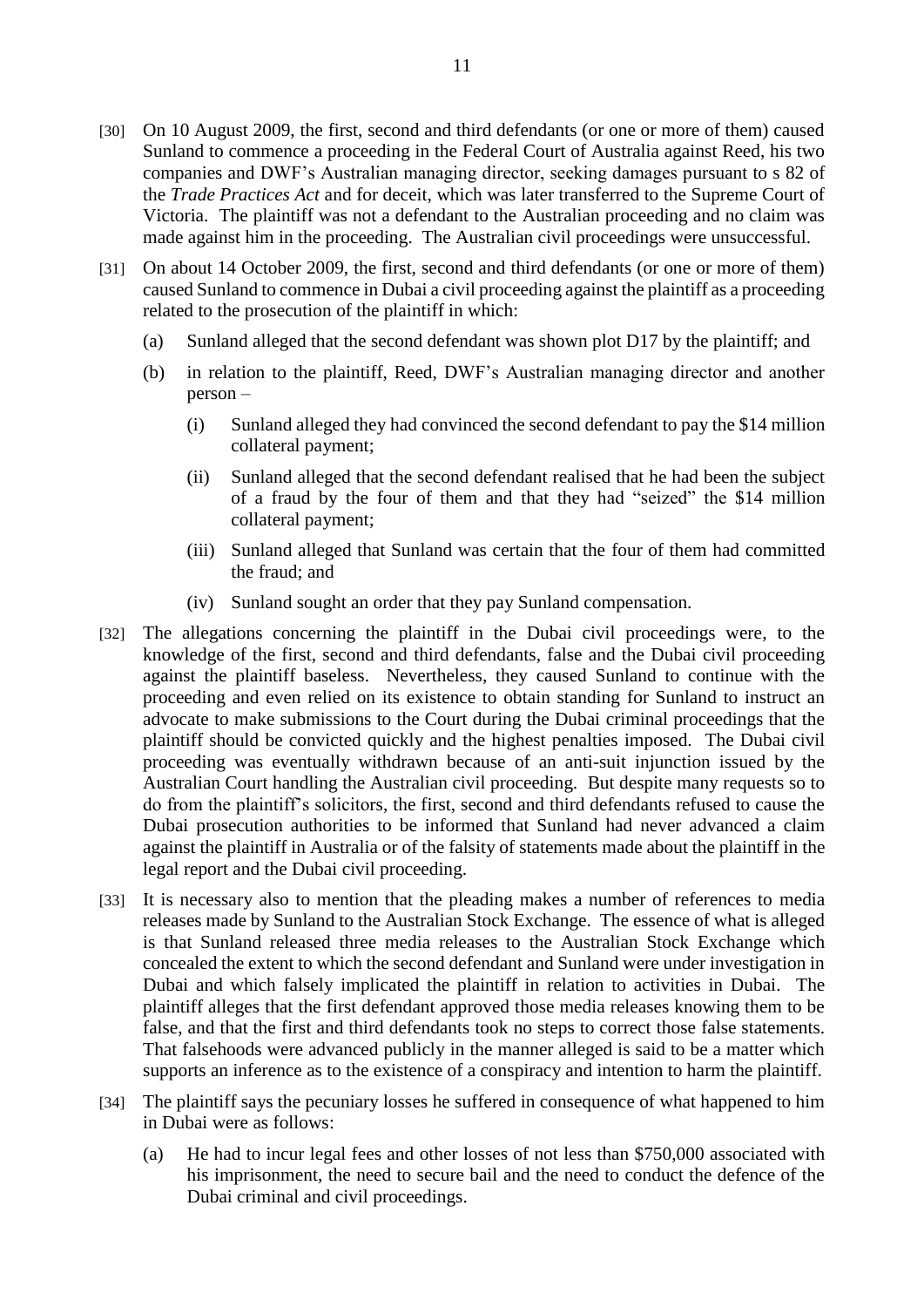- (b) He had to sell personal assets at an under value (and to incur associated costs) in order to obtain cash to meet those legal fees and other expenses, which loss was not less than \$268,000.
- (c) He has suffered past loss of earnings of not less than \$3.4 million because
	- (i) he lost his well-paid job in Dubai and was unable to work for the period from his first imprisonment on 26 January 2009 to 20 January 2014 when he returned to Australia; and
	- (ii) the combination of being out of work for so long and the damage to his reputation caused by the notoriety of what happened has meant that he has been unable to obtain employment since his return.
- (d) He has suffered a loss of future earning capacity of not less than \$6.2 million.
- [35] The plaintiff also seeks to claim general damages for loss of liberty; physical, mental and emotional harm resulting from his imprisonment; mental distress; loss of reputation and livelihood and the loss or interruption of relationships with family and friends.

## **Introductory observations as to the strike out applications**

- [36] If the plaintiff made good at trial the allegations summarised in the previous paragraphs of these reasons, he would have established that he had been the victim of thoroughly discreditable conduct by the natural persons who are the first, second and third defendants.
- [37] The present questions are whether the plaintiff has, in his attempts to obtain redress for what he contends was the harm caused by that conduct, pleaded causes of action in the manner which the law requires and, in relation to the negligence case advanced against the third defendant and the fourth defendants, whether he has pleaded a cause of action known to the law.
- [38] All of the applicant defendants accept, as they must, that the power to strike out is to be used sparingly and only in clear cases: *General Steel Industries Inc v Commissioner for Railways* (1964) 112 CLR 125 at 129 to 130. The power cannot be exercised "once it appears that there is a real question to be determined whether of fact or law and that the rights of the parties depend upon it": *Dey v Victorian Railways Commissioners* (1949) 78 CLR 62 at 91 per Dixon J.
- [39] However, they submit, and I agree, that the Court will not shrink from striking out a pleading which is defective because it does not disclose a reasonable cause of action, has a tendency to prejudice or delay a fair trial, contains allegations which are unnecessary<sup>2</sup>, scandalous, vexatious or embarrassing<sup>3</sup>, or which is otherwise an abuse of the processes of the Court<sup>4</sup>.
- [40] In dealing with the application by the fourth defendants, I am also conscious of the fact that in *Agar v Hyde* (2000) 201 CLR 552 at [64], Gaudron, McHugh, Gummow and Hayne JJ stated (footnotes omitted):

It may be difficult for a court to say from the pleadings that a claim by a plaintiff that the defendant is liable in negligence is bound to fail because it is not arguable that the defendant owed the plaintiff a duty of care. Such cases do arise. In *Esanda Finance Corporation Ltd v Peat Marwick Hungerfords*, this Court held that the statement of claim did not disclose a cause of action in negligence against the defendant auditors. In

 $\overline{a}$ <sup>2</sup> *A v Ipec Australia Ltd* [1973] VR 39 at 43 per Menhennitt J; *Callide Power Management Pty Ltd v Callide Coalfields (Sales) Pty Ltd* [2014] QSC 205 at [27] to [30] per Jackson J.

<sup>3</sup> *Robert Bax & Associates v Cavenham Pty Ltd* [2011] QCA 53 at [16] per White JA (with whom McMurdo P and Fraser JA agreed).

<sup>4</sup> See, generally, *Radisich v McDonald* (2010) 198 IR 244 at 251; [2010] FCA 762 at [20] and *AED Oil Ltd v Back* [2009] VSC 158 at [7] to [9] per Judd J.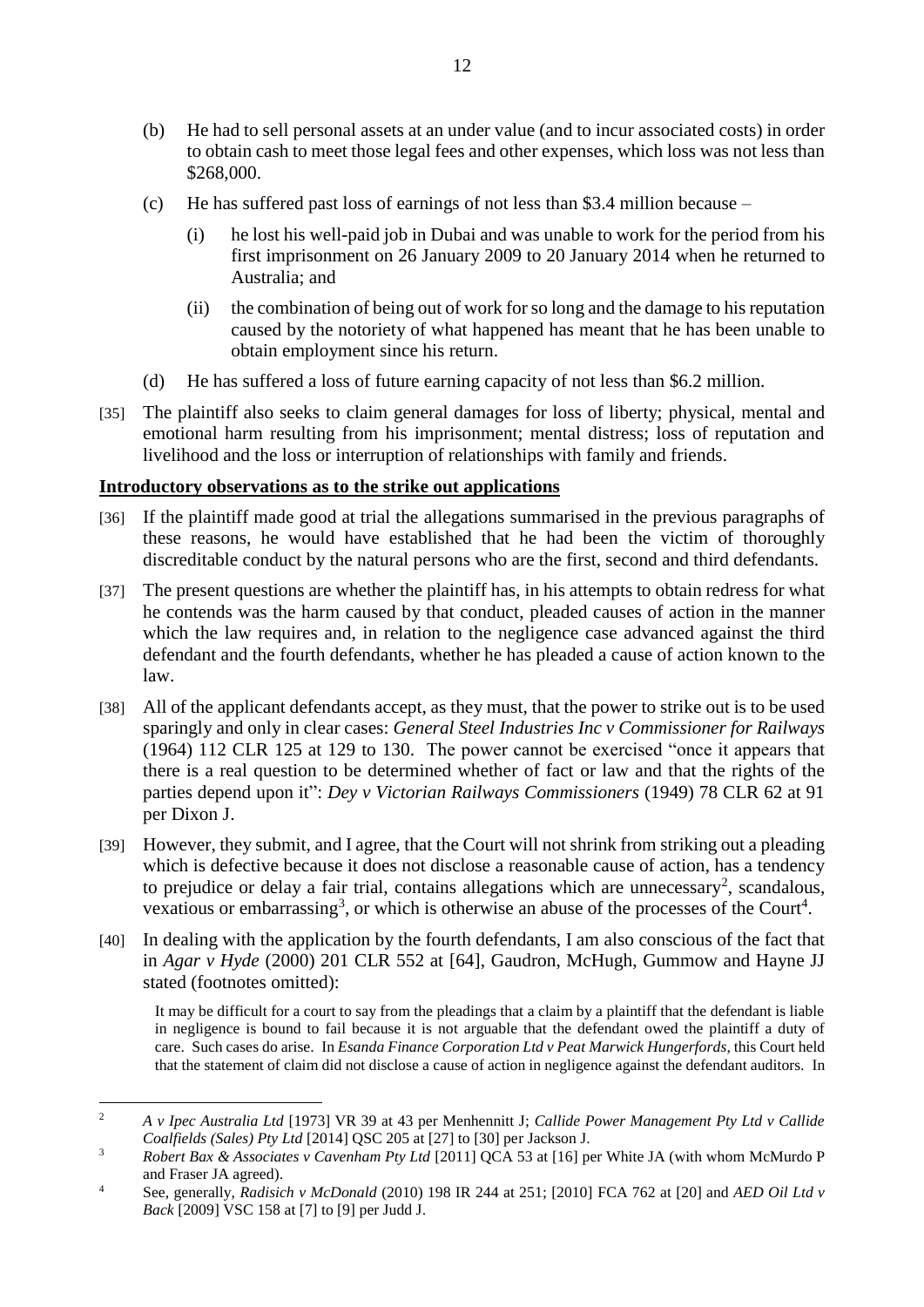M*utual Life & Citizens' Assurance Co Ltd v Evatt*, the Privy Council held that the declaration in that case was demurrable because it did not describe a relationship which imposed upon the defendants a duty of care in giving advice to the plaintiff. However, as Barwick CJ observed in *Philip Morris Inc v Adam P Brown Male Fashions Pty Ltd*:

"[In] fact pleading as it was introduced in the judicature system, there is no necessity to assert or identify a legal category of action or suit which the facts asserted may illustrate, involve or demonstrate and on which the particular relief claimed is based or to which it is relevant."

The result is that frequently the conventional form of pleading in an action of negligence will not reveal the alleged duty with sufficient clarity for a court considering an application for summary termination of the proceeding to be sure that all of the possible nuances of the plaintiff's case are revealed by the pleading. Further, and no less importantly, any finding about duty of care will often depend upon the evidence which is given at trial. Questions of reliance or knowledge of risk are two obvious examples of the kinds of question in which the evidence given at trial may take on considerable importance in determining whether a defendant owed the plaintiff a duty of care.

[41] I note also that in *New South Wales v Spearpoint* [2009] NSWCA 233, Allsop ACJ (with whom Beazley JA agreed) observed (at [26]) that:

It is often, though not always, inappropriate to dismiss summarily a claim [alleging a novel duty of care] on the pleadings, at least [where the parties] stand at an early stage in litigation.

[42] I will proceed to consider the applications against the background of these statements of legal principle.

## **The application of the fourth defendants**

#### Introduction

[43] The plaintiff's sole claim against the fourth defendants is for damages for negligence. They seek an order that the proceeding against them should be struck out on the basis that the alleged duty of care is not one known to law. Alternatively, they seek the same relief on the basis of what they contend are the many manifest inadequacies in the plaintiff's statement of claim. The arguments advanced by the fourth defendants are just as applicable to the negligence case advanced against the third defendant and were relied upon by the Sunland defendants.

#### The pleaded duty of care

- [44] The plaintiff's case about the solicitors' retainer is that on or shortly after 18 May 2009, Sunland engaged DLA Phillips Fox to prepare a brief report covering its strategy for starting proceedings, key players, timeline, and the basis for legal action in Australia which could then be given to the Assistant Prosecutor General in Dubai.
- [45] The relevant parts of the statement of claim which articulated the duty of care were then as follows (emphasis added, particulars omitted):
	- 86. In the alternative, during the period when [the legal report] was being drafted, from on or after 18 May 2009 to on or before 31 May 2009, [the third defendant] knew, or ought to have known, that:
		- (a) the plaintiff had been imprisoned in Dubai without charge and remanded in prison;
		- (b) the plaintiff had been arrested and was under investigation for his alleged participation in a fraud committed against Sunland in connection with Sunland's purchase of Plot D17 and [the \$14 million collateral payment] made by Sunland;
		- (c) the Assistant Prosecutor General was under, or felt under, pressure to obtain a conviction in relation to the transactions concerning Plot D17;
		- (d) the Assistant Prosecutor General believed that the institution of proceedings in Australia by Sunland would assist the prosecution of the plaintiff ... in Dubai;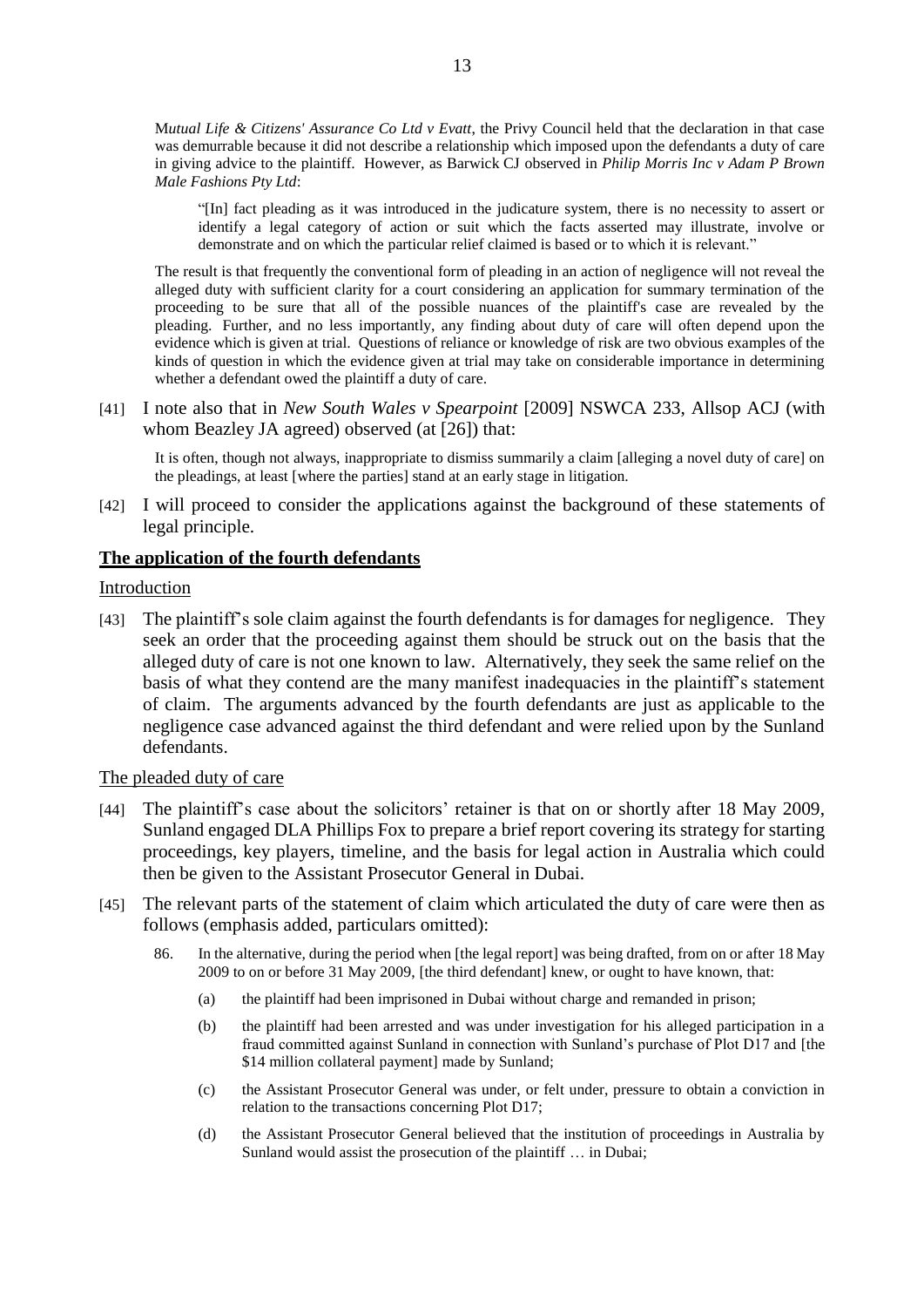- (e) the Assistant Prosecutor General wanted Sunland to send him any documents evidencing that action had commenced in Australia because that would, or he believed that would, assist him in the prosecution of the plaintiff … in Dubai;
- (f) Sunland had instructed [the third defendant] to prepare a brief report covering its strategy for starting proceedings in Australia, the key players, timeline and the basis for legal action that could be given to the Assistant Prosecutor General in Dubai;
- (g) Sunland intended to provide the document to the Assistant Prosecutor General in Dubai;
- (h) Sunland intended that the Assistant Prosecutor General in Dubai would rely upon the document as being an accurate report of proceedings that Sunland intended to commence in Australia and a considered legal opinion by a reputable Australian law firm as to the liability of persons identified therein;
- (i) the prosecution authorities in Dubai, including the Assistant Prosecutor General, were likely to rely upon a document drafted by [the third defendant], as a lawyer and partner of a reputable Australian law firm, which contained his legal opinion concerning the liability of the plaintiff in connection with the dealings of Sunland concerning Plot D17;
- (j) if such a document implicated the plaintiff, it would be likely that the prosecution authorities, including the Assistant Prosecutor General, would rely upon it in determining to charge the plaintiff with criminal offences or, alternatively, to rely upon it in determining to continue criminal proceedings against him.
- 87. By reason of:
	- (a) the matters pleaded in subparagraphs (a) to  $(k)$  of paragraph 86 above;
	- (b) the plaintiff's lack of knowledge of the matters pleaded in subparagraphs (c) to (i) of paragraph 86 above,

the plaintiff was:

- (c) unable to take steps to prevent the document from being given to prosecution authorities in Dubai or to dissuade them from relying upon it;
- (d) accordingly, unable to protect himself from economic loss arising out of a failure on the part of [the fourth defendants] and [the third defendant] to take reasonable care in drafting the document insofar as it contained an opinion as to the liability, or possible liability, of the plaintiff to Sunland in respect of [the \$14 million collateral payment].
- 88. In the premises of paragraphs 86 and 87 above, **in drafting [the legal report], [the fourth defendants] and [the third defendant] owed the plaintiff a duty to take reasonable care to avoid causing the plaintiff to suffer loss resulting from the careless expression of an opinion, to be conveyed to the prosecution authorities in Dubai, as to his liability, or possible liability, to Sunland** under the *Trade Practices Act 1974* (Cth) and in deceit in respect of [the \$14 million collateral payment].
- [46] The loss in respect of which the solicitors ought to have taken reasonable care to avoid was not articulated with any precision but was evidently loss arising from the criminal prosecution which might eventuate from a careless expression of opinion in the legal report.
- [47] The duty so articulated was said to have been breached by the third defendant and the fourth defendants when –
	- (a) "in the absence of any facts set out in [the legal report] to support such statements", the third defendant drafted the legal report so that it contained the statements he is said to have known to be false; and
	- (b) "in the absence of any facts or law to justify it", the third defendant expressed an opinion in the legal report that the plaintiff may be liable in damages to Sunland by reason of his involvement in the purchase of plot D17.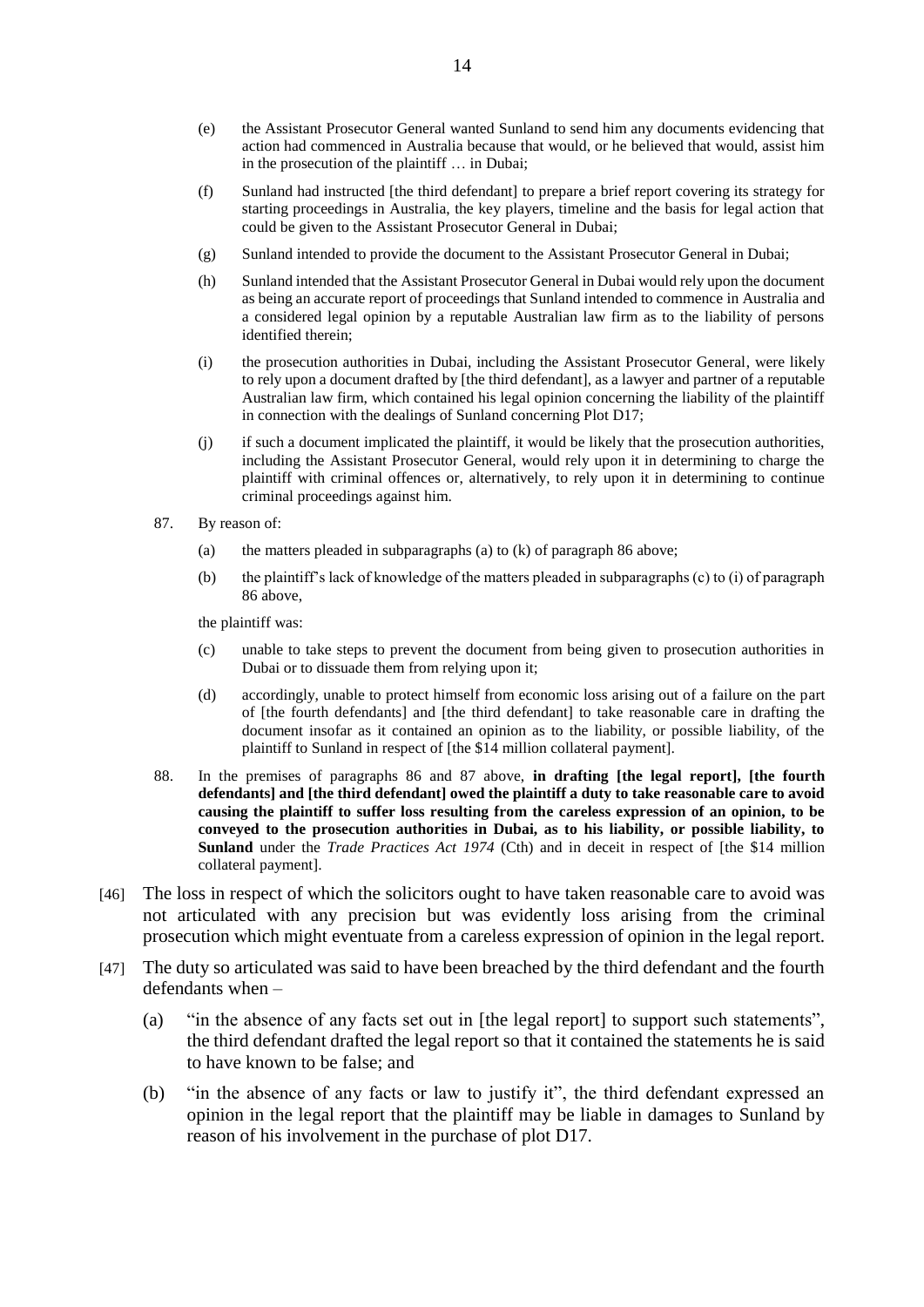## Analysis

 $\overline{a}$ 

- [48] The alleged retainer was that the solicitors would prepare for their client a report about potential legal proceedings by the client against a third party, so that the client could use that report in what the client conceived were its own interests.
- [49] The alleged duty of care was effectively a duty to take reasonable care in one of the key tasks to be undertaken in the performance of that retainer, namely in the manner of expression of the report. Undoubtedly the solicitors owed their client a duty of care in both contract and tort. But in this case it is suggested that the solicitors also owed a duty to the third party who was the client's potential adversary in the legal proceedings which would be the subject of the contemplated report.
- [50] In my view, the suggested duty runs up against the stumbling block of the following statement by Brennan CJ in *Hill v Van Erp* (1997) 188 CLR 159 at 167<sup>5</sup> (footnote omitted):

Generally speaking, however, a solicitor's duty is owed solely to the client subject to the rules and standards of the profession. That is because the solicitor's duty is to exercise professional knowledge and skill in the lawful protection and advancement of the client's interests in the transaction in which the solicitor is retained and that duty cannot be tempered by the existence of a duty to any third person whose interests in the transaction are not coincident with the interests of the client.

- [51] It may be acknowledged that there are exceptions to the general rule to which his Honour referred. Thus:
	- (a) There are cases where although there is no formal solicitor/client relationship, a solicitor's conduct demonstrates an assumption of responsibility, with known reliance by the plaintiff, such that a duty of care may arise by reason of an implied professional retainer agreement: see the cases cited in *Carey v Freehills* (2013) 303 ALR 445 at 525; [2013] FCA 954 at [311] per Kenny J.
	- (b) There are cases in which a duty of care owed by a professional to someone other than their client has been held to exist on the basis of normal principles relating to negligent misstatement, which include the requirements of assumption of responsibility and reasonable reliance: see *Hedley Byrne & Co Ltd v Heller & Partners Ltd* [1964] AC 465 and *Esanda Finance Corporation Ltd v Peat Marwick Hungerfords* (1997) 188 CLR 241.
	- (c) There are also cases in which a duty of care has also been recognised as being owed by a solicitor to someone other than their client (e.g. beneficiaries in a will or the client's trustee in bankruptcy), but in those cases there is a coincidence of interest between the client and third party: see *Hill v Van Erp* and *Blackwell v Barroile Pty Ltd*  (1994) 51 FCR 347.
- [52] However, this case does not fit into any of those exceptions. The plaintiff concedes that he cannot point to any case which directly supports the existence of a duty of care in analogous circumstances.
- [53] In assessing whether a duty of care arises in a novel circumstance or category, authority suggests I should undertake a close analysis of the facts bearing on the relationship between the plaintiff and the putative tortfeasor by reference to the salient features or factors affecting

<sup>&</sup>lt;sup>5</sup> To similar effect, see also Dawson J at 187 and Gaudron J at 196 to 197. The passage quoted from the judgment of Brennan CJ has been quoted with approval many times: see, for example, *The Hancock Family Memorial Foundation Ltd v Fieldhouse [No 5]* [2013] WASC 121 at [98] per Le Miere J; *Carey v Freehills* (2013) 303 ALR 445 at 525; [2013] FCA 954 at [310] per Kenny J; *Hardie Finance Corporation Pty Ltd v Ahern [No 3]* [2010] WASC 403 at [448] per Pritchard J; *David v David* [2007] NSWSC 855 at [164] per Patten AJ; *Chapman v Luminis Pty Ltd (No 5)* (2001) 123 FCR 62 at 148; [2001] FCA 1106 at [284] per von Doussa J.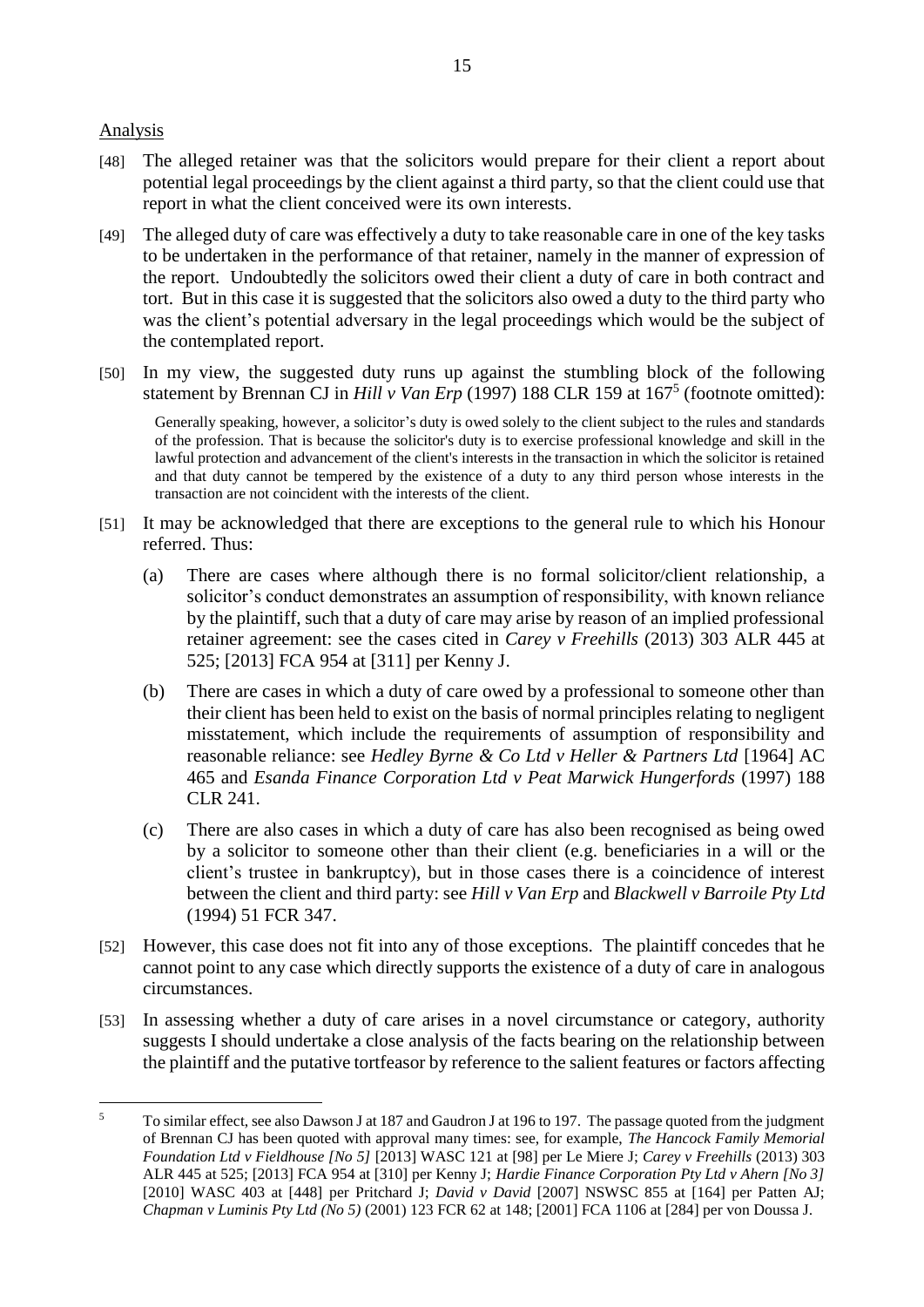the appropriateness of imputing a legal duty to take reasonable care to avoid harm or injury: see *Caltex Refineries (Qld) Pty Ltd v Stavar* (2009) 75 NSWLR 649 at 675 to 676; [2009] NSWCA 258 at [100] to [102] per Allsop P, recently cited with approval in *Grills v Leighton Contractors Pty Ltd* [2015] NSWCA 72 at [98] to [100] per Beazley P (with whom Barrett and Gleeson JJA agreed) and *Kinsella v Gold Coast City Council (No 3)* [2016] QSC 14 at [31] to [32] per Burns J.

- [54] In *Caltex Refineries (Qld) Pty Ltd v Stavar*, Allsop P set out (at 676 [103]) a non-exhaustive list of 17 considerations relevant to the evaluative task of imputation of a duty of care and the identification of its scope and content. His Honour acknowledged (at 676 [104]) that there was no suggestion in the cases that it was compulsory in any given case to examine all of those features. Amongst the considerations listed were:
	- (a) the foreseeability of harm;
	- (b) the nature of the harm alleged;
	- (c) the degree and nature of control able to be exercised by the defendant to avoid harm;
	- (d) the degree of vulnerability of the plaintiff to harm from the defendant's conduct, including the capacity and reasonable expectation of a plaintiff to take steps to protect itself;
	- (e) the proximity or nearness in a physical, temporal or relational sense of the plaintiff to the defendant;
	- (f) the nature of the activity undertaken by the defendant;
	- (g) knowledge (either actual or constructive) by the defendant that the conduct will cause harm to the plaintiff;
	- (h) the nature and consequences of any action that can be taken to avoid the harm to the plaintiff;
	- (i) the existence of conflicting duties arising from other principles of law or statute; and
	- (j) the desirability of, and in some circumstances, need for conformance and coherence in the structure and fabric of the common law.
- [55] The plaintiff's argument focused on the considerations identified in (a) and (d) and it may be accepted that his pleading adequately deals with those matters and that they tend to point towards the existence of a duty. It is arguable that the same may be said for the considerations identified in (c), (d), (e) and (g). But, as the High Court observed in *Sullivan v Moody* "[d]ifferent classes of case give rise to different problems in determining the existence and nature or scope, of a duty of care"<sup>6</sup>. In this case it seems to me that the relevant problem is an evaluation of the significance of the considerations in (i) and (j) as informed by (b), (f) and (h) and that it is those matters which should become the focus of my attention to arrive at a conclusion as a matter of principle.
- [56] The impugned activities were activities allegedly undertaken by solicitors for a client. They were the activities which the solicitors were retained by their client to do, namely to prepare a report about potential legal proceedings by the client against a third party, so that the client could use that report in what the client conceived were its own interests (by giving the legal report to someone else). The action which, *ex hypothesi*, could have been taken to avoid the harm was to perform the retainer bearing in mind not just the interests of the client but also the interests of the third party. And the nature of the harm alleged is harm alleged to be

 $\overline{a}$ <sup>6</sup> *Sullivan v Moody* (2001) 207 CLR 562 at 578 [50].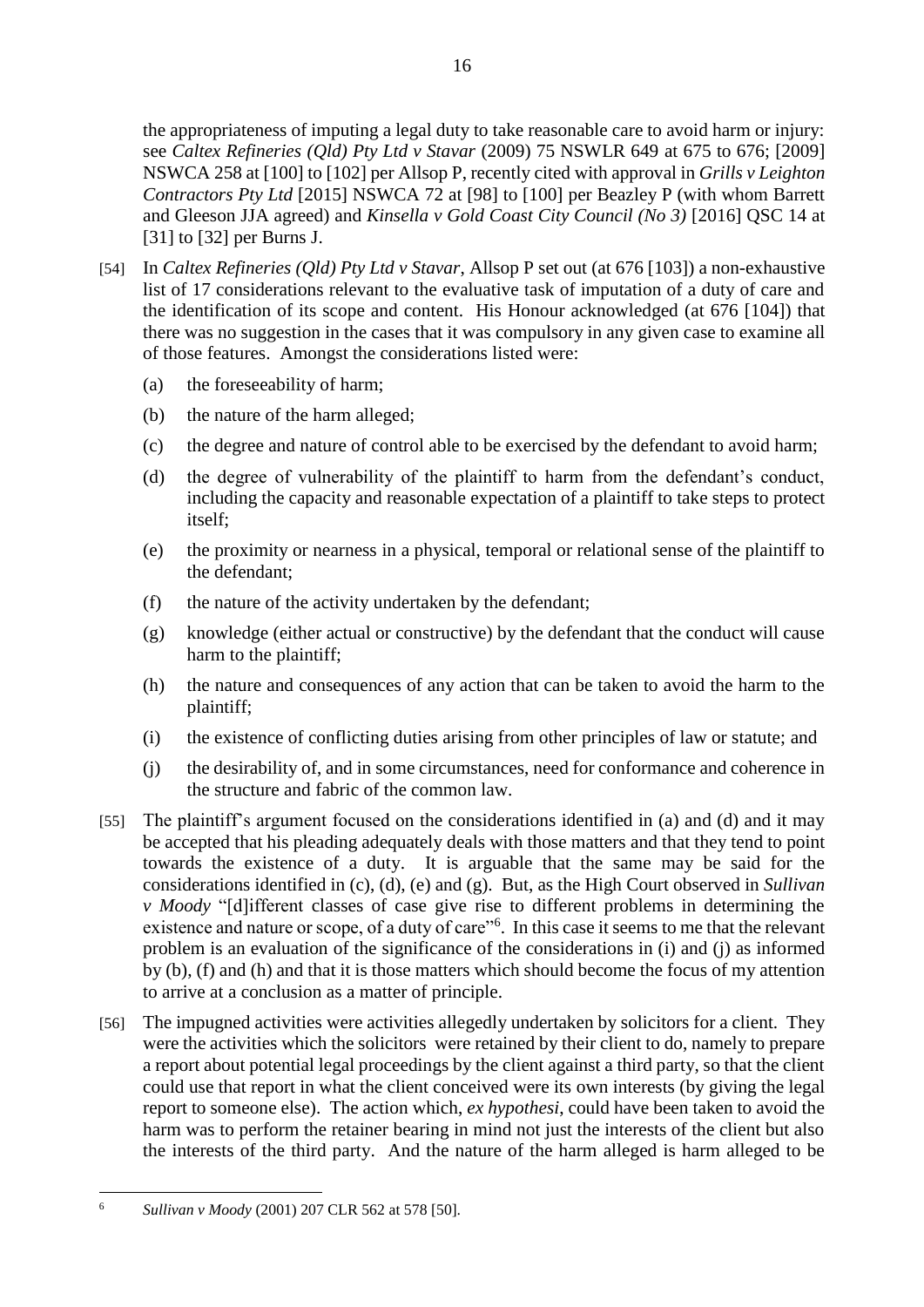directly consequential upon the performance of the very thing which the solicitors were retained to do.

- [57] To contend that the solicitors owed the third party a duty of care is to seek to do the very thing which Brennan CJ said could not be done, namely to temper the duty undoubtedly owed to the client by the existence of a duty to a third person whose interests in the transaction are not coincident with the interests of the client. I would apply his Honour's observations to conclude that a duty of care owed to the client in connection with the production of a report concerning potential legal proceedings against a third party cannot be tempered by the existence of a duty owed to the client's potential adversary in those legal proceedings.
- [58] The plaintiff contended that there was no inconsistency issue because the content of the duty of care owed to him by the solicitors could be formulated in such a way as to be not inconsistent with the duty of care which they owed their client. The plaintiff contended that the duty in each case was to take care to be accurate in stating facts and opinions. I do not think that that proposition is an adequate answer to the problems I have identified. As Brennan J noted in *The Council of the Shire of Sutherland v Heyman* (1985) 157 CLR 424 (at 487) "… a postulated duty of care must be stated in reference to the kind of damage that a plaintiff has suffered and in reference to the plaintiff or a class of which the plaintiff is a member". In this case the inconsistency issue was created by who the plaintiff was and the interests the plaintiff had in comparison with those of the solicitors' client rather than solely by the content of the duty.
- [59] My conclusion is consistent with the reasoning in *Al-Kandari v J R Brown & Co* [1988] QB 665 (a case cited with approval by Dawson J in *Hill v Van Erp* at 187) that a solicitor acting for a party who is engaged in hostile litigation owes a duty to the client and to the Court, but the solicitor does not normally owe any duty to the client's opponent. I do not see that any relevant distinction is to be drawn between the position of an actual opponent, litigation having commenced, and that of a potential opponent, litigation being only contemplated.
- [60] I also think that recognition of the alleged duty would be inconsistent with the desirability of coherence with the law governing the duty of undivided loyalty which solicitors owe to their clients. I observe:
	- (a) In *Farrington v Rowe McBride & Partners* [1985] 1 NZLR 83, Richardson J observed (in a passage oft-cited with approval<sup>7</sup>) as follows (at 90):

A solicitor's loyalty to his client must be undivided. He cannot properly discharge his duties to one whose interests are in opposition to those of another client. If there is a conflict in his responsibilities to one or both he must ensure that he fully discloses the material facts to both clients and obtains their informed consent to his so acting. …

And there will be some circumstances in which it is impossible, notwithstanding such disclosure for any solicitor to act fairly and adequately for both.

But the acceptance of multiple engagements is not necessarily fatal. There may be an identity of interests or the separate clients may have unrelated interests. Such cases seem straightforward so long as it is apparent that there is no actual conflict between duties owed in each relationship.

(b) It would be to introduce an undesirable incoherence to the law to conclude that a solicitor owed a duty of undivided loyalty to the client, but at the same time was required to discharge a duty of care to a third party whose interests<sup>8</sup> were opposed to

 $\overline{a}$ 

<sup>7</sup> See, for example, *Maguire v Makaronis* (1997) 188 CLR 449 at 465; *Beach Petroleum NL v Kennedy* (1999) 48 NSWLR 1 at 47; [1999] NSWCA 408 at [203].

<sup>8</sup> in not being said to be liable to potential legal proceedings at the instance of the client.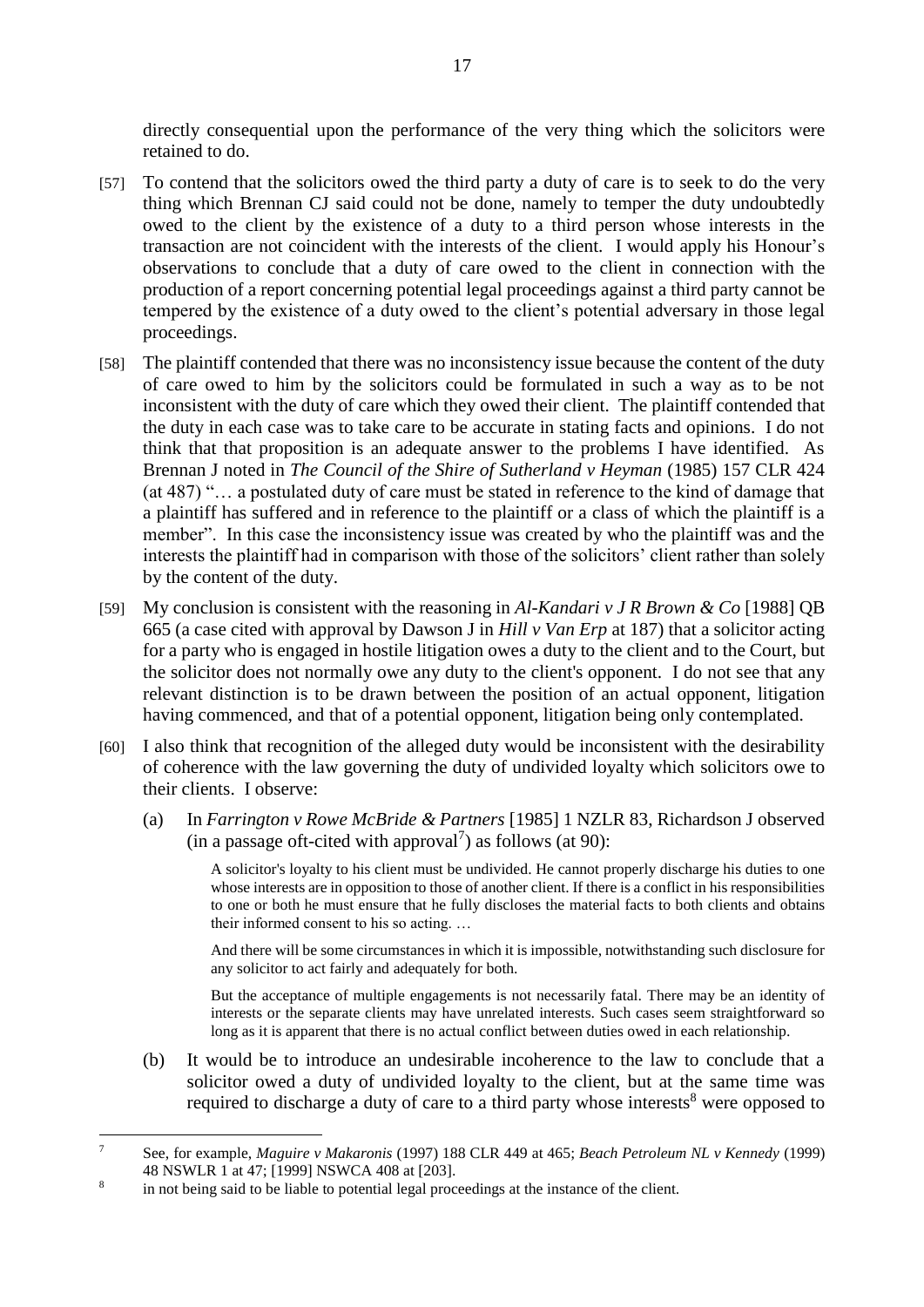the client's interests<sup>9</sup> because the question of the liability of the third party to the client is the subject matter of the solicitors retainer (and because it was foreseeable that the way in which the client intended to use the report might harm the third party). I do not accept the plaintiff's contention that his interests and those of Sunland are relevantly to be regarded as the same, namely that the prosecutor be told the truth. That seems to me to be too limited and unrealistic a consideration of what were the interests of the plaintiff and of Sunland.

- (c) This consideration also supports the observations by Brennan CJ in *Hill v Van Erp* which I have followed.
- [61] I note also that the proposition for which the plaintiff contends would also bring about a significant expansion of the tort of negligence into spheres of conduct that are otherwise regulated, particularly by professional ethical standards and, as the fourth defendants put it, the intentional torts which are specifically directed towards providing redress for abuse of legal processes (such as the torts of collateral abuse of process and of malicious prosecution). That a proposed duty of care might supplement or subvert the existence of other principles of law which have already struck a particular balance between rights and obligations, duties and freedoms has long been recognised as a consideration which sounds adversely to the recognition of the duty: see *Elguzouli-Daf v Commissioner of Police of the Metropolis; McBrearty v Ministry of Defence* [1995] QB 335 at 352, where Morritt LJ cited the speech of Lord Templeman in *Downsview Nominees Ltd v First City Corporation Ltd* [1993] AC 295 at 316; *Hill v Van Erp* at 180 to 181 per Dawson J and *Sullivan v Moody* at [42] per Gleeson CJ, Gaudron, McHugh, Hayne and Callinan JJ.
- [62] It does not follow from the foregoing that there can be no remedy for a client's adversary or potential adversary if a solicitor has engaged in misconduct in carrying out a retainer. It is just that the safeguards against impropriety may have to be found in the rules and remedies relevant to the regulation of the professional conduct of solicitors, or, in appropriate cases (and no such case is advanced against the fourth defendants), the intentional torts. In *Al-Kandari v J R Brown & Co* [1988] QB 665, Lord Donaldson of Lymington MR (with whom Dillon LJ agreed) observed (at 672):

A solicitor acting for a party who is engaged in 'hostile' litigation owes a duty to his client and to the court, but he does not normally owe any duty to his client's opponent: *Business Computers International Ltd v Registrar of Companies* [1987] 3 WLR 1134. This is not to say that, if the solicitor is guilty of professional misconduct and someone other than his client is damnified thereby, that person is without a remedy, for the court exercises a supervisory jurisdiction over solicitors as officers of the court and, in an appropriate case, will order the solicitor to pay compensation: *Myers v Elman* [1940] AC 282. ...

- [63] Because the plaintiff's claim against the fourth defendants is explicitly only a claim for damages for negligence, it is unnecessary to consider (and I have heard no argument concerning) whether there is any scope for the plaintiff to contend that the Court's inherent jurisdiction to order legal practitioners who have misconducted themselves to pay compensation to a third party "damnified thereby" –
	- (a) is enlivened on the facts pleaded in the present case because of the nature of the impugned conduct of the third defendant;
	- (b) is conduct for which the fourth defendants could be regarded as vicariously liable (in the same way as the solicitor was for the conduct of the managing clerk in *Myers v Elman*); and
	- (c) might extend (or be extended) beyond the circumstances in which it is usually exercised (namely in the making of costs orders against legal practitioners personally),

 $\overline{a}$ 

<sup>9</sup> in obtaining a report about potential legal proceedings against the third party.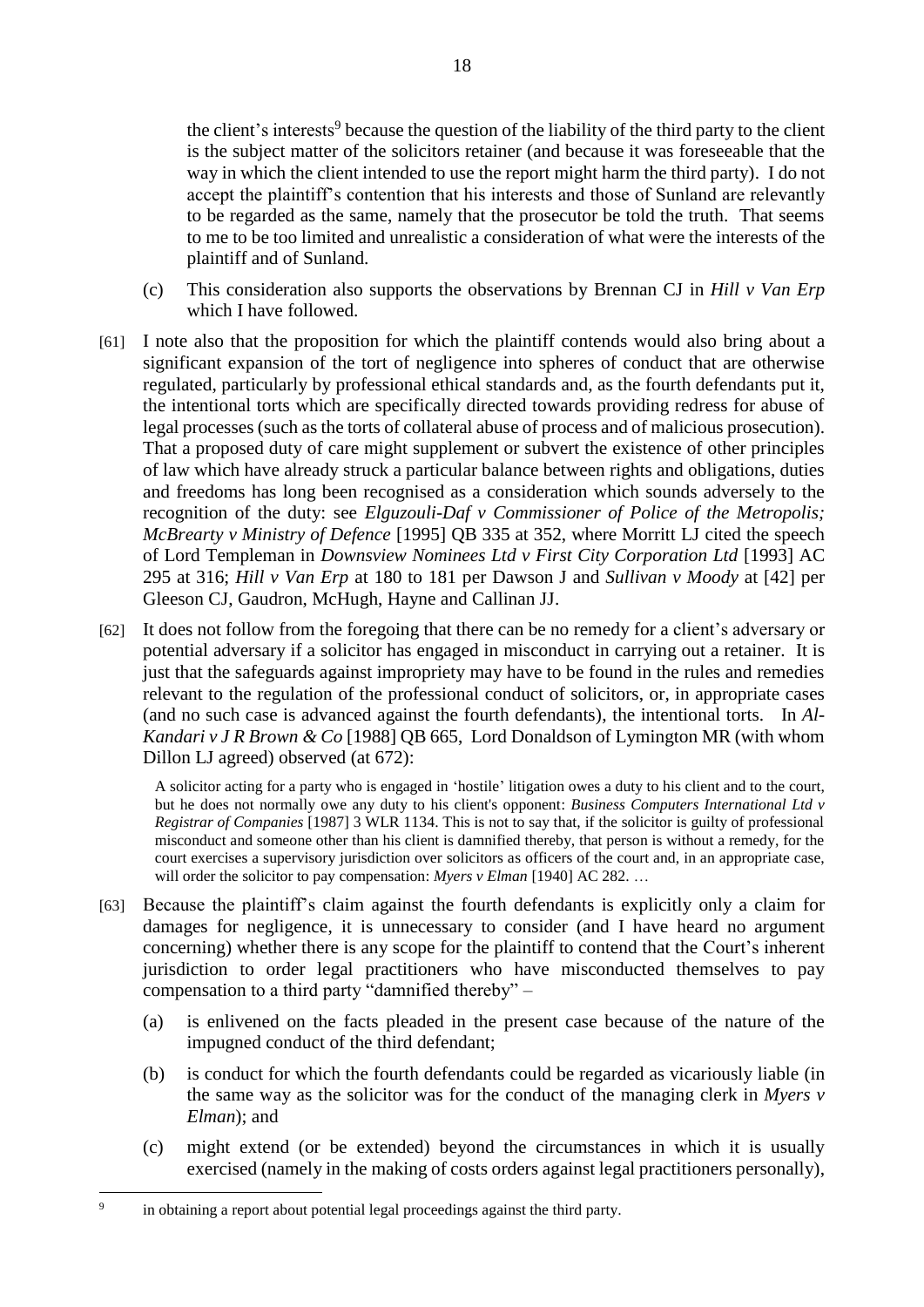to encompass an order for payment of compensation for loss of the nature which the plaintiff says he incurred because of the third defendant's conduct,

and I express no view on those matters. The plaintiff does advance a case based in the intentional torts against the Sunland defendants and I will consider aspects of that case later in this judgment.

[64] In the circumstances of this case, I am persuaded that it is not arguable that the fourth defendants owed the plaintiff the alleged duty of care in tort. I do not think that the matters which I have found to be insurmountable obstacles to the existence of the alleged duty of care in tort are matters which could be overcome by evidence or amendment.

## Conclusion

[65] As the only claim against the fourth defendants is based on the alleged duty of care in tort, and I have concluded the law cannot recognise such a duty, the proceeding against the fourth defendants should be struck out. It is unnecessary to consider the alleged pleading inadequacies on which the fourth defendants rely in support of the strike out application.

# **The application of the Sunland defendants**

## Introduction

- [66] The claim for damages for the tort of negligence against the third defendant must be disposed of in the same way as was the claim against the fourth defendants. It is unnecessary to consider the alleged pleading inadequacies in relation to that case on which the Sunland defendants rely.
- [67] It then remains to consider the various complaints made in relation to the manner by which the plaintiff has pleaded his damages claims –
	- (a) against the first, second and third defendants for the separate torts of conspiracy to injure by unlawful means and conspiracy to injure by lawful means; and
	- (b) against the Sunland defendants for the tort of malicious prosecution, for "instigating" or "maintaining" his prosecution in the UAE.

## The conspiracy to injure causes of action

## *The elements of the causes of action*

- [68] There are two torts of conspiracy to injure the first is a conspiracy to injure by lawful means and the second is a conspiracy to injure by unlawful means.
- [69] The elements of the tort of conspiracy to injure by lawful means are  $10$ :
	- (a) there was a combination or agreement between two or more persons;
	- (b) the sole or dominant purpose of the combination or agreement was to injure the plaintiff;
	- (c) the combination or agreement was carried into effect by the defendants' conduct;
	- (d) the defendants' conduct in carrying the combination or agreement into effect caused damage to the plaintiff.
- [70] The elements of the tort of conspiracy to injure by unlawful means  $are^{11}$ :

 $\overline{a}$ <sup>10</sup> *Australian Wool Innovation Ltd v Newkirk* [2005] FCA 290 at [60] to [61].

<sup>11</sup> *Maritime Union of Australia v Geraldton Port Authority* (1999) 93 FCR 34 at 102; [1999] FCA 899 at [421] per R D Nicholson J; *Weston v Publishing and Broadcasting Ltd* [2011] NSWSC 433 at [612] per Ward J.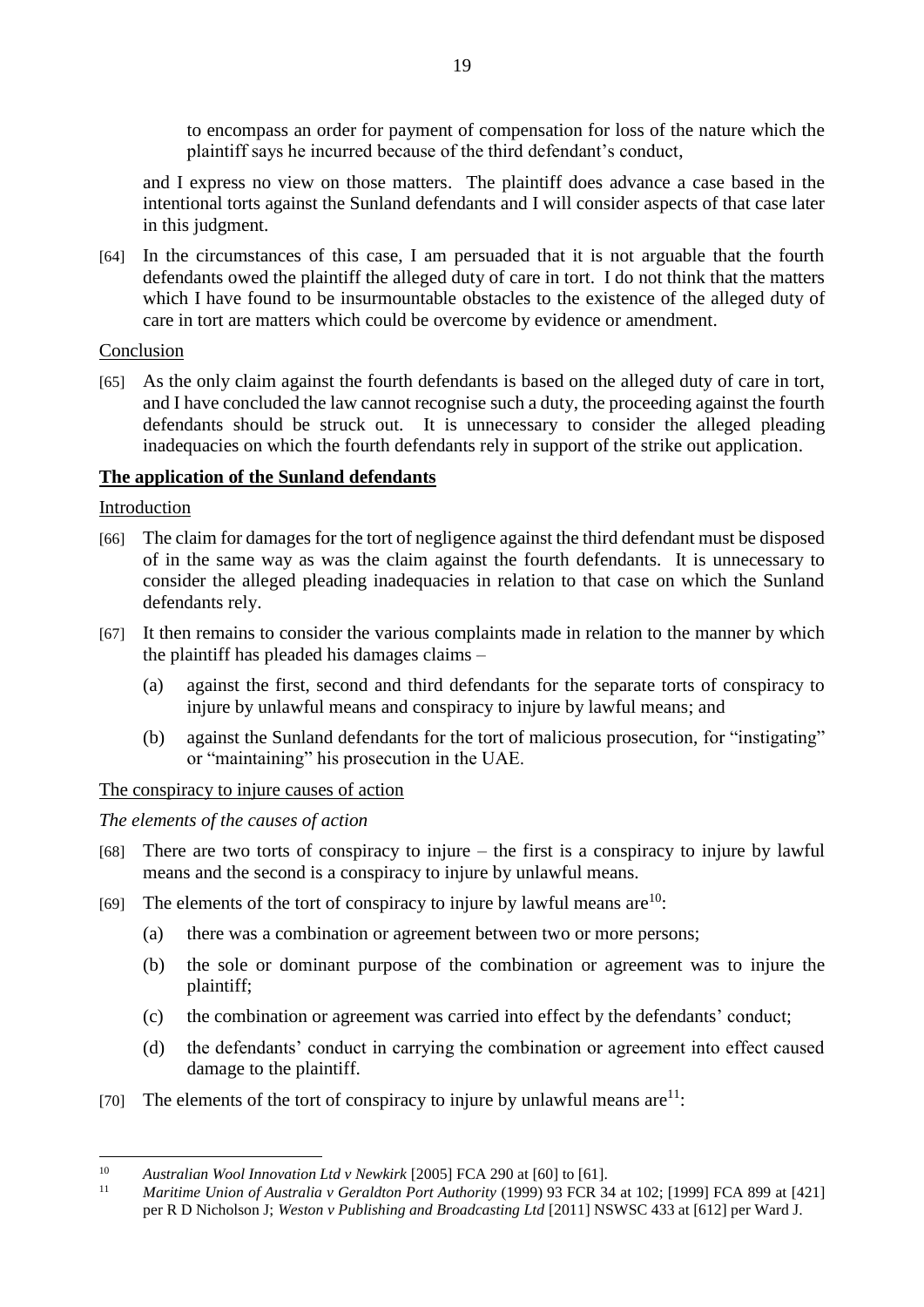- (a) there was a combination or agreement between two or more persons to engage in conduct amounting to unlawful means;
- (b) a purpose of that combination or agreement was to injure the plaintiff;
- (c) the combination or agreement was carried into effect by the commission of the agreed unlawful acts; and
- (d) those unlawful acts caused damage to the plaintiff.
- [71] It can be seen that the two torts have in common<sup>12</sup> the need to prove the conspiracy; that the conspiracy involved an intention to injure; that the conspiracy was carried into effect; and that so doing caused damage to the plaintiff. And it may also be observed in relation to both torts, that in a case based on a clandestine arrangement or arrangements between conspirators, a plaintiff, who can be expected to be unable to plead the terms of an express agreement in the usual way, must at the least be able to plead and particularise the overt acts it intends to rely on to justify the inference that the agreement on which it relies was in fact made as it alleges<sup>13</sup>.
- [72] There are three key distinctions between the two torts.
- [73] The first lies in the prominence of the required purpose of injuring the plaintiff. Both torts require the plaintiff to prove that a purpose of the conspiracy was to injure the plaintiff. For a lawful means conspiracy, however, the plaintiff must prove that the purpose of injuring the plaintiff was the sole or predominant purpose of the conspiracy. That is not required for an unlawful means conspiracy where it will suffice for a plaintiff to prove that causing injury to the plaintiff was a purpose of the conspiracy.
- [74] The second lies in the nature of the means agreed to be used to injure the plaintiff. For an unlawful means conspiracy, the plaintiff must prove that the combination or agreement was to engage in conduct which amounted to unlawful means<sup>14</sup>. In other words the unlawful means aspect must exist at the time the combination or agreement was made. That is not required for a lawful means conspiracy.
- [75] The third lies in the nature of the means in fact used to carry the conspiracy into effect and cause injury to the plaintiff. For an unlawful means conspiracy, the plaintiff must prove that the conspiracy was carried into effect by commission of the agreed unlawful acts and those agreed unlawful acts caused damage to the plaintiff<sup>15</sup>. That is not required for a lawful means conspiracy where the plaintiff does not have to show that it was the unlawful part of the conspiracy that caused loss to the plaintiff.

## *Complaints concerning the form of the pleading*

[76] The structure of the pleading is to plead first the factual background which alleges the identity and function of the various actors, what they did, what happened to the plaintiff, and what loss the plaintiff suffered. Then at [80] to [85] the plaintiff pleads the material facts on which he relies to contend that he has advanced an arguable case in relation to the tort of conspiracy to injure. In many respects the pleadings cross-referred back to facts earlier pleaded as the basis from which particular matters ought to be inferred.

 $\overline{a}$ <sup>12</sup> *Weston v Publishing and Broadcasting Ltd* [2011] NSWSC 433 at [634]

<sup>13</sup> Cf *Council for the City of the Gold Coast v Pioneer Concrete (Qld) Pty Ltd* (1998) 157 ALR 135 at 140 per Drummond J. See also *Weston v Publishing and Broadcasting Ltd* [2011] NSWSC 433 at [639] to [640].

<sup>14</sup> *Williams v Hursey* (1959) 103 CLR 30 at 78; *Szanto v Bainton* [2011] NSWSC 985 at [180].

<sup>15</sup> *Vickery v Taylor* (1910) 11 SR (NSW) 119 at 130 to 131; *Dresna Pty Ltd v Misu Nominees Pty Ltd* [2004] FCAFC 169 at [7]; *Digicel (St Lucia) Ltd v Cable & Wireless Plc* [2010] EWHC 774 (Ch) at [186] and annex I at [3].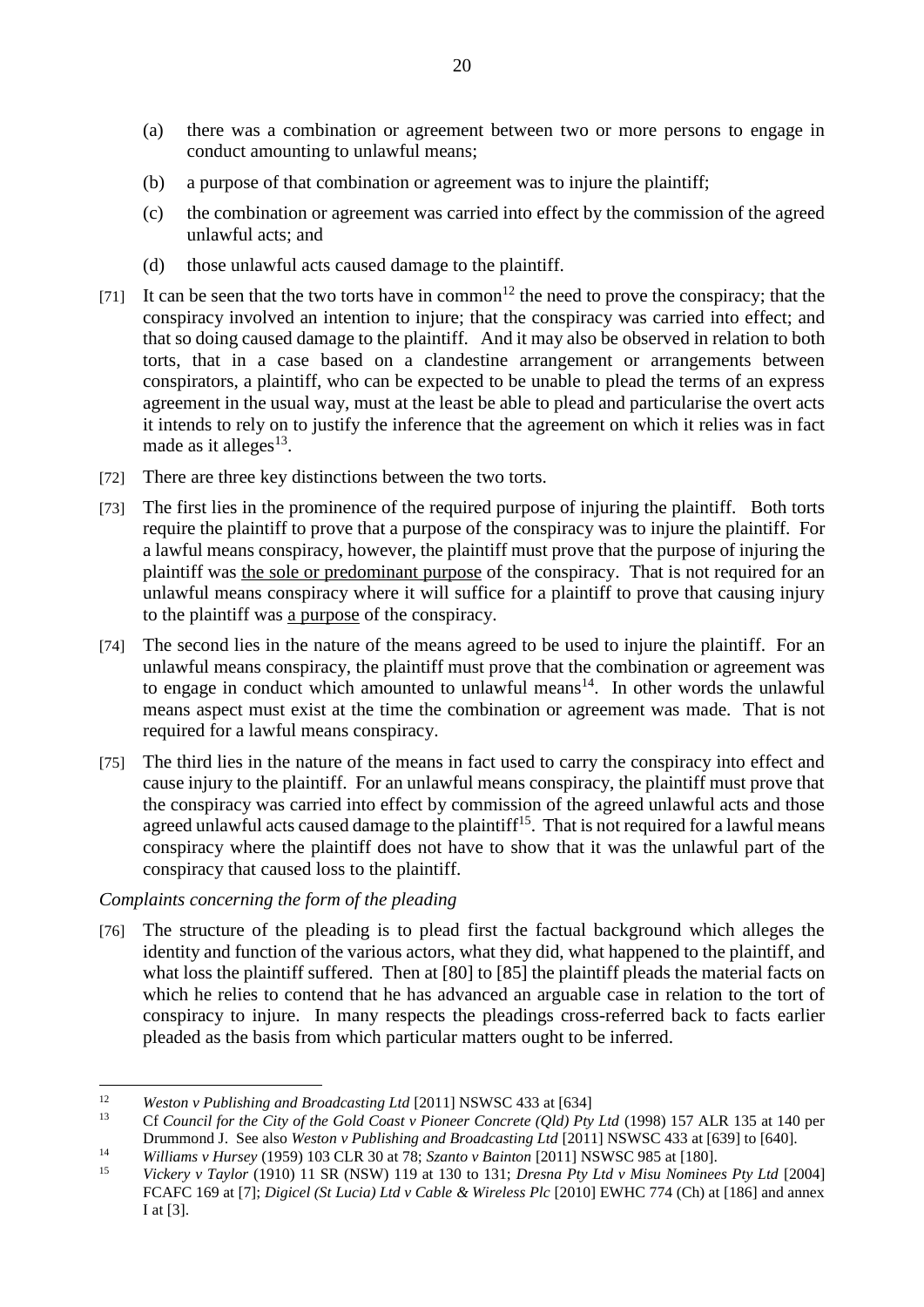- [77] It will suffice to quote the following:
	- 80. In about early February 2009, or alternatively in or about mid to late May 2009, for the purpose of protecting the reputation of Sunland and protecting Sunland and [the second defendant] from being charged with criminal offences in Dubai, [the first, second and third defendants] conspired to allege and maintain, to the Dubai prosecution authorities and publicly, that Sunland was the victim of a fraud in respect of [the \$14 million collateral payment] and that the plaintiff (with others) was a participant in the fraud.

#### Particulars

The conspiracy is to be inferred from the acts pleaded in paragraphs …, or, alternatively, paragraphs … above.

- 81. In furtherance of the conspiracy
	- (a) [the first defendant] undertook the acts pleaded in paragraph … and, or alternatively, paragraphs … above;
	- (b) [the second defendant] undertook the acts pleaded in paragraph … and, or alternatively, paragraphs … above;
	- (c) [the third defendant] undertook the acts pleaded in paragraph … and, or alternatively, paragraphs … above;
- 82. [The first, second and third defendants] so conspired with the dominant intention or, alternatively, with an intention, to cause the plaintiff harm by securing, encouraging and, or alternatively, supporting the criminal prosecution of him in Dubai.

#### Particulars

The conspiracy is to be inferred from the following facts, matters and circumstances:

- (a) In the case of [the first defendant] the facts, matters and circumstances pleaded in paragraphs … and, or alternatively, paragraphs … above.
- (b) In the case of [the second defendant] the facts, matters and circumstances pleaded in paragraphs … and, or alternatively, paragraphs … above.
- (a) In the case of [the third defendant] the facts, matters and circumstances pleaded in paragraphs … and, or alternatively, paragraphs … above.
- 83. In so conspiring, [the first, second and third defendants] adopted means which were unlawful in that:
	- (a) The provision of false information to judicial or administrative authorities, in bad faith, that a person committed an act subject to criminal or administrative sanction is, and was at all material times, which is an offence against the law of the United Arab Emirates. …
	- (b) The provision of false material evidence, contrary to reality and in bad faith, that a crime has been committed by a person, which is, and was at all material times, an offence against the law of the United Arab Emirates. …
	- (c) The conduct of [the second defendant] in paragraphs [in which he gave knowingly false information to Dubai prosecution authorities] above constituted an offence against the law of the United Arab Emirates;
	- (d) Alternatively, such conduct comprised lies or misstatements and was improper;
	- (e) The conduct of [the first, second and third defendants] pleaded in paragraphs [in which the second and third defendants prepared the legal report and gave it to prosecution authorities] above constituted an offence against the law of the United Arab Emirates;
	- (f) Alternatively, such conduct comprised lies or misstatements and was improper;
	- (g) The conduct of [the first and third defendants] pleaded in paragraphs ….above, in causing or permitting Sunland to publish false statements and provide false information to the Australian Stock Exchange, was improper;
	- (h) The conduct of [the first, second and third defendants] pleaded in paragraphs …, in causing or permitting Sunland to commence and maintain the civil proceeding against the plaintiff in Dubai, based on lies and misstatements, was improper[;]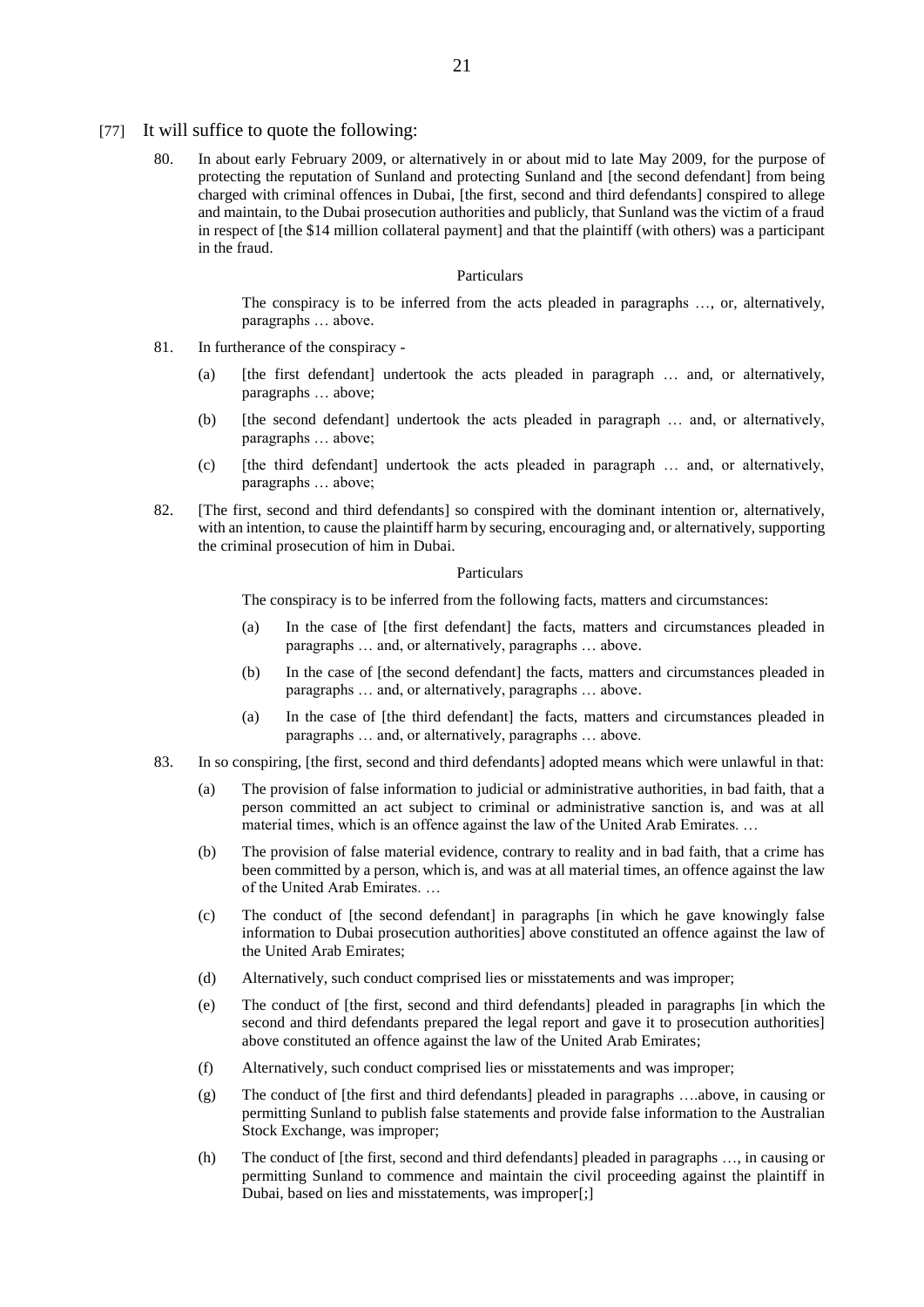- (i) The conduct of [the first, second and third defendants] pleaded in paragraph … above, in refusing to correct the false statements and allegations that had been made or to cause Sunland to do so, was improper.
- 84. But for the conspiracy:
	- (a) [the second defendant] would have told the prosecuting authorities in Dubai the truth and corrected the false statements he had made;
	- (b) there would have been no basis for further investigation of the plaintiff;
	- (c) the plaintiff would have been released from prison in or about February 2009 or, alternatively, in or about June 2009;
	- (d) the plaintiff would not have been charged with criminal offences;
	- (e) the plaintiff's employment would have resumed upon his release from prison and he would have been paid the income and entitlements for the period of the suspension of his employment.
- 85. As a consequence of the conspiracy, and the acts and omissions carried out in furtherance of it, the plaintiff suffered loss and damage.
- [78] It is evident from the plaintiff's pleading and his submissions that the plaintiff seeks to advance a case in respect of conspiracy to injure by lawful means and conspiracy to injure by unlawful means in the alternative. But the problem is that he does so in a way which does not clearly distinguish between the two torts and this failure creates many difficulties, not least of which is for the defendants in understanding which facts are relied upon in support of which cause of action.
- [79] I will deal first<sup>16</sup> with the complaints advanced by the first, second and third defendants against the pleading insofar as it is said to advance an arguable cause of action to recover damages in respect of the tort of conspiracy to injure by unlawful means.
- [80] The first complaint as to the manner of pleading the unlawful means conspiracy is that the plaintiff fails to plead the complete elements of an unlawful means conspiracy. In particular, that he fails to plead that the first, second and third defendants conspired to employ unlawful means. As to this:
	- (a) Unsurprisingly, given the wording of the pleading, the complaint was founded on the proposition that the intention of the pleading was that the matters listed at [83] were the unlawful means, but there was no allegation that the nature of the agreement pleaded at [80] was a conspiracy to engage in those unlawful means.
	- (b) If that had been the way in which the pleading should be read, I would have accepted that complaint.
	- (c) However, the plaintiff met that complaint by contending<sup>17</sup> that the conduct which amounted to unlawful means was the conduct the pleaded at [80], namely the conduct of "[alleging and maintaining] to the Dubai prosecution authorities and publicly, that Sunland was the victim of a fraud in respect of [the \$14 million collateral payment] and that the plaintiff (with others) was a participant in the fraud".
	- (d) I agree with the observations made by Ryan J in *Elliott v Seymour* [1999] FCA 976 at [97], that what is required is that "the statement of claim specifies with sufficient particularity the time and making of each agreement between the alleged conspirators, **the unlawful means agreed to be employed and the facts or circumstances which made them unlawful**" (emphasis added).

 $\overline{a}$ 

<sup>&</sup>lt;sup>16</sup> This is to deal with the arguments out of the order in which they were presented in writing and orally, but better suits the analytical framework of this judgment.

<sup>&</sup>lt;sup>17</sup> Plaintiff's written submissions at  $[28]$  to  $[32]$ .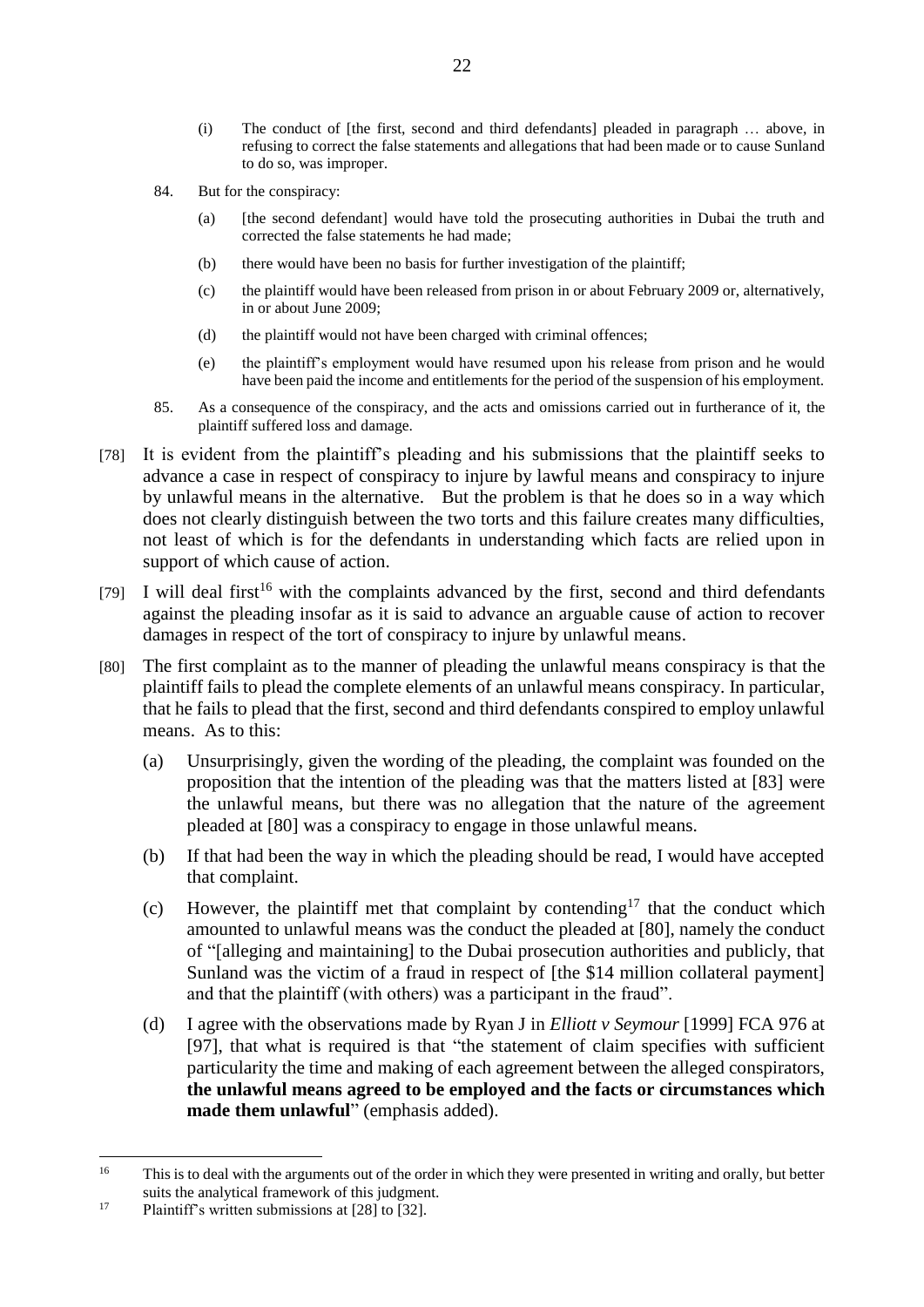- (e) If the agreed conduct amounting to unlawful means is that which the plaintiff contends at [80], then what is missing from the pleading is the precise articulation of the facts or circumstances relied on to contend that the conduct of "[alleging and maintaining] to the Dubai prosecution authorities and publicly, that Sunland was the victim of a fraud in respect of [the \$14 million collateral payment] and that the plaintiff (with others) was a participant in the fraud" was unlawful. Paragraph 83 does not do that, because it is in terms directed to how the conspiracy was implemented and why aspects of that implementation were unlawful, when the only aspect of unlawfulness which is relevant is why the agreed unlawful means pleaded at [80] was unlawful. Part of what is pleaded at [83] may be relevant to the requisite proposition of unlawfulness, but not all of it.
- (f) In my view [80] and [83] as presently formulated do not satisfactorily comply with the observations by Ryan J in *Elliott v Seymour* to which I have referred. The first, second and third defendants are entitled to have the plaintiff pinned down to what he has clarified is the agreed unlawful means and why that conduct (and not other conduct) is said to have been unlawful. Paragraphs 80 and 83 must be recast.
- (g) For completeness, I note that in oral submissions Senior Counsel for the plaintiff seemed at times to depart from the proposition in the plaintiff's written submissions recorded at  $[80]$ (c) above. He seemed to suggest<sup>18</sup> that the matters listed at  $[83]$  of the pleading might be the unlawful means agreed to be employed at the time the conspiracy was entered into. But that is not what the words say. And if it is the intent then, as I have mentioned at [80](b) above, I would have accepted the plaintiff's criticism that there is no clear pleading that there was an agreement either in or about early February 2009 or about mid to late May 2009 to engage in that conduct. The result would still be that paragraphs 80 and 83 would have to be recast.
- [81] The second complaint as to the manner of pleading the unlawful means conspiracy is that the plaintiff does not plead that the loss and damage caused by the unlawful means formulations of the conspiracy was caused by the alleged unlawful acts, but apparently relies on a mixture of both lawful and unlawful conduct. As to this:
	- (a) This complaint was informed by an understandable misreading of what the plaintiff intended to be understood as the agreed unlawful means. I have referred to that and how it should be remedied at [80](a) to [80](f) above.
	- (b) If the starting point is that the agreed unlawful means was the conduct specified at pleading [80], and if the pleading is amended to specify the facts or circumstances which made that agreed conduct unlawful, then what is required for a proper pleading is a specific identification of the material facts relied on to show the necessary causal relationship between the agreed unlawful conduct and the loss and damage claimed<sup>19</sup>.
	- (c) And, as I have already mentioned, the necessary causal relationship is the conspiracy was carried into effect by commission of the agreed unlawful acts and those agreed unlawful acts caused damage to the plaintiff: see at [75] above. If the agreed unlawful means is alleging and maintaining to prosecution authorities and publicly that Sunland was the victim of a fraud and that the plaintiff was a participant in that fraud (as set out at pleading [80]) then what is required is a pleading of the material facts which show how the commission of those agreed unlawful acts caused damage to the

 $\frac{1}{2}$ <sup>18</sup> Transcript 1-84 and 1-85.<br> $\frac{19}{2}$  Council for the City of the

<sup>19</sup> *Council for the City of the Gold Coast v Pioneer Concrete (Qld) Pty Ltd* (1998) 157 ALR 135 at 141 per Drummond J, citing with approval the proposition, now regarded as trite, expressed by French J (as his Honour then was) in *Bond Corp Pty Ltd v Thiess Contractors Pty Ltd* (1987) 14 FCR 215 at 222.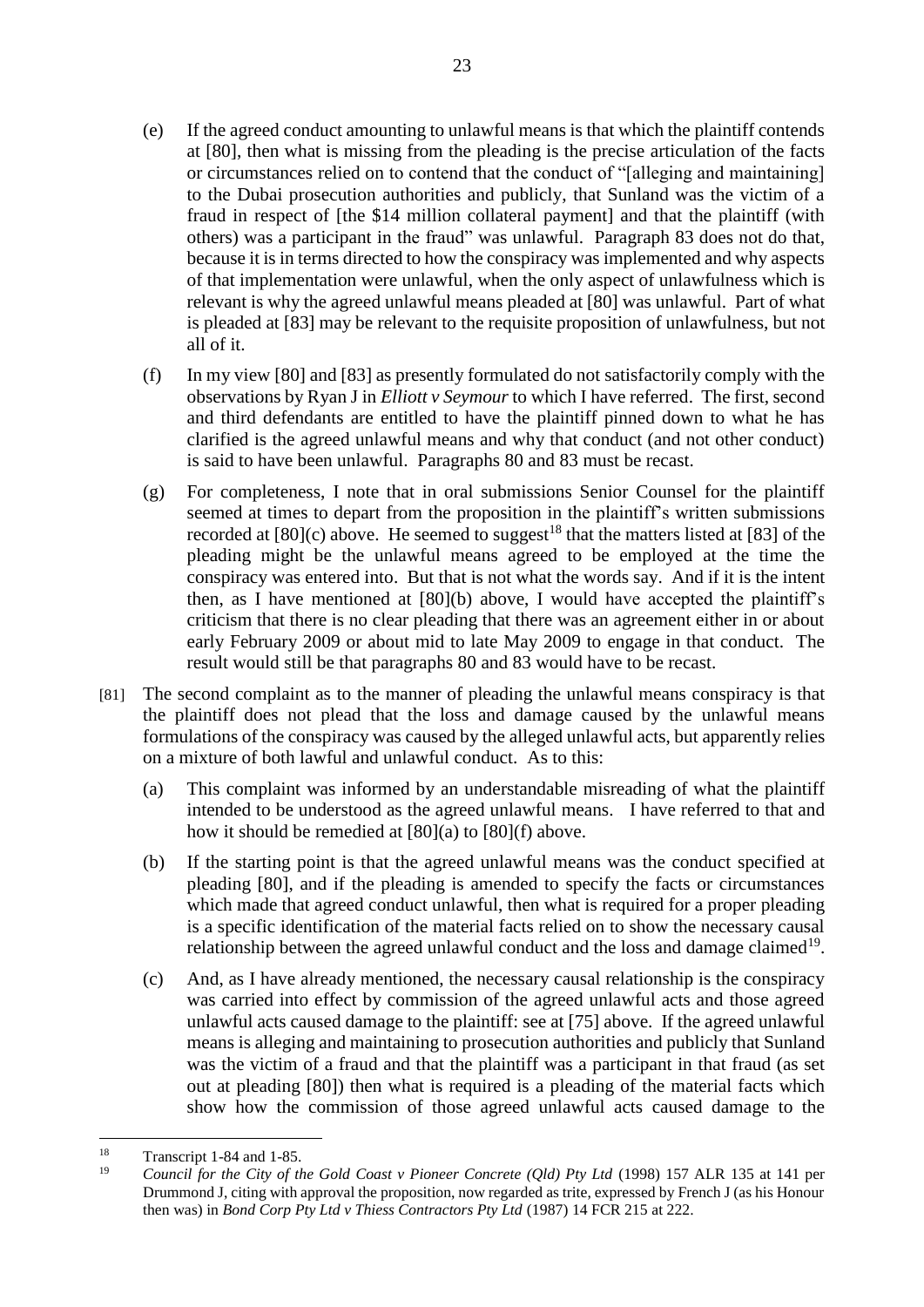plaintiff. Pleading that other matters were causally significant is unlikely to be material to the requisite plea (and, depending on the extent of their causal significance, might even be inconsistent with it).

- (d) In this case the required causal nexus is a little complicated because the plaintiff contends for the conspiracy having been struck at alternative times. That will mean that the required pleading of material facts establishing the necessary causal nexus will have to be specified with clarity for each of those alternative hypotheses. It is also complicated by the fact that the reference to "and publicly" at pleading [80] and the various cross-references at [81] to [83] presently operate to attribute causal significance to public statements made in Australia. How that conduct would be relevant to a causation hypothesis which seems fundamentally to turn on decisions made by Dubai prosecution authorities is not at all clear. Unless it is made clear then that aspect of the pleading may be embarrassing and liable to be struck out. (A similar problem might arise if the plaintiff's case truly is that to which I have referred at  $[80](g)$  above.)
- (e) The present form of the pleading deals with causation by some combination of [81], [84] and [85]. I do not think that is adequate. The pleading at [81] for example calls up a number of parts of the story of what occurred which, at first blush, do not seem to be relevant to the requisite pleading hypothesis because they refer to conduct which did not involve alleging that the plaintiff was a participant in fraud and, indeed, they refer to conduct not pleaded anywhere to be unlawful means. If such events can be demonstrated to be part of the requisite causation hypothesis, then that is not apparent on the face of the pleading. And the introductory words of [85] are not confined in any way, and they must be.
- (f) The defendants are entitled to have the plaintiff pinned down to a causation hypothesis which is not characterised by imprecision and ambiguity and which, at least arguably, establishes the requisite causal connection between the implementation of the conspiracy and the suffering of loss. If there is more than one causation hypothesis, then the statement just made must apply to each one. The pleading device of merely cross-referring back to events alleged to have happened is unlikely to be a satisfactory way of addressing a proper plea of causation. There must be a direct and unambiguous identification of the material facts relied on to establish the causal link which the law requires. And it must be something which makes narrative sense. The defendants should not be required to cherry pick through the pleading to work out what the case is that they have to meet in this regard.
- [82] The final complaint as to the manner of pleading the unlawful means conspiracy is that the references at pleading [83](d), (f) to (i) that conduct was unlawful because it was "improper" are either entirely superfluous (and so should be struck out) or, if they are intended to add something to the pleaded cause of action, are wrong as a matter of law and should be struck out. As to this:
	- (a) The thrust of the first, second and third defendants' argument was that given the underlying rationale for the two species of tort, it would be incoherent to permit a plaintiff to maintain an unlawful means conspiracy (where it is not necessary to allege the predominant purpose of causing harm) by relying on acts which are not pleaded to be "illegal" or a "criminal or civil wrong" in themselves, but are "improper" perhaps in the sense of being morally blameworthy. It is incoherent because in such a case the very thing which is said to make the tort actionable in the absence of a predominant purpose to harm – namely, the unlawfulness of the conduct – is missing.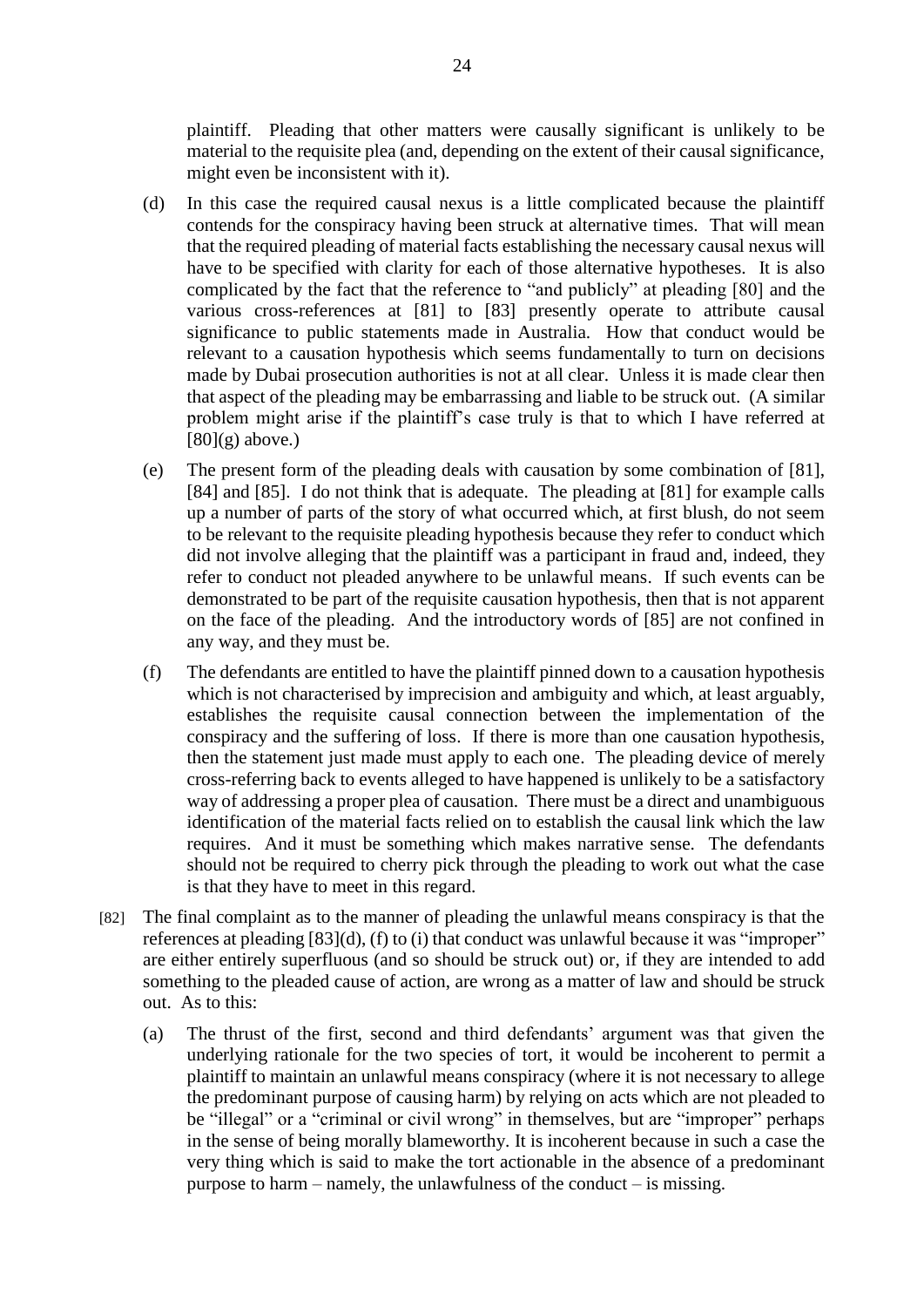- (b) The first, second and third defendants acknowledged (and the plaintiff relied upon) the decision of the Full Court of the Federal Court in *Dresna Pty Ltd v Misu Nominees Pty Ltd* [2004] FCAFC 169 at [16] to [19] and [29] (by majority), that breaches of an undertaking given to the ACCC and false statements made to the ACCC could arguably constitute "unlawful means" on the basis they were "improper".
- (c) It is not at all clear to me whether the references to the agreed unlawful means being unlawful because they were "improper" will survive any amendment to the pleading which would comply with my reasoning at [80] above. However, in case they do, I should indicate the view I have taken in relation to the substance of the complaint.
- (d) In light of the principles to which I have referred at [38] above, the persuasive weight of the decision of *Dresna* and the facts that –
	- (i) the argument affected at most only a subset of the unlawful means case against the defendants; and
	- (ii) the argument would not affect any part of the malicious prosecution case,

I would not have been persuaded that it was appropriate to preclude the plaintiffs from their pleaded contention by striking out the pleaded reliance on conduct which cannot be pleaded to be illegal or amounting to a criminal or civil wrong, but which they characterise as improper. The proper assessment of the pleaded conduct against the standard of "unlawful means" would have seemed to me to be something best resolved at a trial.

- [83] I will now deal with the complaints advanced by the first, second and third defendants against the pleading insofar as it is said to advance an arguable cause of action to recover damages in respect of the tort of conspiracy to injure by lawful means.
- [84] The first complaint as to the manner of pleading the lawful means conspiracy was that it relied on directly inconsistent allegations which were not pleaded in the alternative. The Sunland defendants contended that the inconsistency was embarrassing and bad at law. As to this:
	- (a) The critical submission was as follows:
		- 45. In paragraph [80] it is alleged that "the purpose" of "the conspiracy" was to protect Sunland and [the second defendant]. But in paragraph [82] it is (now) alleged that "the dominant intention" of [the first, second and third defendants] in "so conspiring" was to harm the plaintiff.
		- 46. The apparent distinction the plaintiff attempts to draw between the "purpose" of the conspiracy and the "dominant intention" of the parties in "so conspiring" is misconceived. The mental element of the tort concerns the sole or dominant purpose of the defendants in entering the conspiracy. So, in *McKernan v Fraser* (1931) 46 CLR 343, Dixon J identified the question as being what is the "the sole, the true, or the dominating or the main purpose of [the] conspiracy" [at 362; see also 398 to 399 per Evatt J] (emphasis added).
		- 47. Similarly, in *Crofter Hand Woven Harris Tweed Co v Veitch* [1942] AC 435 at 445 the point was made that: "[i]f the predominant purpose is the lawful protection or promotion of any lawful interest of the combiners (no illegal means being employed), it is not a tortious conspiracy, even though it causes damage to another person" (emphasis added) [Earlier it is observed that "it is much safer to use a word like 'purpose' or 'object'" than "intention": at 444]
		- 48. It is not enough that [the first, second and third defendants] acted with the knowledge, and an "intention", that the plaintiff be harmed [*McKernan v Fraser* at 361 to 362 (emphasis added)]:

"to adopt a course which necessarily interferes with the plaintiff… and thus injures him, is not enough. Nor is it enough that this result should be intended if the motive which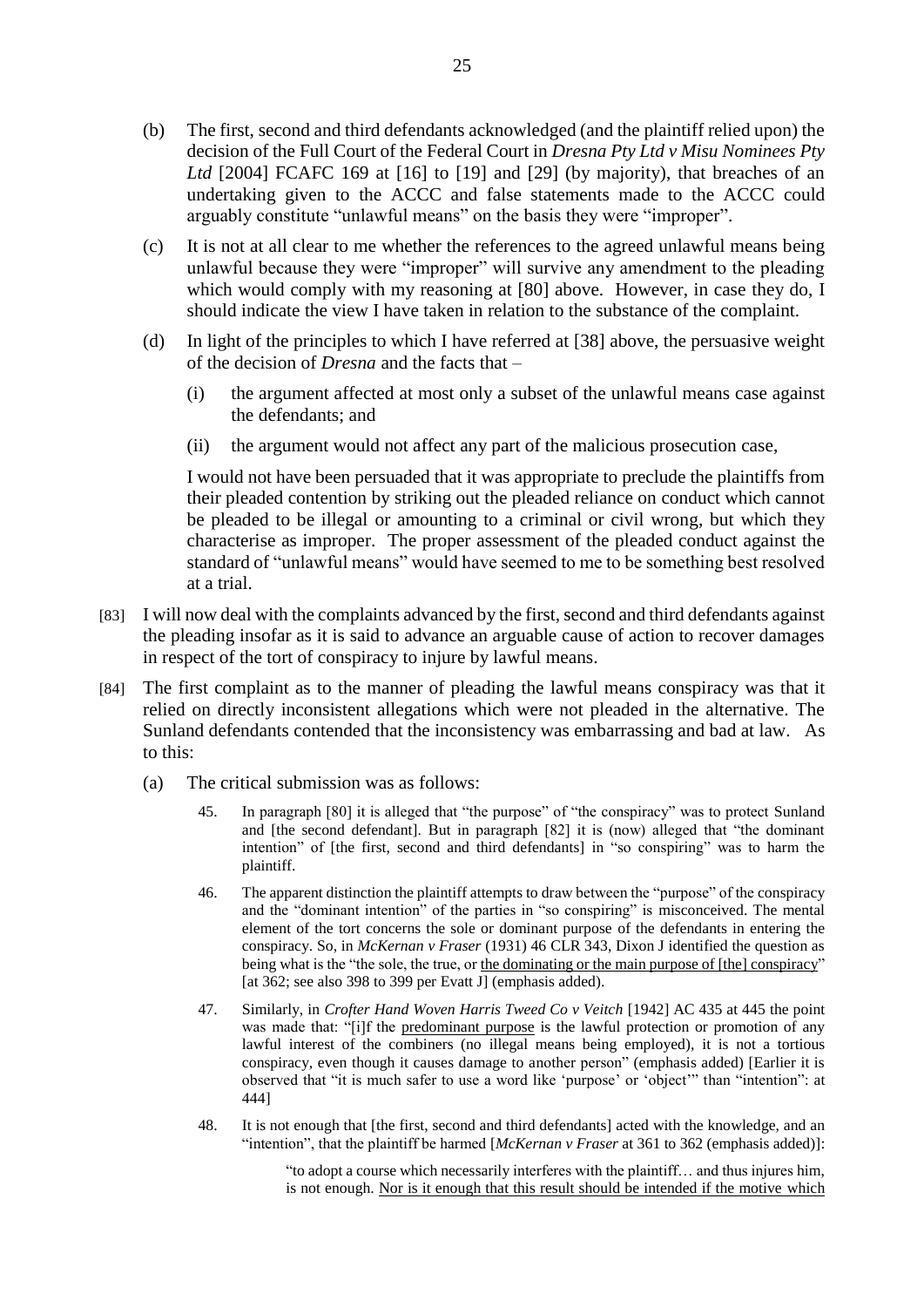actuates the defendants is not the desire to inflict injury but… the advancement or for the defence of the defendants' trade or vocational interests."

- (b) I agree that [80] and [82] of the pleading amount to an embarrassing plea of the mental element of the tort of conspiracy to injure by lawful means. First, and especially in light of the cases to which the first, second and third defendants refer, the reference to both purpose and intention is ambiguous. Second, the use of the definite article in [80] is inconsistent with the dominant intention plea in [82].
- (c) Paragraphs 80 and 82 must be recast so that the inconsistent allegations concerning the purpose of the alleged conspirators is removed.
- [85] The second matter to be raised in relation to the manner of pleading the lawful means conspiracy was directly a matter of complaint only in relation to the unlawful means conspiracy plea. However it seems to me that logically the flaws in the manner of pleading the requisite causal nexus between implementation of the conspiracy and loss also exist in relation to the tort of conspiracy to injure by lawful means. As I have mentioned at [76] above, the torts have in common that the need to plead that the conspiracy was carried into effect and that so doing caused damage to the plaintiff. The result is that the adverse views which I have expressed at [81] above as to the way in which the pleading addresses causation apply also to the pleading when considered as a plea of a lawful means conspiracy.

*Complaints concerning pleas of irrelevant or non-causative conduct*

- [86] The first, second and third defendants then advanced two separate criticisms in relation to pleaded conduct said to be irrelevant on various bases.
- [87] First, the first, second and third defendants submitted that the pleading at [83](c) relies on a cross-reference to the pleading at [12] as unlawful conduct, but the events identified by that paragraph preceded any alleged conspiracy and so were irrelevant and that part of [83](c) should be struck out. This complaint was accepted and the plaintiff conceded that [83](c) of the pleading should not have mentioned [12].
- [88] Second, the first, second and third defendants pointed out that the cross-references to the conduct of the defendants in relation to relying on the Dubai civil proceeding to obtain standing for Sunland to make submissions to the Court during the Dubai criminal proceedings that the plaintiff should be convicted quickly and the highest penalties imposed suggested that the conduct was being relied upon as part of the manner by which the alleged conspiracy caused the plaintiff to suffer loss, but that seemed unsustainable given:
	- (a) that conduct took place after the plaintiff had been charged and after his criminal trial had commenced on 15 September 2009 and, accordingly, could not be regarded as having caused the charges to have been brought; and
	- (b) the plaintiff was not convicted and there was no plea that the conduct prolonged the plaintiff's criminal trial.
- [89] The plaintiff agreed that the conduct was not said to be causative of loss, but relied on it as part of the overt acts from which it sought to have the Court infer the requisite conspiracy with the intention of causing injury to the plaintiff. I agree that the conduct can be pleaded as part of the requisite overt acts relied upon. Any re-pleading of the causation hypothesis must reflect the concession made.

*Complaints concerning pleas of conduct said to be subject to immunity from suit*

- [90] The first, second and third defendants argument was that
	- (a) the allegations as to the provision of the legal report to prosecution authorities in Dubai;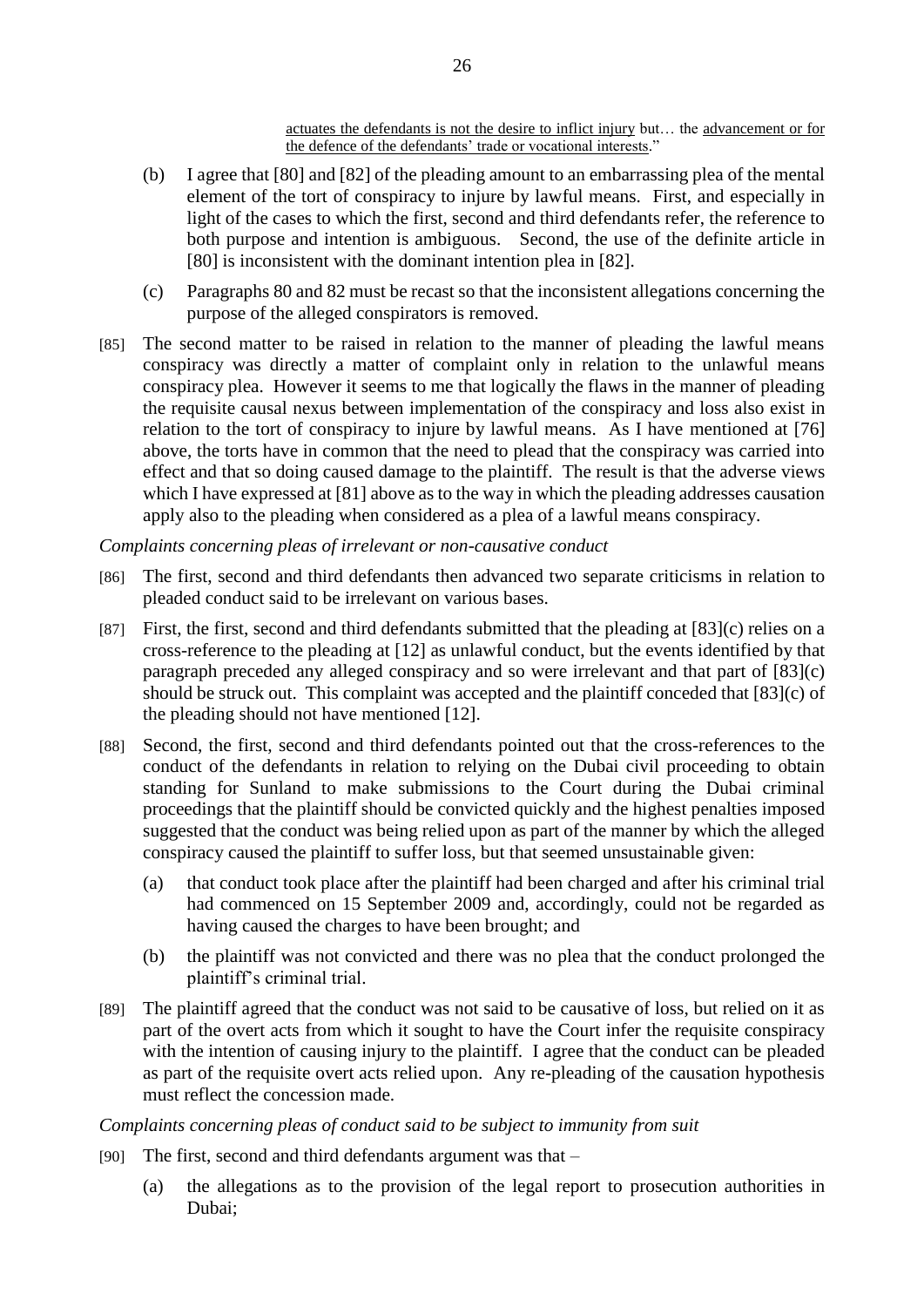- (b) the allegations made as to the commencement of civil proceedings against the plaintiff and others in Dubai; and
- (c) the allegations made as to the giving of instructions to an advocate to appear before the Court during the Dubai criminal proceedings to submit that the plaintiff should be convicted quickly and the highest penalties imposed,

involved matters the subject of immunity from suit, could not be relied on in the conspiracy to injure case and should be struck out.

[91] The leading examination of the immunity appears in *D'Orta-Ekenaike v Victorian Legal Aid* (2005) 223 CLR 1 at 18 to 20 in the judgment of Gleeson CJ, Gummow, Hayne and Heydon JJ in the following terms (emphasis added, footnotes omitted):

*Other immunities from suit*

**Parties who fail in litigation, whatever its subject, may well consider the result of that litigation to be wrong, even unjust. Seldom will a party have contested litigation without believing, or at least hoping, that it will be resolved in that party's favour. If that party does not succeed, an explanation for failure may be sought in what are perceived to be the failures of others – the judge, the witnesses, advocates – anyone other than the party whose case has been rejected**.

**This is no new phenomenon. It is a problem with which the common law has had to grapple for centuries. Its response has been the development of immunities from suit for witnesses, judges and advocates. The origin of these rules can be traced to decisions of the sixteenth and seventeenth centuries.**

From as early as the sixteenth century, **a disappointed litigant could not sue those who had given evidence in the case. That is, the disappointed litigant could not seek to demonstrate that witnesses had given, or parties had suborned, perjured evidence or that witnesses or parties had conspired together to injure that litigant**. Nor could the disappointed litigant seek to demonstrate that what was said by the witnesses had defamed that litigant. All such actions were precluded or answered by an absolute privilege. It mattered not how the action was framed. And it mattered not whether the disappointed litigant alleged that the witness had acted deliberately or maliciously. No action lay, or now lies, against a witness for what is said or done in court. It does not matter whether what is done is alleged to have been done negligently or even done deliberately and maliciously with the intention that it harm the person who would complain of it. **The witness is immune from suit and the immunity extends to preparatory steps**. **That the immunity must be pleaded as a defence makes it nonetheless an immunity from sui**t. As the whole Court said in *Lange v Australian Broadcasting Corporation*:

"The result [of the defence] is to confer upon defendants, who choose to plead and establish an appropriate defence, an immunity to action brought against them."

…

**Statements can be found in the cases that the immunity of witnesses serves to encourage "freedom of expression" or "freedom of speech" so that the court will have full information about the issues in the case. Statements also can be found that place the immunity of those who participate in court proceedings on the desirability of avoiding baseless actions being brought against those who were merely discharging their duty**, but these considerations are advanced in answer to another kind of argument. As Fry LJ said in *Munster v Lamb*:

"Why is it that a judge who disgraces his office, and speaks from the bench words of defamation, falsely and maliciously, and without reasonable or probable cause, is not liable to an action? Is not such conduct of the worst description, and does it not produce great injury to the person affected by it? Why should a witness be able to avail himself of his position in the box and to make without fear of civil consequences a false statement, which in many cases is perjured, and which is malicious and affects the character of another?"

The answer proffered (that it is more necessary to prevent the baseless action than provide for the kind of case described) may well suffice to meet the point**. But the deeper consideration that lies beneath the principle is that determining whether the complaint made is baseless or not requires re-litigation of the matter out of which the complaint arises.**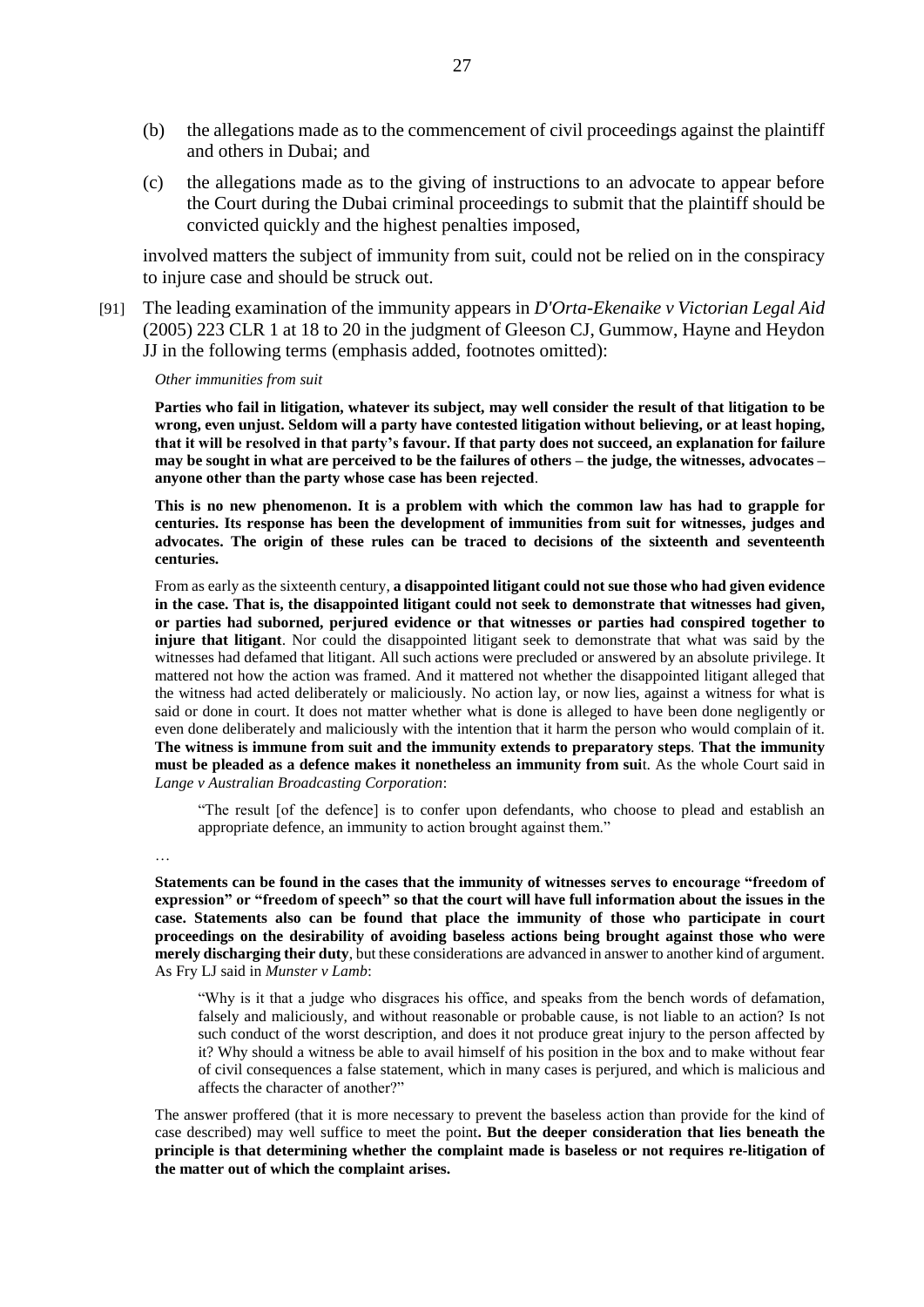In *R v Skinner*, Lord Mansfield said that "neither party, witness, counsel, jury, or Judge, can be put to answer, civilly or criminally, for words spoken in office". Of that immunity it has been said in *Mann v O'Neill* that it responds to two related considerations, "to assist full and free access to independent courts for the impartial quelling of controversies, without fear of the consequences" and "the avoidance of the re-agitation by discontented parties of decided cases after the entry of final judgment" other than by appellate processes. **That view of the matter reflects the consideration that what is at stake is the public interest in "the effective performance" of its function by the judicial branch of government**.

[92] In *D'Orta-Ekenaike*, McHugh J observed (at 35 [99]) (emphasis added, footnotes omitted):

Persons who institute prosecutions owe no actionable duty to the defendant to take reasonable care in launching the prosecution. A prosecutor can be sued for the damage to the liberty and reputation of the defendant only when the prosecutor acted maliciously and without reasonable and probable cause. Moreover, the action is not in negligence but for the tort of malicious prosecution. Judges and witnesses owe no actionable duty of care not to make careless statements that may cause loss of liberty, reputation or money. **Neither a judge nor a witness nor counsel can be sued even for false and defamatory statements made maliciously in the course of judicial proceedings. A witness's immunity from suit extends even to outof-court conduct that is intimately connected with the giving of evidence in court**.

- [93] The immunity from suit which applies to witnesses applies to statements made in the ordinary course of a judicial proceeding. However the judgment of the plurality in *D'Orta-Ekenaike* also noted that the immunity extended to preparatory steps, citing cases in which it was held that the immunity of a witness from an action of slander in respect of his evidence in the box also protected the witness against the consequence of statements made to the client and solicitor in preparing the proof for trial.
- [94] The immunity also extends to other out of court statements which are relevantly connected to the court process. Thus in *Ollis v New South Wales Crime Commission* (2007) 177 A Crim R 306 at 317; [2007] NSWCA 311 at [47], Beazley JA held (emphasis added):

The authorities establish that the immunity extends to a range of statements made out of court but which are connected in a relevant way to the court process. These include statements made in pleadings: [*Jamieson v The Queen* (1993) 177 CLR 574] at 583 [8]; statements from potential witnesses in criminal proceedings made at a time when proceedings are in contemplation but not yet commenced: *Evans v London Hospital Medical College* [1981] 1 WLR 184; **statements made out of court that could fairly be said to be part of the process of investigating crime with a view to prosecution**: *Taylor v Director of the Serious Fraud Office* [1999] 2 AC 177: see generally *Meadow v General Medical Council* [2007] QB 462 at 475 [12].

[95] In *Taylor* (cited by Beazley JA), Lord Hoffman (with whom Lords Goff and Hutton agreed) expressed the test in this way (at 215) (emphasis added):

I therefore agree with the test proposed by Drake J in *Evans v London Hospital Medical College* [1981] 1 WLR 184, 192:

"the protection exists only where the statement or conduct is such that **it can fairly be said to be part of the process of investigating a crime or a possible crime with a view to a prosecution or a possible prosecution in respect of the matter being investigated**."

**This formulation excludes statements which are wholly extraneous to the investigation**—irrelevant and gratuitous libels—but applies equally to statements made by persons assisting the inquiry to investigators and by investigators to those persons or to each other.

**As the policy of the immunity is to encourage freedom of expression, it is limited to actions in which the alleged statement constitutes the cause of action**. …

[96] It is notable also that the circumstances giving rise to witness immunity should not be extended, unless it is necessary to do so: *Mann v O'Neill* (1997) 191 CLR 204 at 213 to 214 per Brennan CJ, Dawson, Toohey and Gaudron JJ. And in *Taylor*, Lord Hoffman stated (at 213):

Judges have rightly cautioned against further extension merely by analogy. In *Mann v O'Neill* (1997) 71 ALJR 903, 912 McHugh J identified two dangers in judicial reasoning—a Scylla and Charybdis through which it was necessary to navigate. The first was: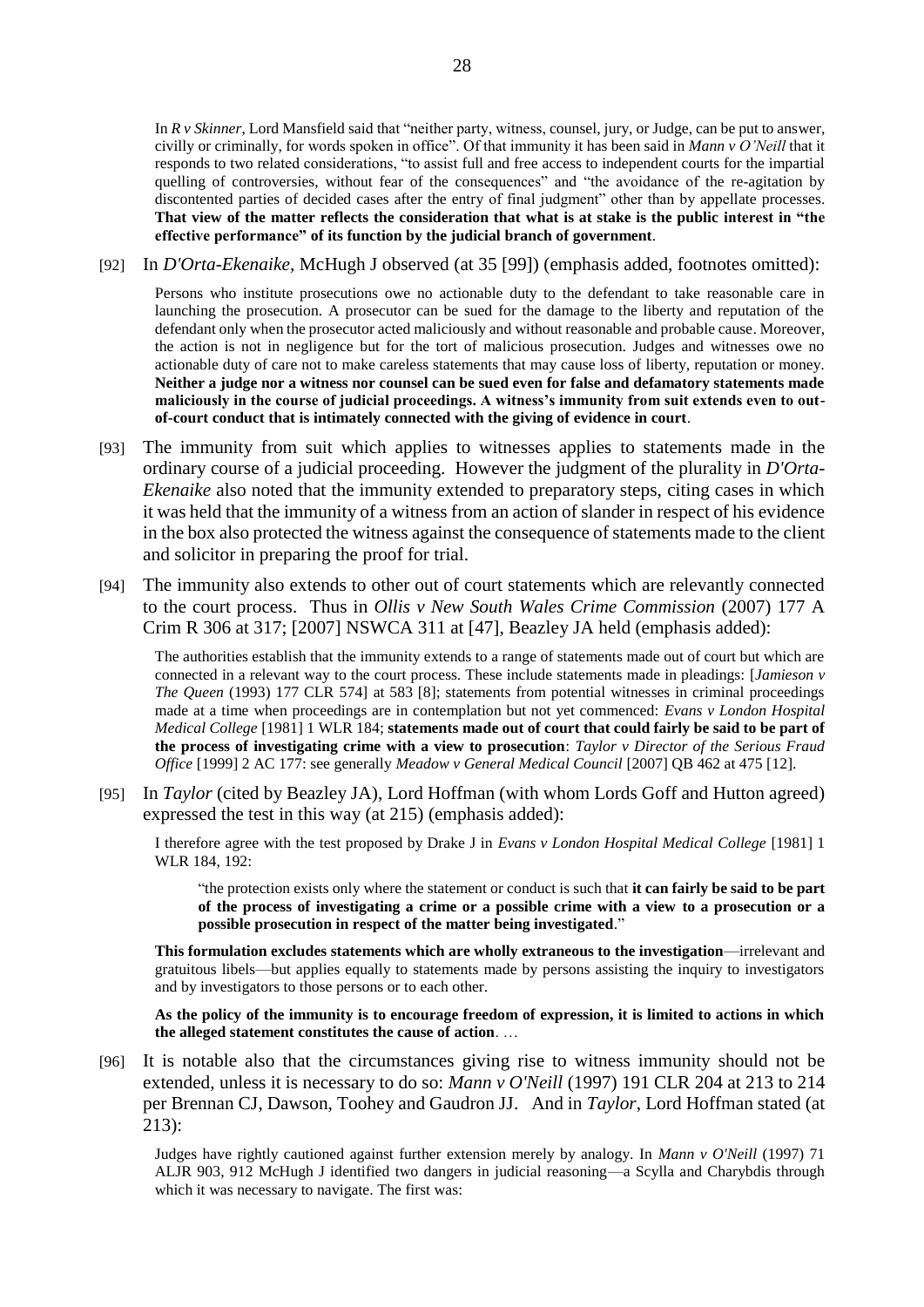"the temptation to recognise the availability of the defence for new factual circumstances simply because they are closely analogous to an existing category (or cases within an existing category) without examining the case for recognition in light of the underlying rationale for the defence."

On the other hand, there was an opposite peril in:

"the temptation too readily to dismiss the defence as applicable in novel circumstances because the case is not within or analogous to an existing category but without determining the matter by reference to the defence's underlying rationale."

- [97] It does not seem to me that the application of these principles justifies striking out either  $-$ 
	- (a) the allegations made as to the commencement of civil proceedings against the plaintiff and others in Dubai; and
	- (b) the allegations made as to the giving of instructions to an advocate to appear before the Court during the Dubai criminal proceedings to submit that the plaintiff should be convicted quickly and the highest penalties imposed,

because the conspiracy to injure causes of action do not seek to establish liability for that conduct. As Lord Hoffman noted in the passage which I have quoted at [95] above "[the immunity] is limited to actions in which the alleged statement constitutes the cause of action." The plaintiff relies on the pleas of those allegations as part of the overt acts from which it sought to have the Court infer the requisite conspiracy with the intention of causing injury to the plaintiff and seeks to establish liability for the damage caused by the implementation of the conspiracy. The plaintiff has conceded that the conduct could not be said to have been causative of loss.

- [98] The question of reliance on the allegations concerning the provision of the legal report (and its translation) to the prosecution authorities requires closer consideration. Those allegations seem to be critical allegations in the causation hypotheses which necessarily underlie both of the conspiracy to injure causes of action. I will assume, without deciding, that it is relevant to consider whether the immunity applied to that conduct for that reason. For the following reasons I would conclude that it would not be appropriate to determine that question on a strike out application.
- [99] First, it does not seem to me to be so obvious that the pleaded conduct necessarily falls within the ambit of the statements in *Ollis* and *Taylor* which I have emphasised at [94] to [96] above. Although the legal report was provided – on the plaintiff's case – with a view to persuading the prosecution authorities to prosecute the plaintiff, it does not seem to me to be inevitably true that it should fairly be regarded to be part of the process of investigating crime with a view to prosecution. The plaintiff submitted, the legal report was "…neither an expert report nor a witness statement. It was a legal opinion from a law firm, intended as a 'brief report covering strategy' which could be given to the Assistant Prosecutor General in Dubai (para.  $31(g)$ ). Insofar as it concerned the plaintiff, there was no statement or recitation of evidence by a potential witness. Insofar as it concerned the plaintiff, it contained only assertions of liability." Whether that is a proper characterization of the legal report and whether that is relevant to the application of the immunity seem to me to be matters to be resolved at trial.
- [100] Second, as the judgment of the plurality in *D'Orta-Ekenaike* recognised, the immunity is a matter to be pleaded in a defence rather than to form the basis for a strike out application. I accept, of course<sup>20</sup>, that if the boundaries of the case were sufficiently clear and a defendant indicated that it would plead the immunity, there would be no good reason to postpone

 $\overline{a}$ 

<sup>20</sup> Cf per McMurdo J in *Ligon Sixty-Three Pty Ltd v ClarkeKann* [2015] QSC 153 at [36].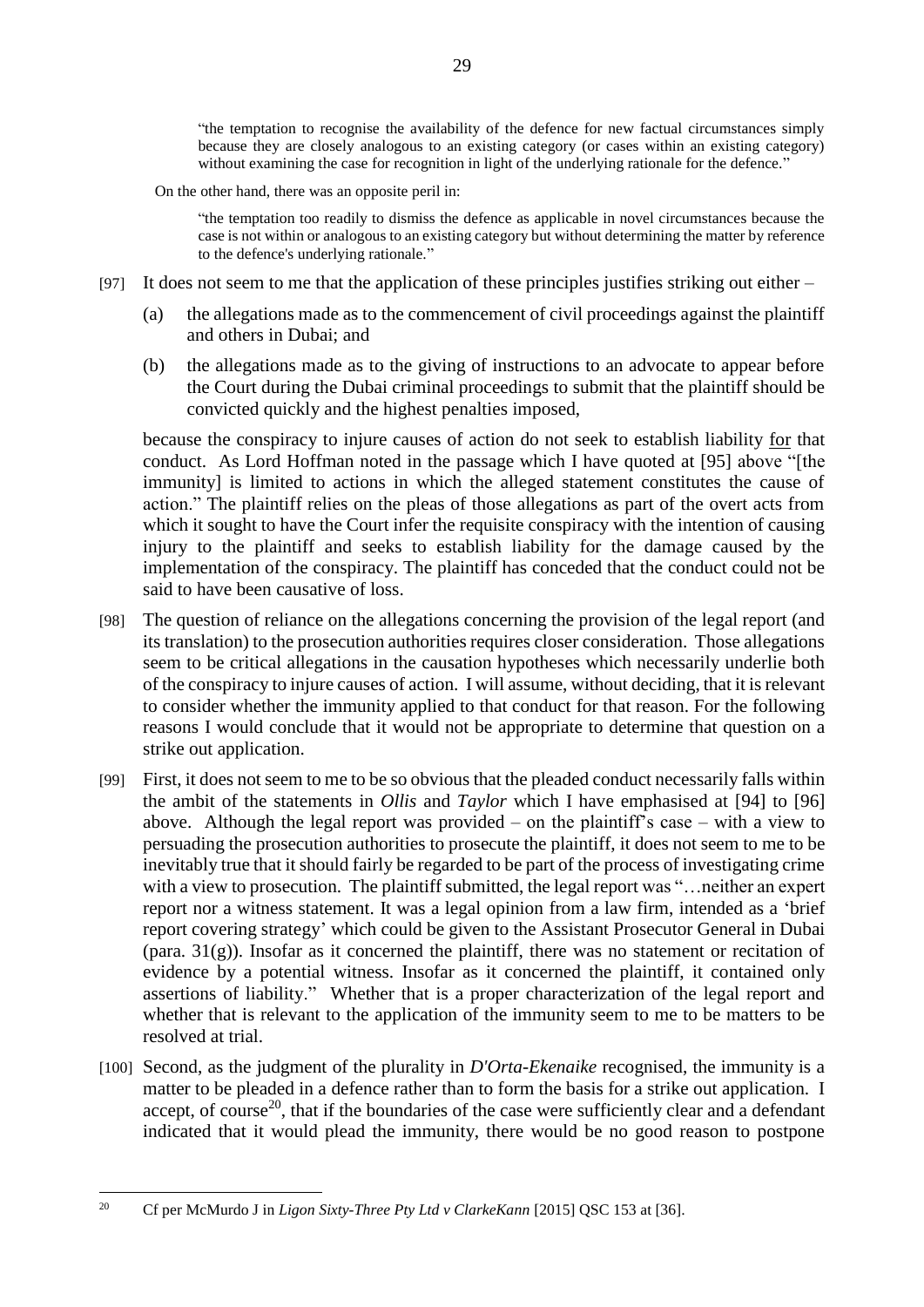striking out the case for which there was an absolute defence. But I do not think that the factual matters which would be involved are so clear.

- [101] Third, if an analogy is to be drawn between the circumstances of the provision of the legal report to the Dubai prosecution authorities and the circumstances referred to in *Ollis* and *Taylor*, then, following the observations made by McHugh J in *D'Orta-Ekenaike* (quoted with approval by Lord Hoffman in *Taylor*) it would be appropriate to examine the case for recognition in light of the underlying rationale for the immunity. In this regard, the plaintiff contended that the rationale referred to in *D'Orta-Ekenaike*, namely that of avoidance of relitigation of the matter out of which the complaint arises, does not arise where the plaintiff is not a disappointed litigant, but a litigant who succeeded. Whether there is merit to this contention could best be examined in light of the defendants' pleading.
- [102] Fourth, while the plaintiff acknowledged that in *Chahoud v Koleda* (2008) 72 NSWLR 740 at 753 to 754; [2008] NSWSC 1060 at [45] to [48], Rothman J applied the immunity in respect of statements made in proceedings in a foreign country, the plaintiff also noted that no argument had been presented to Rothman J that it was inappropriate to apply the immunity. The plaintiff contended that it was open for him to contend that it was inappropriate to apply the immunity to circumstances in which the legal report was provided to the authorities, referring to the unusual circumstances in which the legal report was provided. This seems to me to be another reason why it is inappropriate to determine the question of the applicability of the immunity in this case on a strike out application. The plaintiff should have the opportunity to develop this argument in a reply to any defence which does plead the immunity.

#### *Conclusion*

[103] The appropriate response to the conclusions I have reached to the complaints alleged in relation to the conspiracy to injure causes of action and discussed at [78] to [89] above is that [80] to [85] of the pleading should be struck out, with leave to re-plead.

#### The malicious prosecution cause of action

[104] The Sunland defendants contend that insofar as the pleading seeks to advance a cause of action against them for damages for the tort of malicious prosecution, it involves the objectionable rolling up of matters which should be pleaded out, misconceptions about the elements of the cause of action and reliance on facts which do not make out the cause of action.

#### *The elements of the cause of action*

- [105] It is necessary first to articulate some aspects of the law governing the cause of action.
- [106] The elements of the cause of action are not relevantly controversial between the parties. In *Beckett v New South Wales* (2013) 248 CLR 432 the High Court identified the elements of the tort of malicious prosecution as follows:
	- (a) the prosecution was initiated by the defendant;
	- (b) the prosecution terminated favourably to the plaintiff;
	- (c) the defendant acted with malice in bringing or maintaining the prosecution; and
	- (d) the prosecution was brought or maintained without reasonable and probable cause.
- [107] Whilst often the defendant to a suit for malicious prosecution will be the actual prosecutor, the law does admit of the possibility that other people might be liable.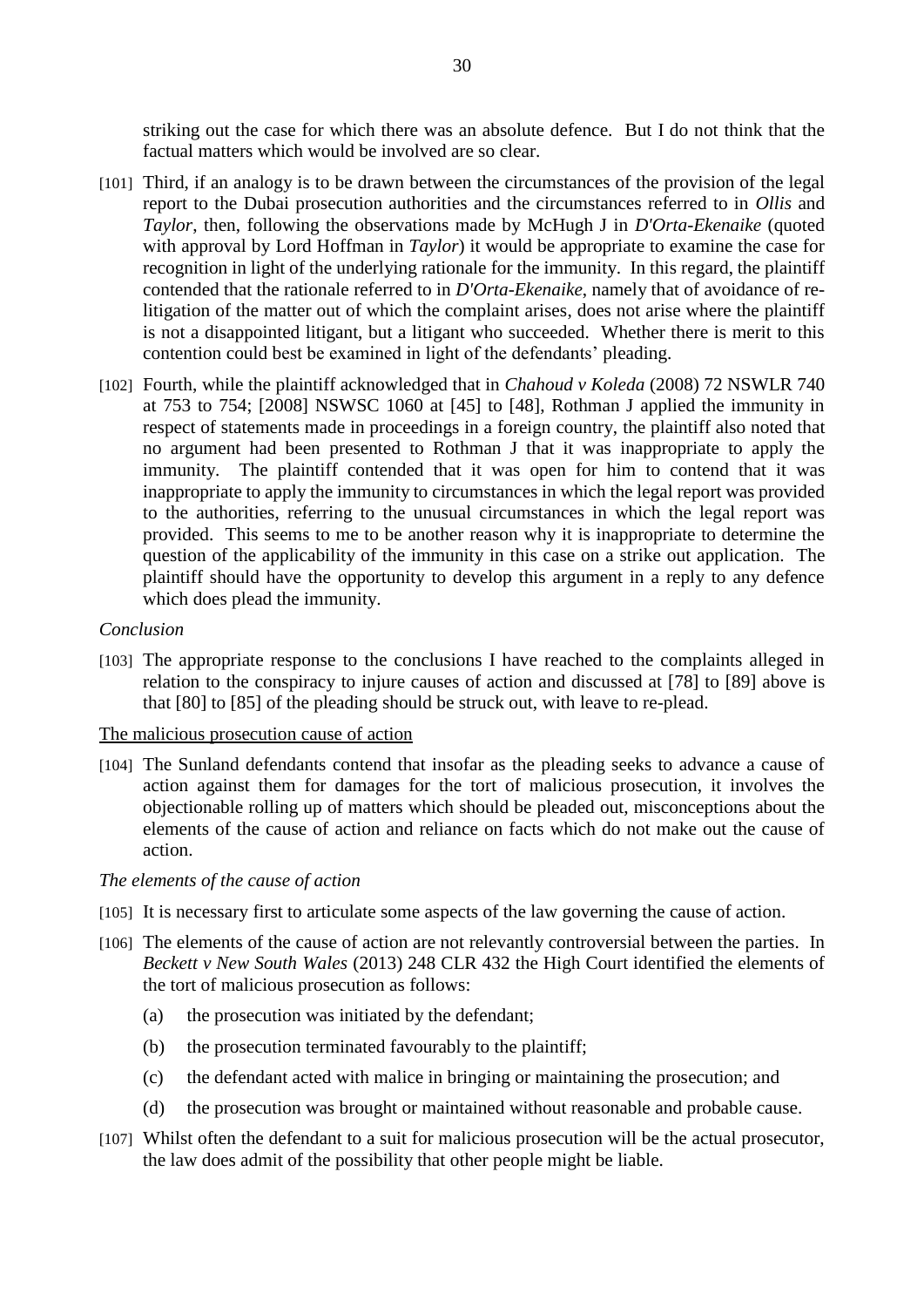[108] The law as to the circumstances in which someone who is not actually the prosecutor might be liable for having instigated a prosecution was recently canvassed by Gleeson JA (with whom Basten JA and Beech-Jones J agreed) in *Sahade v Bischoff* [2015] NSWCA 418 at  $[113]$  to  $[120]$  (emphasis added):

#### **Instigation of a prosecution**

[113] In *A v New South Wales* at [34], the High Court pointed out that "[t]he identification of the appropriate defendant in a case of malicious prosecution is not always straightforward." The joint judgment continued: **"[t]o incur liability, the defendant must play an active role in the conduct of the proceedings, as by 'instigating' or setting them in motion"** (citing John G Fleming, The Law of Torts, (9th ed 1998, Law Book Company Information Services) at 676). Their Honours referred at [35] to *Martin v Watson* [1996] AC 74, a case involving a complaint made to the police:

> "In *Martin v Watson*, a woman made an allegation that her neighbour had indecently exposed himself to her whilst standing on a ladder in his garden. She went to a police station and complained. A detective constable laid an information against the neighbour. At a hearing before the Magistrates' Court, the Crown Prosecution Service offered no evidence, and the charge was dismissed. **The House of Lords held that, since the facts relating to the alleged offence were solely within the complainant's knowledge, and that as a practical matter the police officer who laid the information could not have exercised any independent discretion, the complainant could be sued for malicious prosecution, and upheld an award of damages against her. The complainant had "in substance procured the prosecution" [at 89].** The police officer to whom the complaint was made had no way of testing the truthfulness of the accusation [at 89]. Lord Keith of Kinkel quoted with approval a statement by McMullin J in the Court of Appeal of New Zealand [*Commercial Union Assurance Co of New Zealand Ltd v Lamont* [1989] 3 NZLR 187 at 207-208], that a person may be regarded as the prosecutor if he puts the police in possession of information which virtually compels an officer to bring a charge."

[114] Earlier Dixon J in *Commonwealth Life Assurance Society Ltd v Brain* [1935] HCA 30; 53 CLR 343 at 379, in a passage which was referred to by Lord Keith in *Martin v Watson* at 81, referred to the criteria by which a complainant to the police may be said to have instigated the prosecution:

> "It is clear that no responsibility is incurred by one who confines himself to bringing before some proper authority information which he does not disbelieve, even although in the hope that a prosecution will be instituted, if it is actually instituted as the result of an independent discretion on the part of that authority ... . **But, if the discretion is misled by false information, or is otherwise practised upon in order to procure the laying of the charge, those who thus brought about the prosecution are responsible ... . The rule appears to be that those who counsel and persuade the actual prosecutor to institute proceedings or procure him to do so by dishonestly prejudicing his judgment are vicariously responsible for the proceedings**. If the actual prosecutor acts maliciously and without reasonable and probable cause, those who aid and abet him in doing so are joint wrongdoers with him." [Citations omitted.]

- [115] Notwithstanding the reference by Dixon J to "joint wrongdoers" in the passage set out in the preceding paragraph, it is not a necessary condition for the effective pursuit of an action for malicious prosecution that the actual prosecutor himself or herself was party to the wrongdoing: *Johnston v Australia & New Zealand Banking Group Ltd* [2006] NSWCA 218 at [39]-[40] (Basten JA). His Honour noted that the authorities for this proposition included *Commonwealth Life Assurance Society Ltd v Brain* at 379 and 381-382 (Dixon J) and *Mahon v Rahn (No 2)* [2000] 1 WLR 2150 at [255].
- [116] In *Mahon v Rahn (No 2)* at [266], Brooke LJ (Mantell and Laws LJJ agreeing) noted that in *Martin v Watson* at 84, Lord Keith also relied on the *Restatement of the Law, Torts, 2d* (American Law Institute, 1977), s 653, which deals with the matter in this way:

"When a private person gives to a prosecuting officer information that he believes to be true, and the officer in the exercise of his uncontrolled discretion initiates criminal proceedings based upon that information, the informer is not liable under the rule stated in this section even though the information proves to be false and his belief was one that a reasonable man would not entertain. The exercise of the officer's discretion makes the initiation of the prosecution his own and protects from liability the person whose information or accusation has led the officer to initiate the proceedings. If, however, the information is known by the giver to be false, an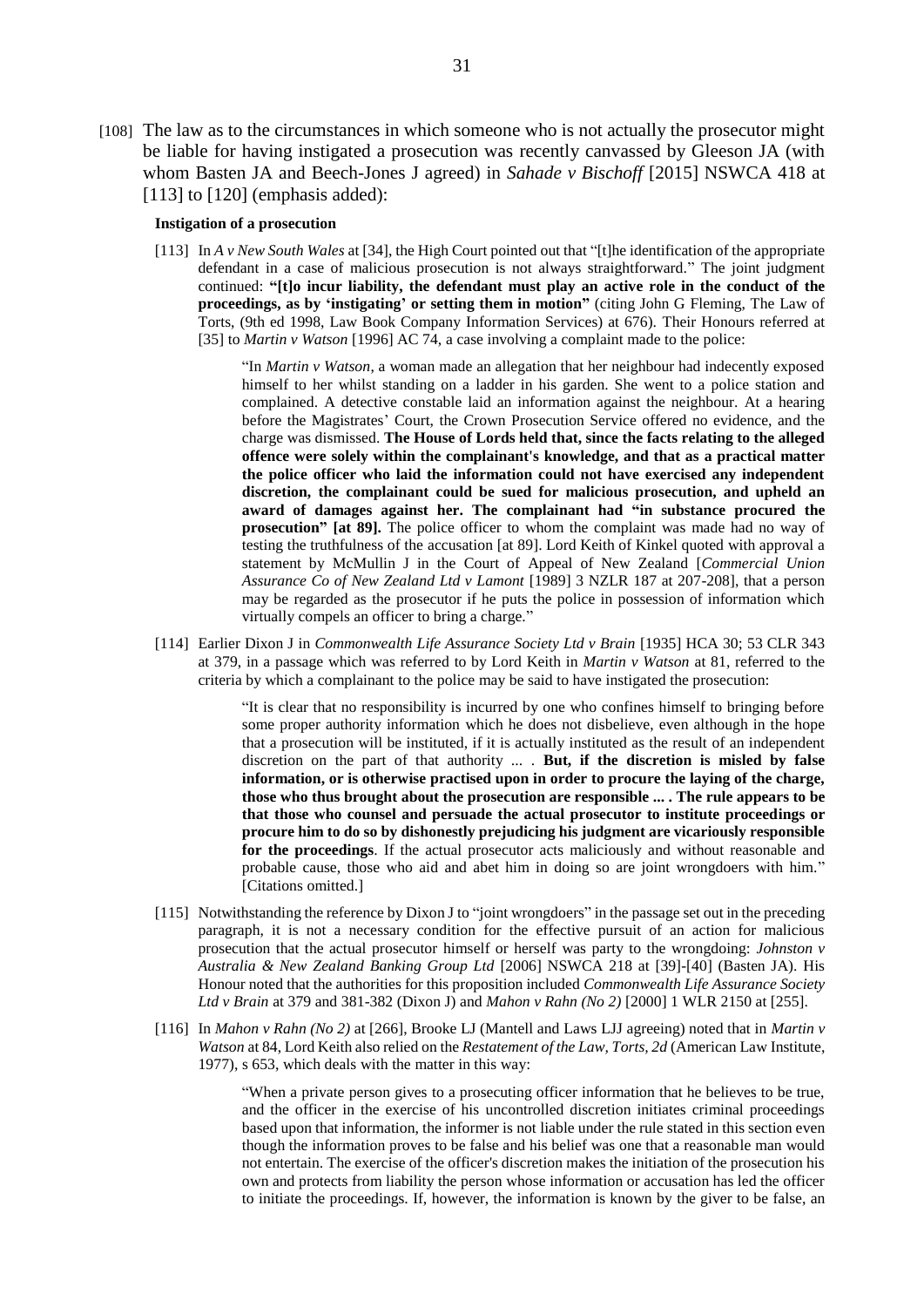intelligent exercise of the officer's discretion becomes impossible, and a prosecution based upon it is procured by the person giving the false information. **In order to charge a private person with responsibility for the initiation of proceedings by a public official, it must therefore appear that his desire to have the proceedings initiated, expressed by direction, request or pressure of any kind, was the determining factor in the official's decision to commence the prosecution, or that the information furnished by him upon which the official acted was known to be false**."

- [117] Brooke LJ drew a distinction (at [268]) between a "simple" case involving a complaint to the police, like *Martin v Watson*, and more complex cases in which the prosecuting authority is in receipt of evidence from a variety of sources and has to decide in the exercise of its discretion whether it is in possession of sufficient evidence to justify setting the law in motion against the defendant.
- [118] Brooke LJ posed the following questions for determination (at [269]) with respect to a "simple" case:

 $(1)$  Did A desire and intend that B should be prosecuted? (2) If so, were the facts so peculiarly within A's knowledge that it was virtually impossible for the professional prosecutor to exercise any independent discretion or judgment? (3) Has A procured the institution of proceedings by the professional prosecutor, either by furnishing information which he knew to be false, or by withholding information which he knew to be true, or both?"

[119] It has been said that one should never assume that tainted evidence persuaded the police to prosecute: *Commercial Union Assurance Co of NZ Ltd v Lamont* [1989] 3 NZLR 187 at 199 (Richardson J). His Honour continued (at 199):

> "In some very special cases, however, the prosecutor may in practical terms be obliged to act on apparently reliable and damning evidence supplied to the police."

- [120] These statements reflect public policy considerations that members of the community should be encouraged to aid the police in their function of investigating and prosecuting breaches of the criminal law without fear of being harassed by actions of malicious prosecution. This consideration, together with the independent discretion exercised by prosecutors, led Richardson J to conclude that the circumstances in which third parties are to be regarded as having instigated a prosecution should be "rare and exceptional" (at 199). It is unnecessary to go so far in the present case. It can be accepted that there is a need for caution even in a "simple" case in determining what persuaded the police to prosecute.
- [109] It is notable that the Court of Appeal referred with approval to the statement of the "rule" by Dixon J in *Brain*, to the approach taken in the Restatement, and to decisions in the English Court of Appeal and the House of Lords which also referred with approval to both. Citations with approval of the judgment of Dixon J in *Brain* at 379 may be multiplied<sup>21</sup>, including by reference to the Queensland Court of Appeal in *Seabrook v Asher* [2006] QCA 238 at [12] per Holmes JA (as her Honour then was) (with whom de Jersey CJ and Helman J agreed) and *Cosentino v Kent* [2009] QCA 355 at [18] per Ann Lyons J (with whom McMurdo P and Chesterman JA agreed).
- [110] The Sunland defendants relied on *Seabrook v Asher* to submit that a third party who is not the actual prosecutor can only regarded as liable (emphasis in orginal, citations omitted):

… where the third party "had some real role in inducing the police officer to commence the prosecution; **so much so that the informant must 'virtually' have driven the prosecution**": *Seabrook v Asher* … at [17] per Holmes JA (emphasis added). Similarly, in *Martin v Watson* … it was regarded as critical that the defendant's conduct made it "virtually impossible for the police officer to exercise any independent discretion or judgment", so that an essential question is, as stated by the Queensland Court of Appeal [in *Consentino v* 

 $\overline{a}$ 

<sup>21</sup> See, for example, *State of New South Wales v Abed* [2014] NSWCA 419 at [197] per Gleeson JA (with whom Bathurst CJ and Macfarlan JA agreed); *Woodham v Roberts Ltd* [2010] TASSC 31 at [20] per Holt AsJ; *Curry v Commonwealth of Australia* [2009] NSWSC 1354 at [15] per Hulme J; *Coles Myer Limited v Webster; Coles Myer Limited v Thompson* [2009] NSWCA 299 at [116] per Ipp JA (with whom Hodgson and Handley JJA agreed); *Johnston v Australia & New Zealand Banking Group Ltd & Ors* [2006] NSWCA 218 at [38] to [40] per Basten JA (with whom Giles and Santow JJA agreed); *Porter v OAMPS Ltd* [2005] FCA 232 at [42] per Goldberg J.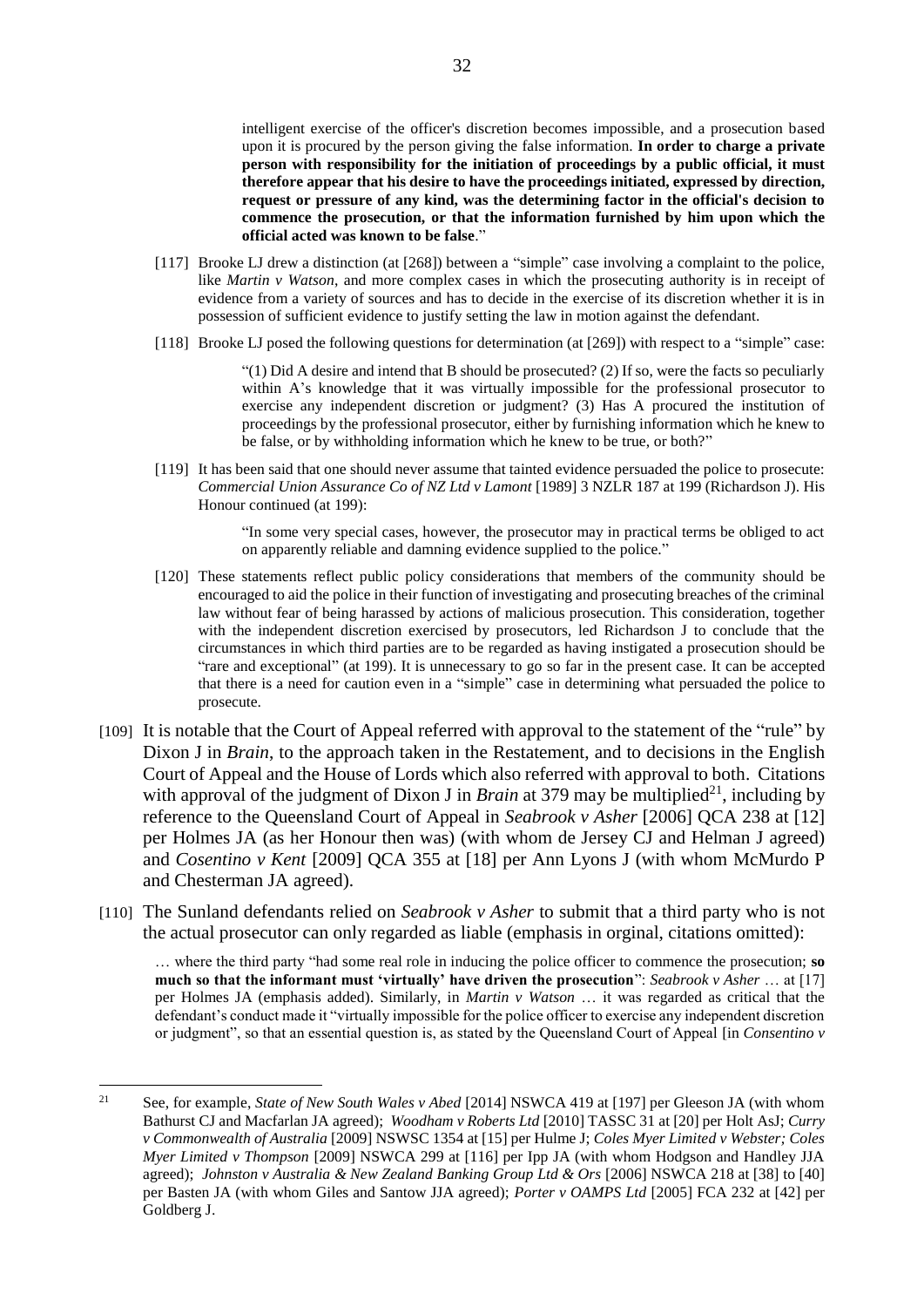*Kent* at [43]]: "did the provision of false information render the exercise of a discretion to prosecute impossible?"

- [111] However I think that is wrongly to characterise the judgment of Holmes JA (as her Honour then was) in *Seabrook v Asher* and the judgment of the House of Lords in *Martin v Watson*.
- [112] As to *Seabrook v Asher*:
	- (a) The case before the Court was an appeal from a successful defendant's summary judgment application where the Court had before it the evidence of the police officer, which was found to be unlikely to change at any trial, and which was inconsistent with the plaintiff's case.
	- (b) Prior to the passage relied on by the Sunland defendants Holmes JA reviewed a number of the cases to which I have earlier referred that relate to prosecutions instigated by third parties<sup>22</sup>. Her Honour did not indicate that she intended to depart from the principles contained in those cases.
	- (c) In my view, Holmes JA was not intending to express disagreement with the articulation of the rule by Dixon J in *Brain* or seeking to express a test of "virtually having driven the prosecution" or "rendering the exercise of a discretion to prosecute impossible" as a test appropriate for all cases at all times. Her Honour was merely articulating the considerations which were appropriate for the simple case with which she was dealing.
- [113] I also reject the way the Sunland defendants seek to employ the House of Lords decision of *Martin v Watson*. That it might be stated as critical in a particular case that the defendant's conduct made it virtually impossible for the exercise of an independent discretion is not to articulate a test which must be met for all cases at all times. Indeed, Lord Keith of Kinkel in fact stated in *Martin v Watson* that the principles to be derived from the sources which he had quoted (which included *Brain* and the approach taken in the Restatement) should be accepted as valid in English  $law<sup>23</sup>$ .
- [114] I reject the way in which the Sunland defendants characterise the test of the circumstances in which a third party may be rendered liable for prosecution actually conducted by prosecution authorities. It seems to me that the rule as expressed by Dixon J in *Brain* is still good law. Moreover, it is at least arguable, that – in light of its citation with approval in *Martin v Watson* and recently in *Sahade v Bischolff* <sup>24</sup> – the way the test is stated in the Restatement is also good law. Certainly, the correctness or otherwise of the argument is not something which I would resolve on a strike out application. It follows that if the plaintiff had pleaded the material facts which establish an arguable case that the first, second or third defendant instigated the prosecution within the law as so articulated, I would not strike out such a case.
- [115] Against that background I turn to consider the particular complaints advanced against the manner by which the plaintiff pleaded his malicious prosecution case.

## *Complaint that the pleading is embarrassing because it rolls up allegations against three separate alleged tortfeasors*

[116] It was common ground that the pleading had to assert material facts which established an arguable cause of action against each of the first, second and third defendants by reference to their own acts (or at least acts for which they were responsible).

 $\overline{a}$ 

<sup>22</sup> *Seabrook v Asher* at [12] to [16].

<sup>23</sup> *Martin v Watson* [1996] AC 74 at 84 to 85.

<sup>24</sup> See also, *Johnston v Australia & New Zealand Banking Group Ltd & Ors* [2006] NSWCA 218 at [41].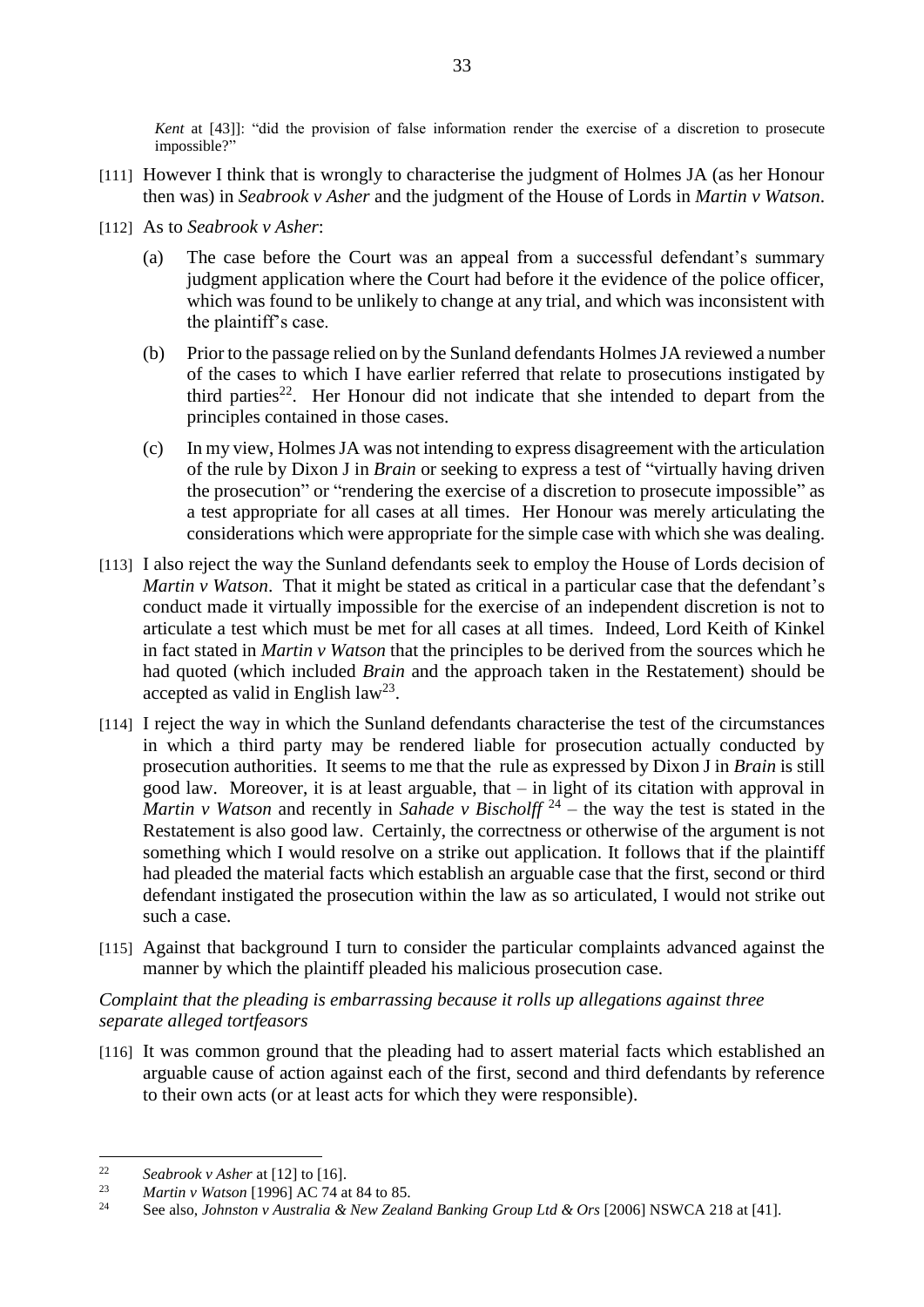- [117] The malicious prosecution part of the pleading is, however, structured in a way which pleaded the material facts as conduct by the first, second and third defendnats without distinguishing between them. Thus, for example:
	- (a) Paragraph 97 pleads that "in the premises of" [94] to [96], the first, second and third defendants instigated the criminal prosecution of the plaintiff.
	- (b) Paragraph 94 asserts that the first, second and third defendants provided bases for, and encouraged the laying of, criminal charges against the plaintiff by their conduct "as follows" and then listed nine aspects of conduct, some by one of them and some by two of them.
	- (c) Paragraph 96 says that "but for the conduct of [the first, second and third defendants] (or any of them) referred to in [94], the criminial charges would not have been laid against the plaintiff";
	- (d) Paragraph 105 pleads that as a consequence of the conduct of the first, second and third defendants referred to in [94] the plaintiff suffered loss and damage.
- [118] The complaint here was that the pleading was embarrassing because there should have been a full and distinct pleading of the cause of action against each of them individually.
- [119] I agree that if a pleading is structured in such a way that any one defendant has difficulty in working out which facts are relied on in respect of the cause of action against that defendant, that ambiguity is undesirable and will often justify the conclusion that the pleading should be struck out.
- [120] In this case, I think that ambiguity exists. It seems to me that it is unclear whether, for example, each of the defendants is said to be responsible for each aspect of the conduct referred to in pleading [94] and if so why that is. Similarly, when it comes to each defendant considering the causation case advanced against them, it seems to me to be unclear why the causal significance of the conduct of one of the other defendants is relevant to the case against them.
- [121] I agree that each of the defendants is entitled to a distinct pleading of the cause of action against them. If that cause of action treats the conduct of any other defendant as relevant to an element of the cause of action then why that is so should be apparent on the face of the pleading. The paragraphs alleging the cause of action for malicious prosecution at [94] to [105] must be struck out and recast in a way which addresses this problem.

#### *Complaint that the facts pleaded to not make out the cause of action*

- [122] The relevant part of the pleading was as follows:
	- 94. Further, or alternatively, [the first defendant], [the second defendant] and [the third defendant] provided bases for, and encouraged, the laying of criminal charges against the plaintiff by their conduct as follows:
		- (a) By [the second defendant's] false statements to the prosecution authorities on 21 January 2009 (as pleaded in paragraph 12) and on 16 February 2009 (as pleaded in paragraph 23);
		- (b) By [the second defendant's] failure to correct his false statements and, instead, informing the Assistant Prosecutor General, when meeting with him on 17 May 2009, that he ([the second defendant]) was there to assist him in any way possible (as pleaded in paragraph 30);
		- (c) By [the third defendant's] preparation of [the legal report] and provision of it to [the first defendant] and [the second defendant] knowing that its contents concerning the plaintiff were false and intending that it be given to the Assistant Prosecutor General in Dubai to assist and encourage him in the prosecution of the plaintiff (and others) and his failure to disclose in the document or otherwise that he was not independent by reason of his directorship of, and shareholding in, Sunland (as pleaded in paragraph 33);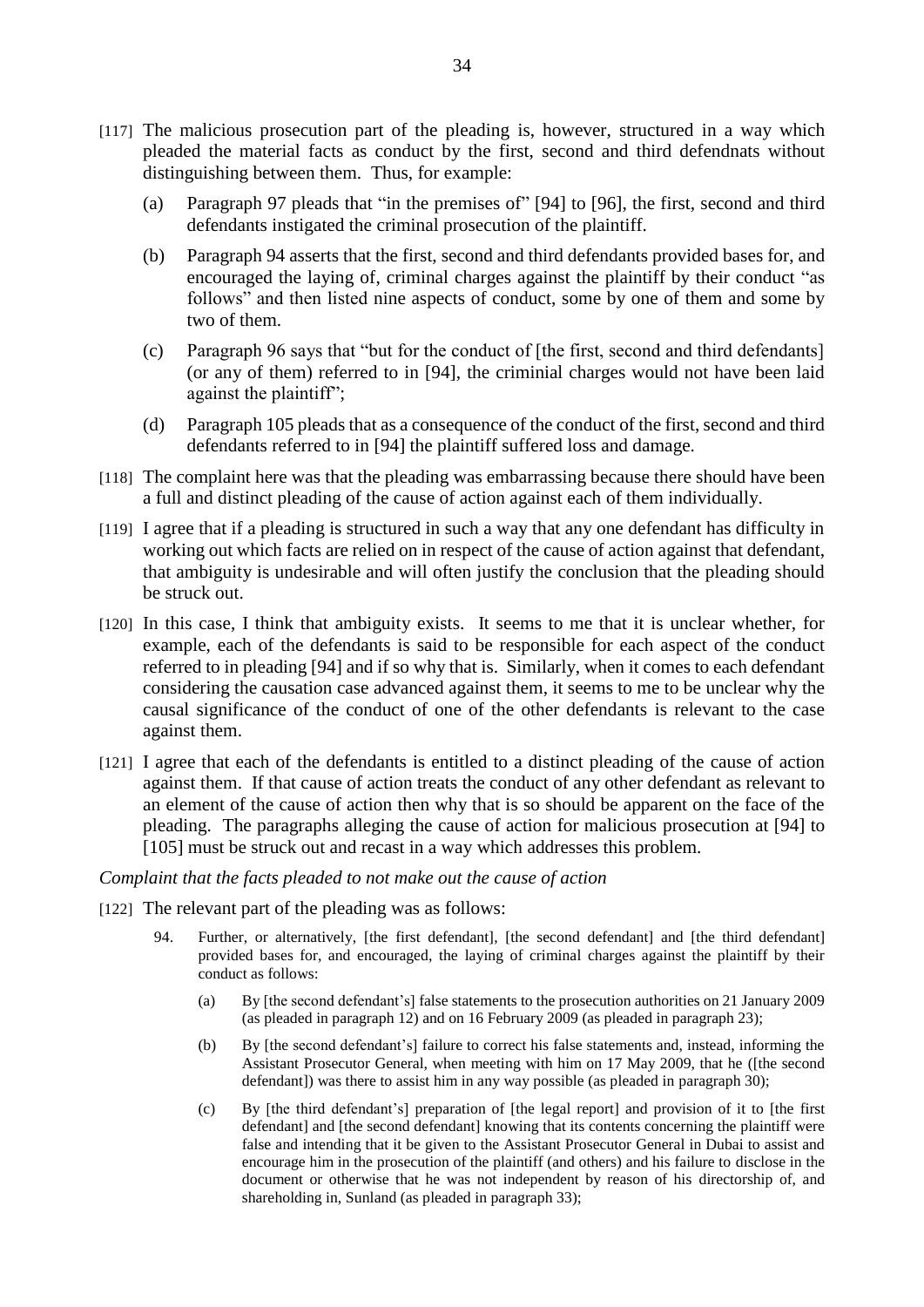- (d) By [the second defendant's] failure to correct his false statements when meeting with the Assistant Prosecutor General on 31 May 2009 and, instead, taking the steps referred to in subparagraphs (e), (f), (g) and (h) below;
- (e) By [the second defendant's] and [the first defendant's] provision to the Assistant Prosecutor General a copy of [the legal report] on 31 May 2009, knowing that its contents concerning the plaintiff were false and their statement to the Assistant Prosecutor General that they would support the prosecution of the plaintiff where necessary (as pleaded in paragraph 34);
- (f) By [the second defendant's] and [the first defendant's] offer to the Assistant Prosecutor General to obtain an Arabic translation to be made of [the legal report] (as pleaded in paragraph 34);
- (g) By [the second defendant] and [the first defendant] urgently obtaining an Arabic translation of [the legal report] (as pleaded in paragraph 35);
- (h) By [the second defendant's] delivery of the Arabic translation of [the legal report] to the offices of Dubai Public Prosecution on 1 June 2009 and his request that the documents be attached to the file relation [*sic*] to the criminal investigation (as pleaded in paragraph 38);
- (i) By [the second defendant's] provision of a copy of [the legal report] and the Arabic translation to [the director of the Financial Audit Department for the Ruler's Court] on or about 1 June 2009 (as pleaded in paragraph 39).
- 95. But for the information referred to in paragraph 94, there was no factual basis for the criminal charges against the plaintiff.
- 96. Further, or alternatively, but for the conduct of [the first defendant], [the second defendant] and [the third defendant] (or any of them) referred to in paragraph 94, the criminal charges would not have been laid against the plaintiff.
- 97. In the premises of paragraphs 94 to 96, [the first defendant], [the second defendant] and [the third defendant] instigated the criminal prosecution of the plaintiff.
- [123] The Sunland defendants correctly pointed out that there are two categories of conduct which are alleged to make this case one of the rare circumstances in which a third party is to be regarded as liable for having instigated the prosecution:
	- (a) first, the conduct of the second defendant in conveying falsehoods to the prosecution authorities when he gave statements to them; and
	- (b) second, the conduct concerning the provision of the legal report and its translation to the prosecution authorites.
- [124] The complaint here was that the parts of the pleading relied on to plead that the first, second and third defendants instigated the prosecution do not make out that element of the cause of action because "they fall short of demonstrating that they effectively drove the prosecution by rending the exercise of prosecutorial discretion virtually impossible". The Sunland defendants submit that the pleading of "but for" causation does not plead that the conduct operated on the prosecutorial discretion by virtually compelling the prosecution.
- [125] The submission as expressed must fail because of the conclusion I have reached at [114] above. However, there is an underlying validity to the complaint about the inadequacy of the pleading of the requisite facts concerning the impact of the defendants' conduct on the prosecutorial discretion. Just as the mere plea of "because" or "in consequence of" is not an adequate plea of the material facts between impugned conduct and loss in a negligence suit, the plea of "but for" is not an adequate plea of the way in which the defendants' conduct impacted on the prosecutorial discretion in a malicious prosecution suit.
- [126] If one considers the application of the rule as explained by Dixon J in *Brain*, one concludes that there must be a proper plea of the material facts which justify the conclusion that the conduct of the defendants dishonestly prejudiced the judgment of the prosecutor. And, if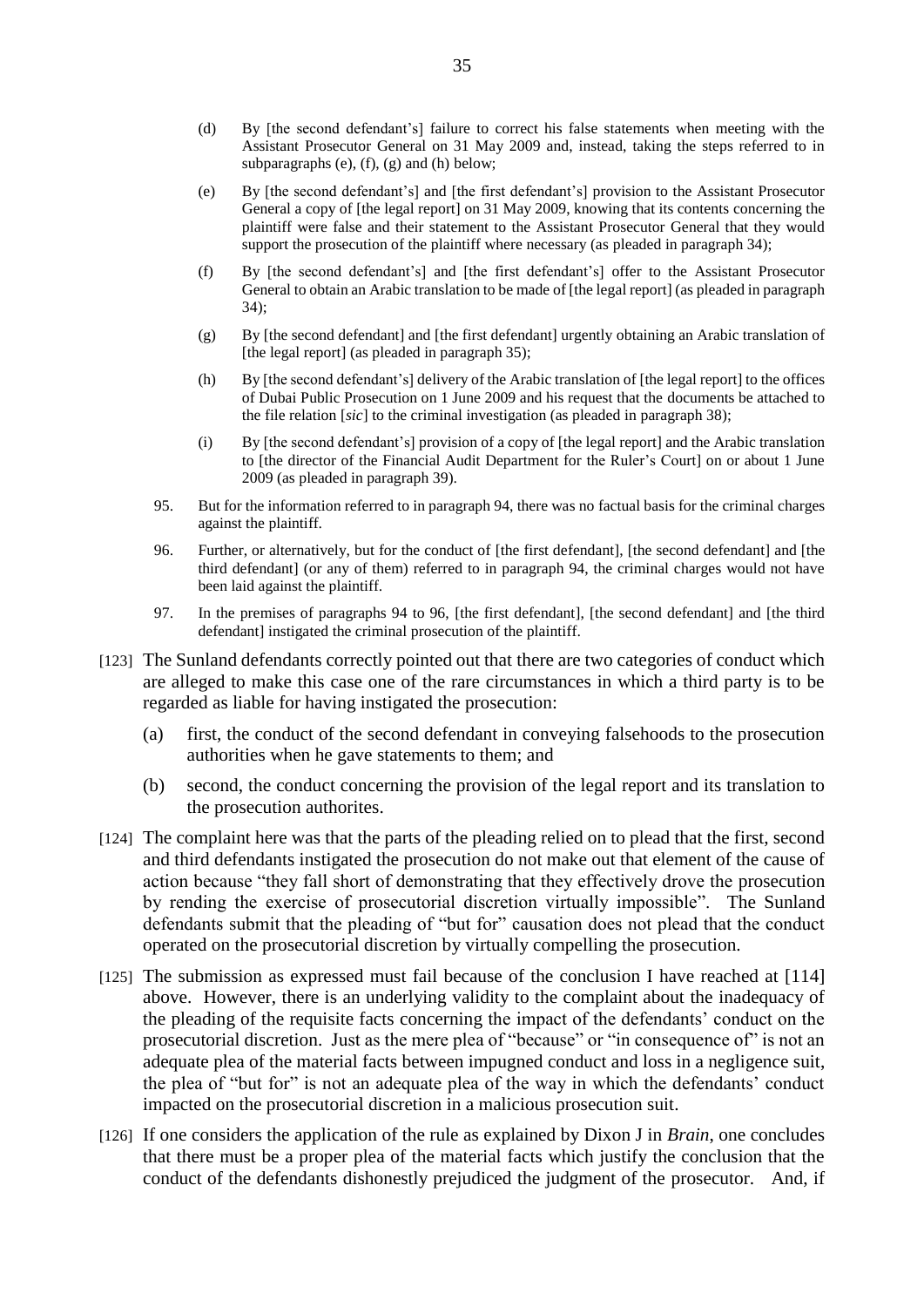one considers the application of the rule as expressed in the Restatement, one concludes that there must be a proper plea of the material facts which justify the conclusion that  $-$ 

- (a) the defendants' conduct was the determining factor in the prosecutor's decision to commence the prosecution; or
- (b) the false information furnished by the defendants was the information upon which the official acted.
- [127] The plaintiff's response was to say that the requisite test is arguably met by inference from:
	- (a) its earlier pleas that the legal report and the Arabic translation were read and relied on by the prosecuting authorities in reversing the preliminary decision which had been made to approve bail and in deciding to charge the plaintiff; and
	- (b) matters articulated in separate particulars which identifed various conversations to which the plaintiff's lawyer was party and certain other conduct of the prosecution authorities in terms of releasing files, which together suggested the prosecuting authorities placed significant weight on the legal report.
- [128] Having regard to the material to which the plaintiff refers it seems to me to be likely that the plaintiff can plead material facts which arguably meet one or other of the tests to which I have referred. However, it is a trite proposition of the rules of pleading that the provision of particulars will not remedy a failure to plead material facts: see *Bruce v Oldhams Press Ltd*  [1936] 1 KB 697 and *H 1976 Nominees Pty Ltd v Galli* (1979) FLR 242. I do not think the pleading presently does plead facts which arguably establish that the way in which the defendants' conduct impacted on the prosecutorial discretion would satisfy the tests to which I have referred at [126]. Accordingly, as the pleading presently stands, I would accept the complaint of the Sunland defendants, although for different reasons than those argued by them.

## *Complaint that advancing an alternative case of maintaining the prosecution is misconceived.*

[129] The argument under this heading was that in the wording of the pleading at [98], [99] and [105] sought to advance a distinct alternative case based only on "maintaining" the prosecution, but without asserting facts which justified that proposition. That complaint was accepted and is unnecessary further to consider.

## *Conclusion*

[130] The appropriate response to the conclusions I have reached in relation to the complaints concerning the malicious prosecution cause of action is that [94] to [105] should be struck out, with leave to re-plead.

## Miscellaneous complaints

[131] The Sunland defendants also advanced a miscellany of discrete complaints. I address them below.

## *Paragraph 8(d)*

- [132] The plaintiff pleads that Sunland entered into an agreement, but the plaintiff's second further and better particulars identify that the entity was Sunland Waterfront (BVI) Limited, a "subsidiary". It is not pleaded that Sunland Waterfront (BVI) Limited was acting as agent for Sunland Group Limited.
- [133] The plaintiff accepts it must amend the pleading to reflect that the agreement was made with the subsidiary and the payment was made by Sunland.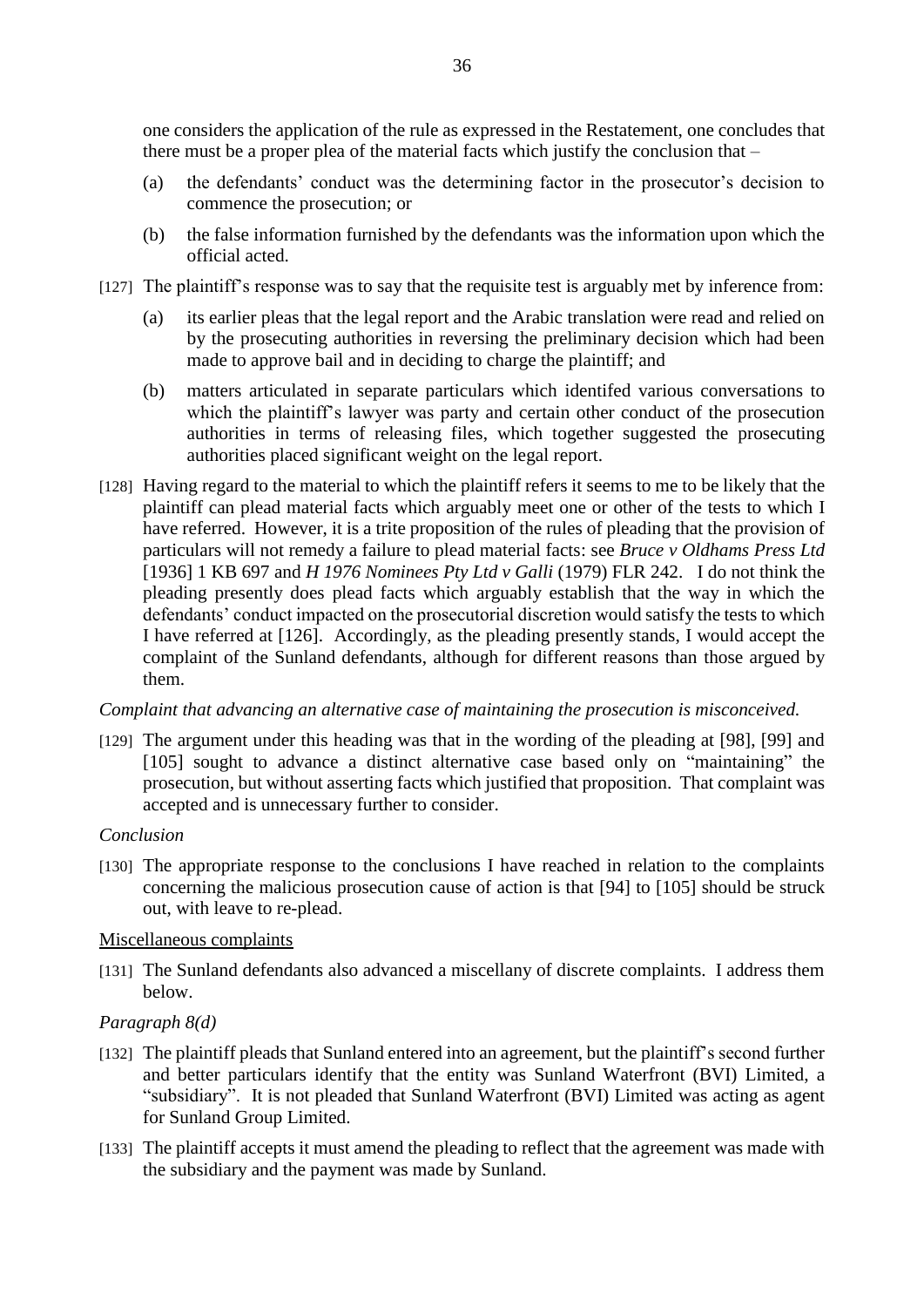#### *Paragraphs 29 and 49*

[134] The paragraphs allege that the third defendant "took no steps to correct false statements" in the media releases, but the plaintiff does not plead that the third defendant was aware of the media releases having been made. The plaintiff accepts that he needs to amend the allegations to plead that knowledge.

#### *Paragraph 33(d)*

- [135] The complaint is that the paragraph alleges, inter alia, that the third defendant actually knew that the contents of the legal report concerning the plaintiff were false, but that particulars given in respect of that allegation are not particulars of such knowledge are at most particulars of recklessness as to truth or falsity rather than actual knowledge of falsity. The submission is that the allegation that the third defendant knew matters were false is not consistent with the particulars and should be struck out.
- [136] The plaintiff resists the complaint on the basis that the particulars do provide a basis for alleging actual knowledge.
- [137] The particulars relied on are:
	- (ii) [The third defendant] knew that the contents were false because:
		- (A) [The second defendant] had not provided any statement to him to justify any of its said contents.
		- (B) [The second defendant] had not provided him with "a statement of [the second defendant]" or "information" which would justify the said statements.
		- (C) [The second defendant] had provided him with the memorandum entitled "February 2009 Memo and Statement from David Brown COO Middle East".
		- (D) [The third defendant] possessed no information that could serve as a basis for the allegation that the plaintiff could be liable to Sunland in the manner alleged or any manner.
		- (E) The contemporaneous records of Sunland in relation to transaction to purchase Plot D17 did not provide any basis for the allegations contained in [the legal report].
	- (iii) [the first defendant] knew the true state of affairs because:
		- (A) [the second defendant] had given him the memorandum entitled "February 2009 Memo and Statement from David Brown COO Middle East".
		- (B) He did not possess any information that could have served as a basis for the allegations contained in [the legal report].
		- (C) By an email of 17 September 2007 to [the first defendant and another], [the first defendant] had informed them that the payment of [\$14 million] to Reed would be an "Introduction Fee".
		- (D) The contemporaneous records of Sunland in relation to transaction to purchase Plot D17 did not provide any basis for the allegations contained in [the legal report].
		- (E) During an interview on ABC television broadcast on 19 March 2013, [the first defendant] admitted: *From Sunland's side we did not have any claim against* [the plaintiff]*.* [The plaintiff] *has nothing to do with that case as long as we know.*
	- (iv) Further, it may be inferred that [the third defendant] and [the first defendant] knew the true state of affairs from the fact that when Sunland, by its solicitors [the fourth defendants], sent letters of demand to various persons and entities in early June 2009 (including Reed [and two others]), and then, in August 2009, issued proceedings in the Federal Court of Australia, Sunland did not issue any demand to the plaintiff and did not make any claim against him.
- [138] I agree with the plaintiff. I think the proposition that actual knowledge may be inferred is arguable. It is arguable that there is a point at which reckless indifference to whether or not something is true or false might actually turn to knowledge that it is false. Whether there is such a line in this case and where it should be drawn is a matter for trial. I am not persuaded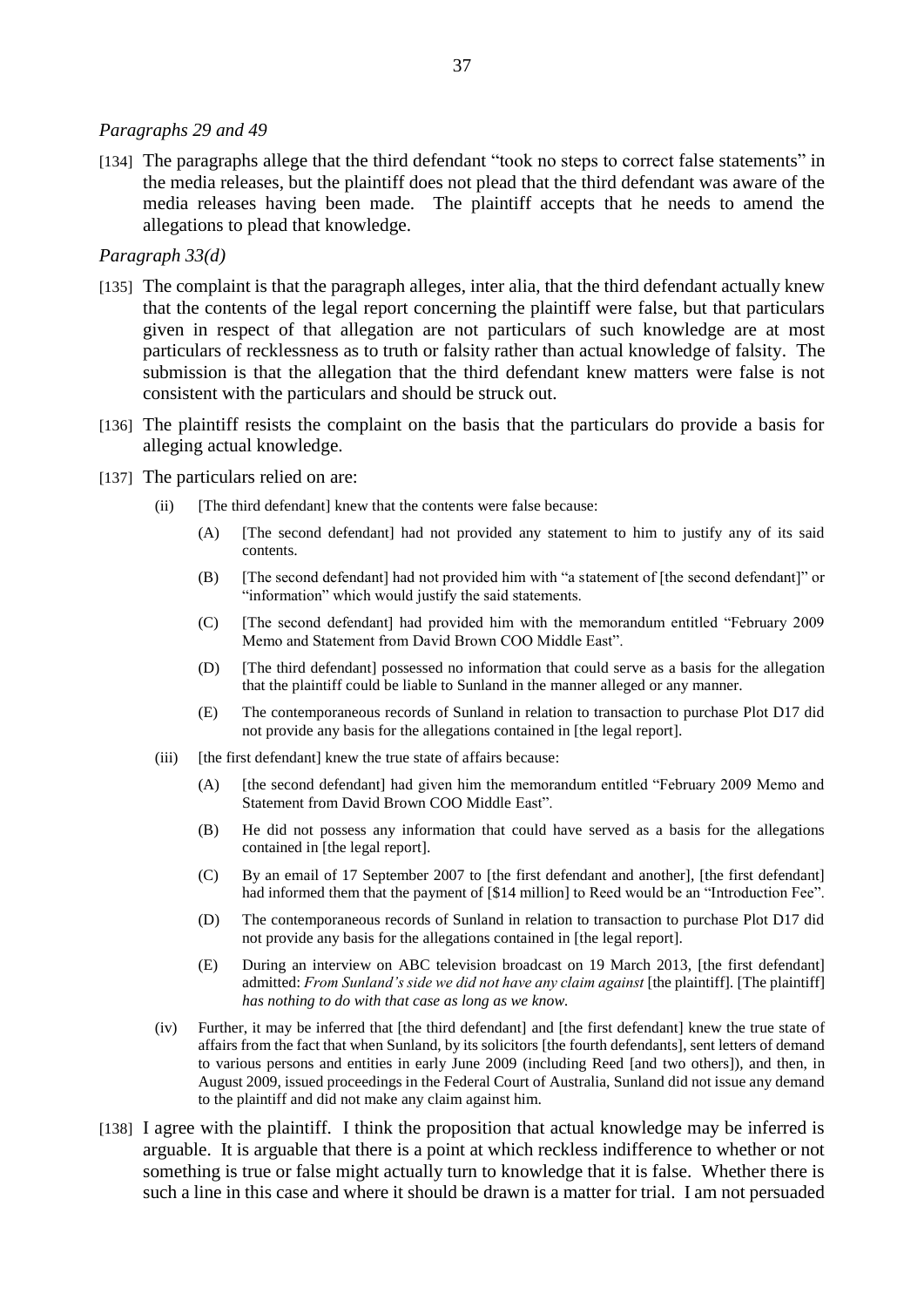to strike out on the basis of the alleged inconsistency between pleaded particulars and pleaded material facts.

## *Paragraphs 50, 61 and 62*

- [139] Paragraph 50 pleads the commencement by Sunland of proceedings in Australia which did not involve the plaintiff. Paragraphs 61 and 62 plead the fact of the ultimate disposition of those proceedings, namely they were dismissed and indemnity costs orders were made against Sunland. The Sunland defendants complain that the pleading of the costs orders made in that proceeding, and an appeal, are irrelevant.
- [140] The plaintiff says that the facts which plead the disposition of the civil proceeding in Australia are relevant to the plea at [63] that that the first, second and third defendants failed to inform, or to cause Sunland to inform, the Dubai prosecution authorities that the second defendant had made false statements; that the statements made in the legal report concerning the plaintiff were false and that no claim had been made against the plaintiff by Sunland in Australia.
- [141] I am unable to accept the plaintiff's argument. The fact that no claim had been made against the plaintiff by Sunland would be capable of being proved without having to prove the way in which the proceedings were ultimately disposed. And unless allied with facts which demonstrated that the defendants accepted as correct the findings made in the Australian civil proceedings (and there is no such plea), it does not seem to me that proof of the manner of disposition of the Australian civil proceedings is relevant in the way submitted.
- [142] Paragraphs 61 and 62 should be struck out.

## *Paragraph 73*

- [143] Paragraph 73 asserts the existence of media coverage of the Australian proceeding which included reference to the plaintiff's imprisonment and criminal trial. The Sunland defendants complain that the plea is extraneous to any of the causes of action pleaded, irrelevant and should be struck out.
- [144] The plaintiff contends that it is part of the material facts relied on to establish the causal link between impugned conduct and part of his loss. I accept the plaintiff's argument.

#### *Paragraph 85(i)*

- [145] Paragraph 85 pleads the loss alleged to be suffered in consequence of the conspiracy to injure. Paragraph 85(i) identifies a general damages claim which, amongst other things, pleads a claim for general damages for loss of reputation. The first, second and third defendants contend that the plea is bad on its face since general damages for reputation and injury to feelings are not recoverable in a claim for conspiracy to injure: see *Ballard v Multiplex Ltd* (2008) 68 ACSR 208 at 222; [2008] NSWSC 1019 at [71] per McDougall J and *McKellar v Container Terminal Management Services Ltd* (1999) 165 ALR 409 at 436; [1999] FCA 1101 at [141] per Weinberg J.
- [146] The plaintiff relies on observations to the contrary in *Ansett Transport Industries (Operations) Pty Ltd v Australian Federation of Air Pilots (No 2)* [1991] 2 VR 636 at 646 per Brooking J and *Larkin v Long* [1915] AC 814 at 832 per Lord Parker of Waddington. He wishes to be able to contend at trial that damages for loss of reputation may be recoverable in a conspiracy to injure case. He contends that just as such damages are recoverable for the intentional torts of malicious prosecution and false imprisonment they are recoverable for the tort of conspiracy to injure.
- [147] The response of the first, second and third defendants to the plaintiff's reliance on the decision of Brooking J in the *Airline Pilots* case was to contend that the authorities which